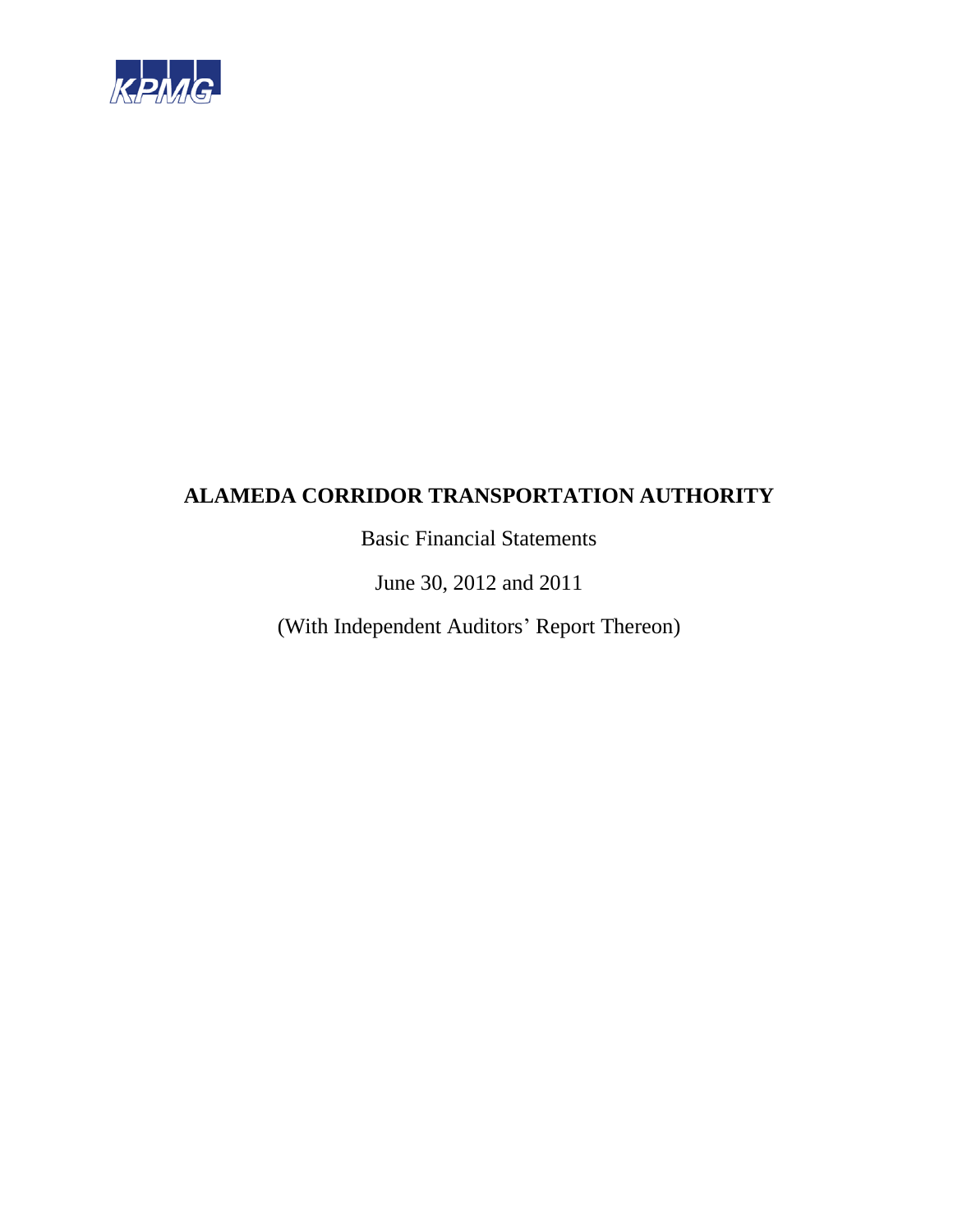## **Table of Contents**

|                                                             | Page |
|-------------------------------------------------------------|------|
| <b>Independent Auditors' Report</b>                         |      |
| Management's Discussion and Analysis                        | 3    |
| <b>Basic Financial Statements:</b>                          |      |
| <b>Balance Sheets</b>                                       | 11   |
| Statements of Revenues, Expenses, and Changes in Net Assets | 12   |
| <b>Statements of Cash Flows</b>                             | 13   |
| <b>Notes to Basic Financial Statements</b>                  | 14   |
| <b>Required Supplementary Information</b>                   | 44   |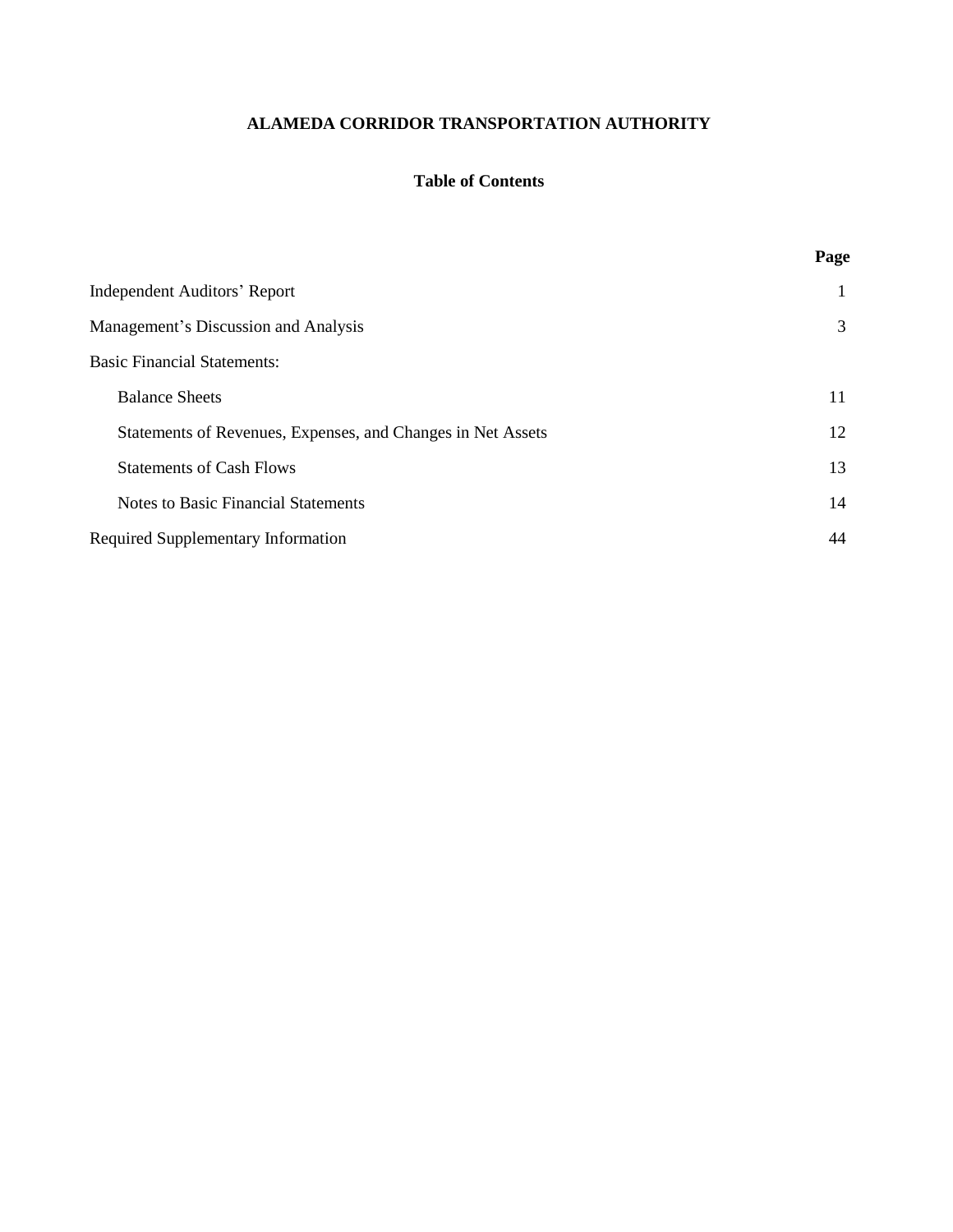

**KPMG LLP**  Suite 700 20 Pacifica Irvine, CA 92618-3391

## **Independent Auditors' Report**

The Governing Board Alameda Corridor Transportation Authority:

We have audited the accompanying basic financial statements of the Alameda Corridor Transportation Authority (the Authority), as of and for the years ended June 30, 2012 and 2011, as listed in the table of contents. These financial statements are the responsibility of the Authority's management. Our responsibility is to express an opinion on these financial statements based on our audits.

We conducted our audits in accordance with auditing standards generally accepted in the United States of America and the standards applicable to financial audits contained in *Government Auditing Standards*, issued by the Comptroller General of the United States. Those standards require that we plan and perform the audit to obtain reasonable assurance about whether the financial statements are free of material misstatement. An audit includes consideration of internal control over financial reporting as a basis for designing audit procedures that are appropriate in the circumstances, but not for the purpose of expressing an opinion on the effectiveness of the Authority's internal control over financial reporting. Accordingly, we express no such opinion. An audit also includes examining, on a test basis, evidence supporting the amounts and disclosures in the financial statements, assessing the accounting principles used and significant estimates made by management, as well as evaluating the overall financial statement presentation. We believe that our audits provide a reasonable basis for our opinion.

In our opinion, the financial statements referred to above present fairly, in all material respects, the financial position of the Alameda Corridor Transportation Authority, as of June 30, 2012 and 2011, and the changes in its financial position and its cash flows thereof for the years then ended, in conformity with U.S. generally accepted accounting principles.

In accordance with *Government Auditing Standards*, we have also issued our report dated November 1, 2012 on our consideration of the Authority's internal control over financial reporting and on our tests of its compliance with certain provisions of laws, regulations, contracts, and grant agreements and other matters. The purpose of that report is to describe the scope of our testing of internal control over financial reporting and compliance and the results of that testing, and not to provide an opinion on the internal control over financial reporting or on compliance. That report is an integral part of an audit performed in accordance with *Government Auditing Standards* and should be considered in assessing the results of our audit.

U.S. generally accepted accounting principles require that the management's discussion and analysis on pages 3 – 10 and the schedule of funding progress for pensions and other postemployment benefits on pages 44 and 45 be presented to supplement the basic financial statements. Such information, although not a part of the basic financial statements, is required by the Governmental Accounting Standards Board, which considers it to be an essential part of financial reporting for placing the basic financial statements in an appropriate operational, economic, or historical context. We have applied certain limited procedures to the required supplementary information in accordance with auditing standards generally accepted in the United States of America, which consisted of inquiries of management about the methods of preparing the information and comparing the information for consistency with management's responses to our inquiries,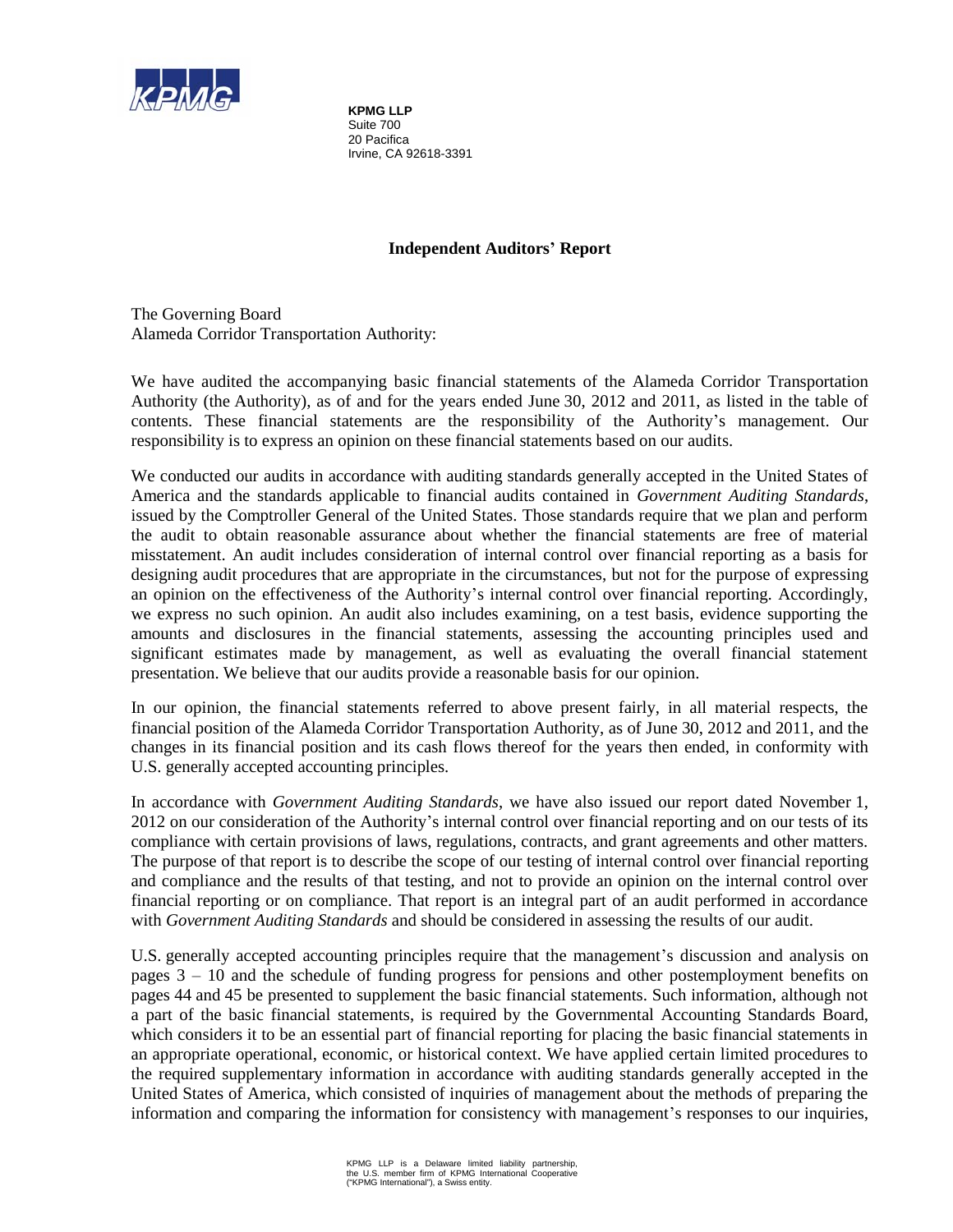

the basic financial statements, and other knowledge we obtained during our audit of the basic financial statements. We do not express an opinion or provide any assurance on the management's discussion and analysis and schedule of funding progress for pensions and other postemployment benefits because the limited procedures do not provide us with sufficient evidence to express an opinion or provide any assurance.

KPMG LLP

November 1, 2012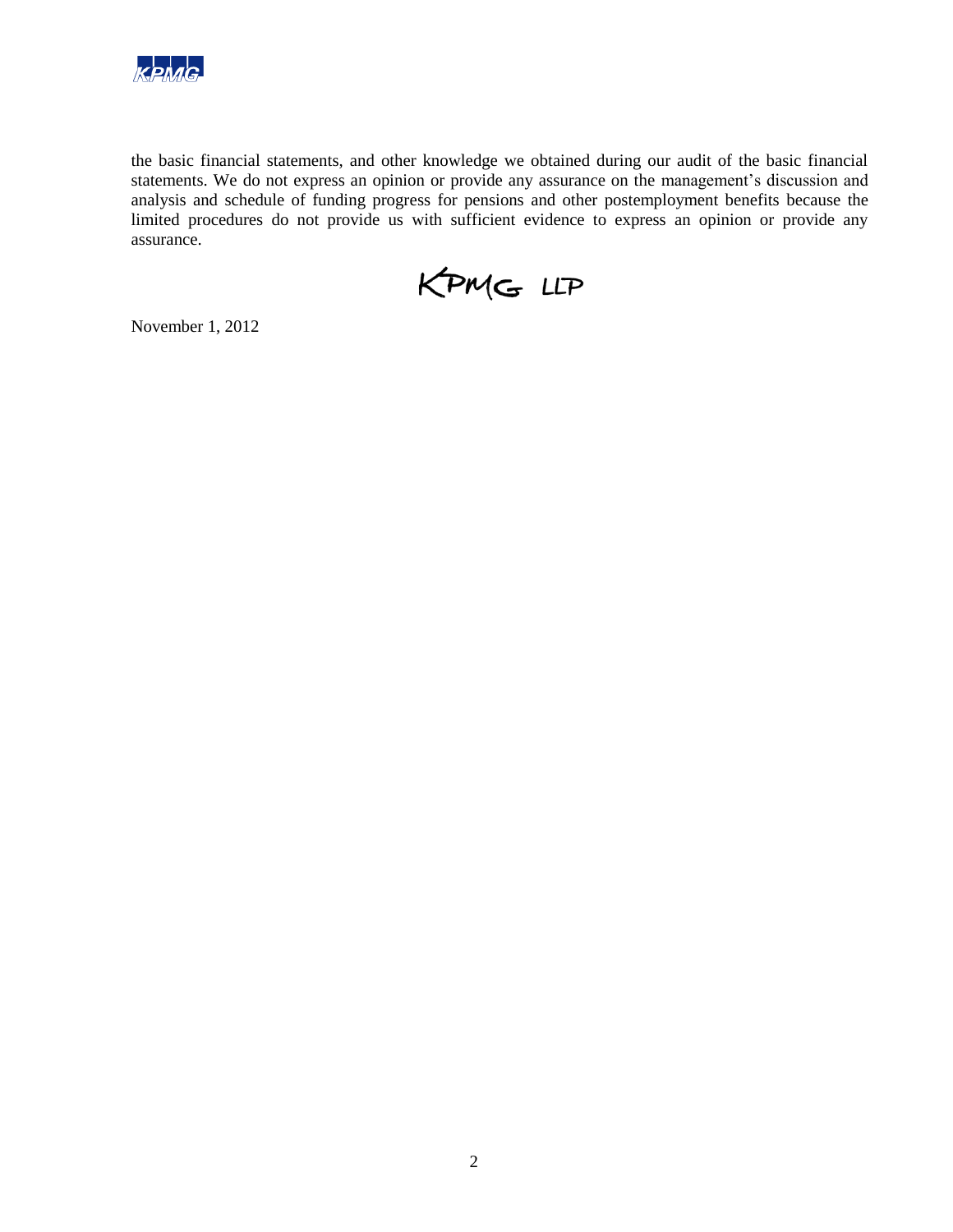Management's Discussion and Analysis

June 30, 2012 and 2011

#### **Description of Basic Financial Statements**

The Alameda Corridor Transportation Authority (the Authority) presents its basic financial statements using the economic resources measurement focus and full accrual basis of accounting. The Authority's basic financial statements include balance sheets; statements of revenues, expenses, and changes in net assets; and statements of cash flows. The basic financial statements also include notes that explain the information presented in the basic financial statements.

#### **Financial Highlights**

The assets of the Authority exceeded its liabilities (net assets) at June 30, 2012 and 2011 by \$30,684,022 and \$77,413,286, respectively. Of this amount, \$352,584,033 and \$416,873,079, respectively, are invested in the Authority's capital assets, net of related debt, at June 30, 2012 and 2011. The Authority's net assets decreased by \$46,729,264 and \$46,440,747 in the years ended June 30, 2012 and 2011, respectively.

The 2011 and 2012 fiscal years marked the ninth and tenth full years of operations for the Authority. The Authority earned \$101,692,248 and \$97,184,930 from use fees, container charges, and maintenance-of-way charges during fiscal years ended June 30, 2012 and 2011, respectively. The Authority's use fees and container charges for the year 2012 was over the 2011 total by 4.4%. All of the use fee and container charges and a majority of maintenance-of-way charges are received from the Union Pacific (UP) and Burlington Northern Santa Fe (BNSF) railroads that utilize the Authority's Alameda Corridor (Corridor).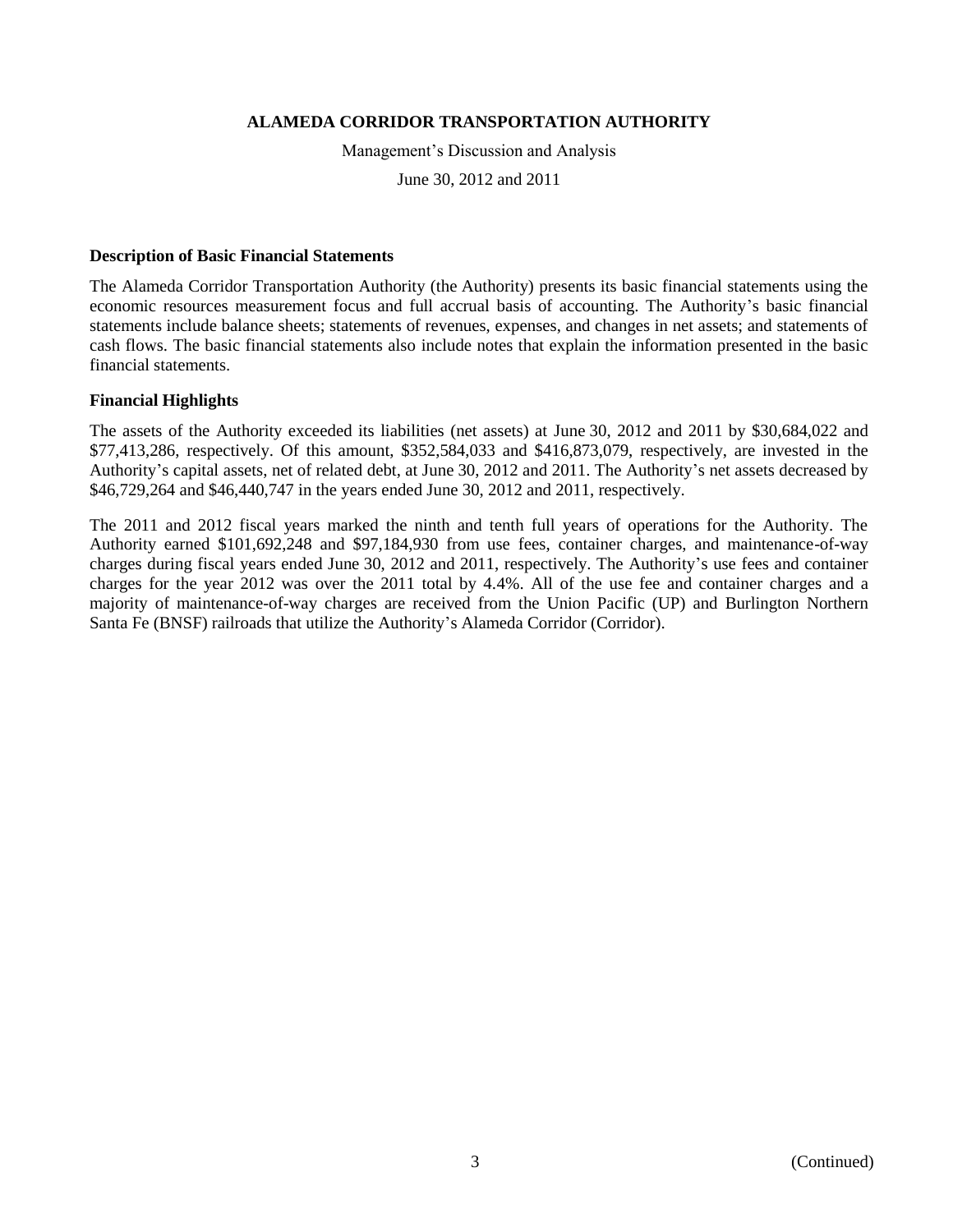Management's Discussion and Analysis

June 30, 2012 and 2011

## **Condensed Financial Information**

The following condensed financial information provides an overview of the Authority's financial position for the fiscal years ended June 30, 2012, 2011, and 2010:

|                                   | <b>Year ended June 30</b> |                 |                  | Change<br>between 2012 | <b>Change</b><br>between 2011 |  |
|-----------------------------------|---------------------------|-----------------|------------------|------------------------|-------------------------------|--|
|                                   | 2012                      | 2011            | 2010             | and 2011               | and 2010                      |  |
| Assets:                           |                           |                 |                  |                        |                               |  |
| Capital assets, net               | \$<br>1,891,310,235       | 1,908,702,622   | 1,921,694,421    | (17, 392, 387)         | (12,991,799)                  |  |
| Bond issuance costs               | 49,274,112                | 52,454,122      | 55,684,482       | (3,180,010)            | (3,230,360)                   |  |
| Other assets                      | 307,524,765               | 241,597,224     | 249,850,358      | 65,927,541             | (8, 253, 134)                 |  |
| Total assets                      | 2,248,109,112             | 2,202,753,968   | 2,227,229,261    | 45, 355, 144           | (24, 475, 293)                |  |
| Liabilities:                      |                           |                 |                  |                        |                               |  |
| Long-term liabilities             | 2,057,026,122             | 2,050,749,316   | 2,035,429,080    | 6,276,806              | 15,320,236                    |  |
| <b>Current liabilities</b>        | 160,398,968               | 74,591,366      | 67,946,148       | 85,807,602             | 6,645,218                     |  |
| <b>Total liabilities</b>          | 2,217,425,090             | 2,125,340,682   | 2, 103, 375, 228 | 92,084,408             | 21,965,454                    |  |
| Net assets:                       |                           |                 |                  |                        |                               |  |
| Invested in capital assets, net   |                           |                 |                  |                        |                               |  |
| of related debt                   | 408,751,337               | 416,873,079     | 409,705,122      | (8, 121, 742)          | 7,167,957                     |  |
| Restricted for debt service       | 11,351,553                | 27,590,114      | 24,450,400       | (16, 238, 561)         | 3,139,714                     |  |
| Restricted for capital projects   | 3,863,471                 | 4,469,838       | 1,861,443        | (606, 367)             | 2,608,395                     |  |
| <b>Restricted by Master Trust</b> |                           |                 |                  |                        |                               |  |
| Agreement                         | 49,375,594                | 43,396,535      | 45,220,563       | 5,979,059              | (1,824,028)                   |  |
| Unrestricted                      | (442, 657, 933)           | (414, 916, 280) | (357, 383, 495)  | (27, 741, 653)         | (57, 532, 785)                |  |
| Total net assets                  | \$<br>30,684,022          | 77,413,286      | 123,854,033      | (46, 729, 264)         | (46, 440, 747)                |  |

#### *Net Assets*

Net assets, the difference between assets and liabilities, decreased by \$46.7 million, or 60.4%, and \$46.4 million, or 37.5%, during the years ended June 30, 2012 and 2011, respectively. The change in net assets was primarily the result of interest expenses continuing to exceed operating income. Current operating revenues increased to \$67.0 million and \$61.0 million in fiscal 2012 and 2011, respectively, which were not sufficient to cover the interest expense of \$118.5 million and \$118.2 million in fiscal 2012 and 2011, respectively.

#### *The Master Trust Indenture*

In conjunction with the sale of project revenue and refunding bonds in 1999, 2004, and 2012 (Bonds), the Authority entered into a Master Trust Indenture (MTI) with U.S. Bank, the bond trustee (Trustee), pursuant to which the Authority assigned all of its rights, title, and interest in and to the Alameda Corridor Project, including the receipt of certain use fees and container charges and other revenues known as "Authority revenues" to the Trustee as security for the repayment of the Bonds. Pursuant to the terms of the MTI, the Trustee is required to establish certain funds and accounts and to apply the Authority's revenues for the purposes specifically set forth therein. The MTI establishes debt service funds, debt service reserve funds, construction funds, maintenance and capital reserve funds, and certain other restricted funds. The MTI also establishes a priority of payments, which restricts the manner, timing, and sequence of transfers into and out of such funds and accounts, and among such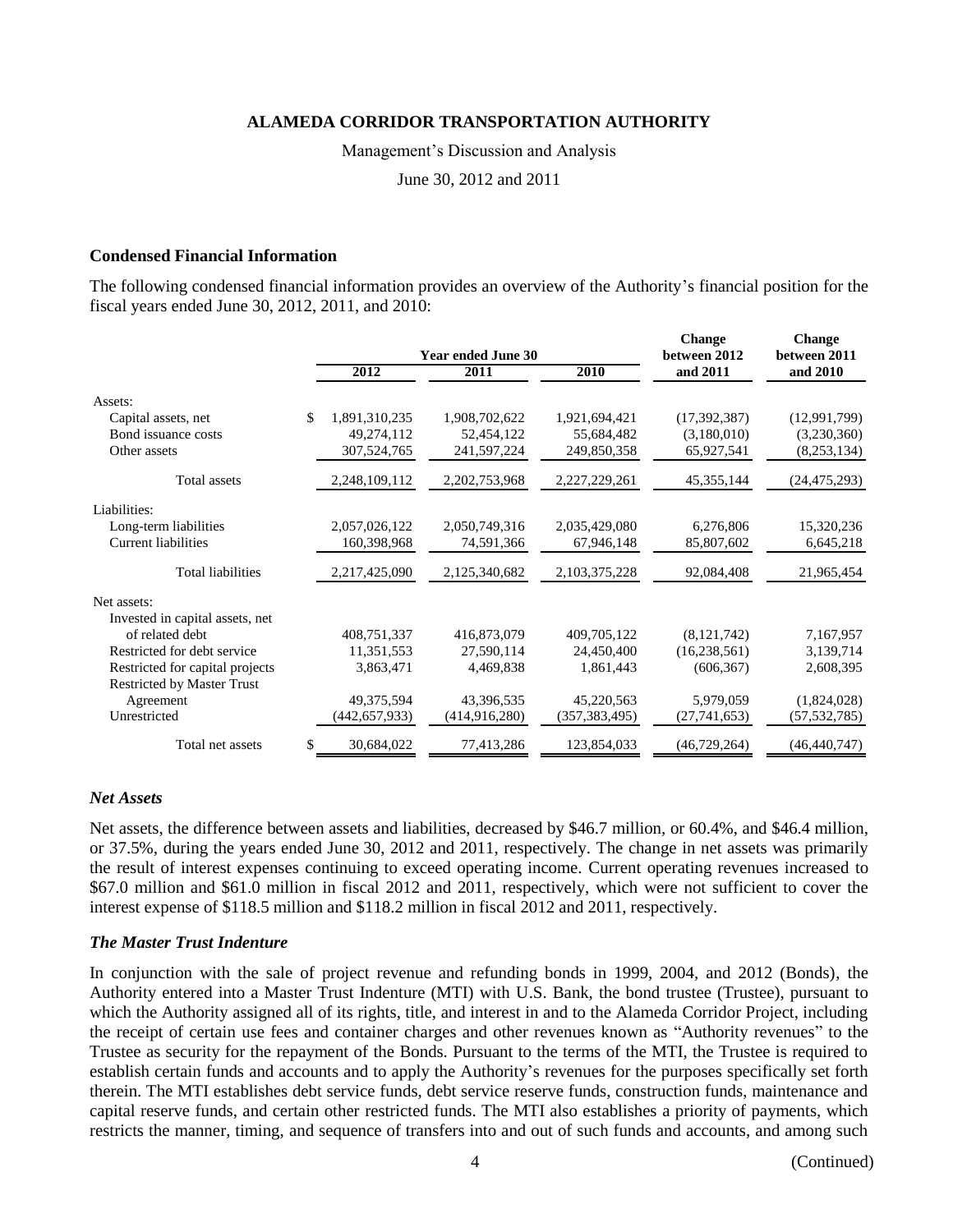Management's Discussion and Analysis

June 30, 2012 and 2011

funds and accounts. The MTI requires that the Authority comply with certain operational and financial covenants, restricts the types of investments the Trustee and Authority may make, and requires regular financial reporting and disclosure.

## *Capital Assets*

Net capital assets, which are made up of property, plant, and equipment, decreased by \$17.4 million, or 0.9%, and \$13.0 million, or 0.7%, between 2012 and 2011, and 2011 and 2010, respectively. These decreases are due primarily to the depreciation of capital assets, which were partially offset by the additional costs of ongoing capital projects during the years ended June 30, 2012 and 2011.

## *Bond Issuance Costs*

No additional bond issuance costs were capitalized in 2012 or 2011. Amortization expense related to bond issuance costs was \$3.2 million for fiscal years 2012 and 2011.

## *Other Assets*

Other assets consist of cash, investments, receivables, condemnation deposits, and prepaid expenses. These assets increased by \$65.9 million, or 27.3%, during fiscal year 2012, and decreased by \$8.3 million, or 3.3%, during fiscal year 2011. The increase in 2012 is primarily related to \$83.7 million of 2012 Bond proceeds, which subsequent to year end were used to call the 1999 Series A bonds maturing in October 2014 to 2019. This increase was offset by a \$24.3 million liquidation of investments which was used to call the 1999 Series A bonds that mature on October 1, 2012 and 2013. The decrease in 2011 is primarily to the paydown of debt partially offset by cash generated from operations.

## *Long-Term Liabilities*

Long term liabilities increased by \$6.3 million, or 0.3%, in fiscal year 2012 compared to fiscal year 2011. The 2012 increase was due to \$54.8 million increase in accrued interest on Capital Appreciation Bonds, the issuance of \$83.7 million in 2012 Series Taxable Senior Lien Bonds (2012 Bonds), offset by \$66.9 million in debt payments, of which \$24.3 was related to the call of the a portion of the 1999 Series A Bonds maturing in October 2012 and 2013. The increase was further offset by the classification of \$83.7 million of the 1999 Series A bonds as current as subsequent to year end the Authority is planning to call portions of the 1999 Series A bond that mature in October 2014 to 2019. The remaining increases are due to the receipt of an \$11.0 million collateral deposit in conjunction with a forward delivery agreement (see further discussion in note 1) and a \$5.9 million payable due to Port of Los Angeles and Port of Long Beach for debt service advances.

Long-term liabilities increased by \$15.3 million, or 0.8%, in fiscal year 2011 compared to fiscal year 2010 due to \$57.9 million increase in accrued interest on Capital Appreciation Bonds.

## *Current Liabilities*

Current liabilities consist of the current portion of accrued interest and revenue bonds payable, accounts payable, retention payable, right of way payable, deferred revenue, other payables, as well as principal and interest currently due on the long term bonds payable. Current liabilities increased by \$89.4 million, or 119.4%, and \$6.6 million, or 9.8%, during the years ended June 30, 2012 and 2011, respectively. The \$89.4 million increase in 2012 is primarily due to the classification of \$83.7 million of the 1999 Series A bonds as current as subsequent to year end the Authority is planning to call portions of the 1999 Series A bond that mature in October 2014 to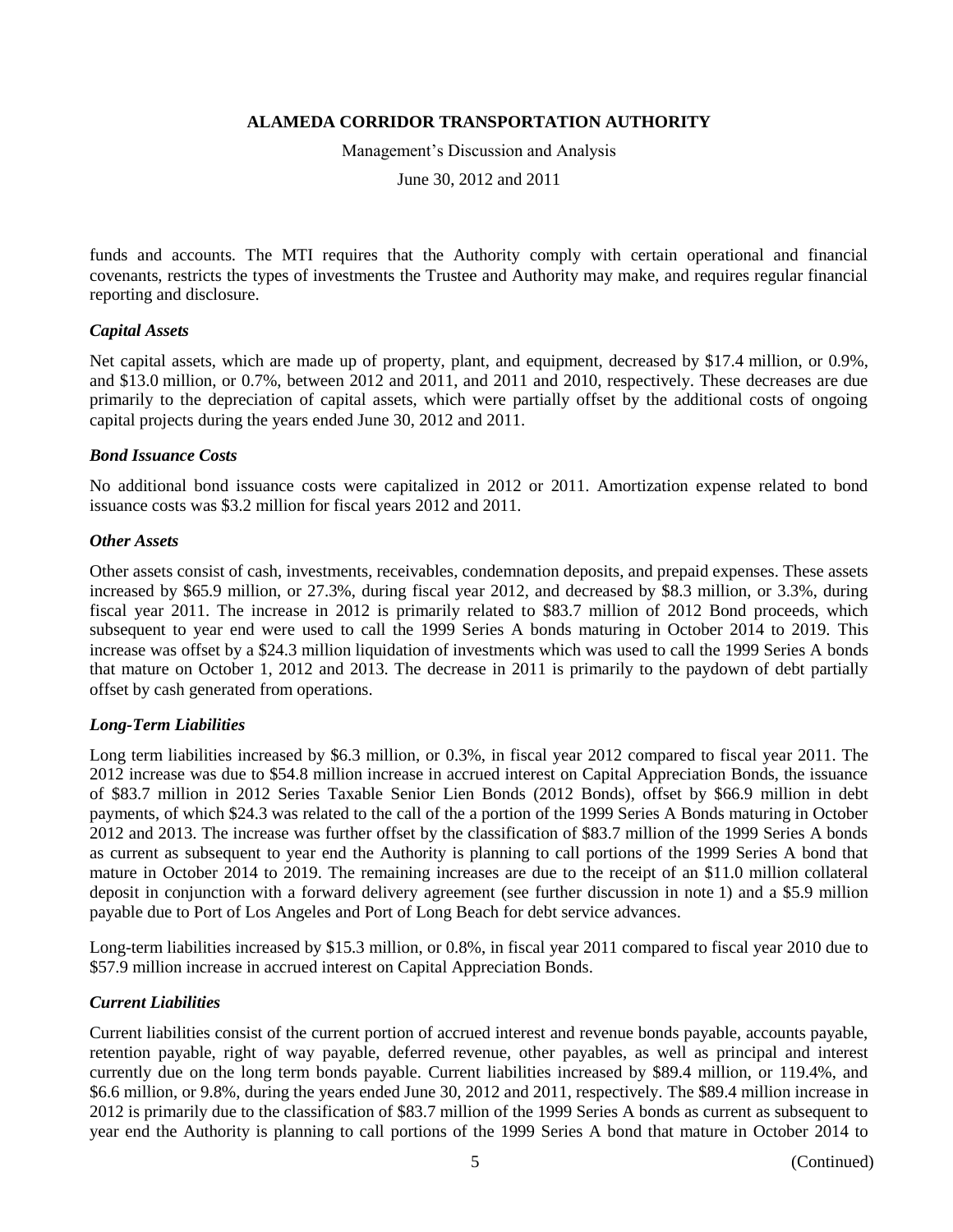Management's Discussion and Analysis

June 30, 2012 and 2011

2019. The remaining increases are due to \$3.7 million and \$8.2 million in principal and interest payments in fiscal 2012 and 2011, respectively, which were offset by decreased of \$1.6 million in accounts payable and other liabilities in fiscal 2012 and 2011.

#### **Summary of Changes in Net Assets**

The table below summarizes the changes in net assets for the years ended June 30, 2012, 2011, and 2010:

|                                     | <b>Year ended June 30</b> |                 |                 | <b>Change</b><br>between 2012 | <b>Change</b><br>between 2011 |
|-------------------------------------|---------------------------|-----------------|-----------------|-------------------------------|-------------------------------|
|                                     | 2012                      | 2011            | 2010            | and 2011                      | and 2010                      |
| Operating revenues:                 |                           |                 |                 |                               |                               |
| Use fees and container charges      | \$<br>97,283,963          | 93,188,481      | 80,478,532      | 4,095,482                     | 12,709,949                    |
| Maintenance-of-way charges          | 4,408,285                 | 3,996,449       | 3,872,443       | 411,836                       | 124,006                       |
| Total operating revenues            | 101,692,248               | 97,184,930      | 84,350,975      | 4,507,318                     | 12,833,955                    |
| Operating expenses:                 |                           |                 |                 |                               |                               |
| Salaries and benefits               | 2.116.405                 | 1.839.141       | 2,204,805       | 277,264                       | (365, 664)                    |
| Administrative expenses and         |                           |                 |                 |                               |                               |
| professional services               | 4,791,284                 | 7,155,526       | 6,025,101       | (2,364,242)                   | 1,130,425                     |
| Maintenance-of-way charges          | 5,984,781                 | 5,489,127       | 4,942,305       | 495,654                       | 546,822                       |
| Depreciation                        | 21,754,246                | 21,701,750      | 21,610,672      | 52,496                        | 91,078                        |
| Total operating expenses            | 34,646,716                | 36,185,544      | 34,782,883      | (1,538,828)                   | 1,402,661                     |
| Operating income                    | 67,045,532                | 60,999,386      | 49,568,092      | 6,046,146                     | 11,431,294                    |
| Nonoperating revenues (expenses):   |                           |                 |                 |                               |                               |
| Interest and investment income, net | 4,156,696                 | 5,070,228       | 6,603,308       | (913, 532)                    | (1,533,080)                   |
| Interest expense                    | (118, 538, 433)           | (118, 156, 735) | (116, 596, 579) | (381,698)                     | (1,560,156)                   |
| Grants                              | 2,806,482                 | 6,203,554       | 4,906,975       | (3,397,072)                   | 1,296,579                     |
| Miscellaneous revenues (expenses)   | 980,469                   | 2,673,181       | 525,235         | (1,692,712)                   | 2,147,946                     |
| Amortization of bond issuance costs | (3,180,010)               | (3,230,361)     | (3,289,457)     | 50,351                        | 59,096                        |
| Total nonoperating                  |                           |                 |                 |                               |                               |
| revenues (expenses)                 | (113, 774, 796)           | (107, 440, 133) | (107, 850, 518) | (6, 334, 663)                 | 410,385                       |
| Change in net assets                | (46, 729, 264)            | (46, 440, 747)  | (58, 282, 426)  | (288, 517)                    | 11,841,679                    |
| Total net assets, beginning of year | 77,413,286                | 123,854,033     | 182, 136, 459   | (46, 440, 747)                | (58, 282, 426)                |
| Total net assets, end of year       | 30,684,022<br>\$          | 77,413,286      | 123,854,033     | (46, 729, 264)                | (46, 440, 747)                |

#### *Operating Revenues*

Use fees and container charges revenues, representing 95.7% and 95.9% of operating revenues, increased by \$4.1 million and increased by \$12.7 million, or 4.4% and 15.8%, in 2012 and 2011, respectively. The 2012 increase is due to a higher volume of cargo and annual fee increases of 2.8% on January 1, 2012 and 1.5% on January 1, 2011. The 2012 increase is also due to a December 1, 2011 increase of \$1.12 per twenty foot equivalent (TEU) provided in the Use and Operating Agreement and as a result of the October 1, 2011 Port Shortfall Advance payment.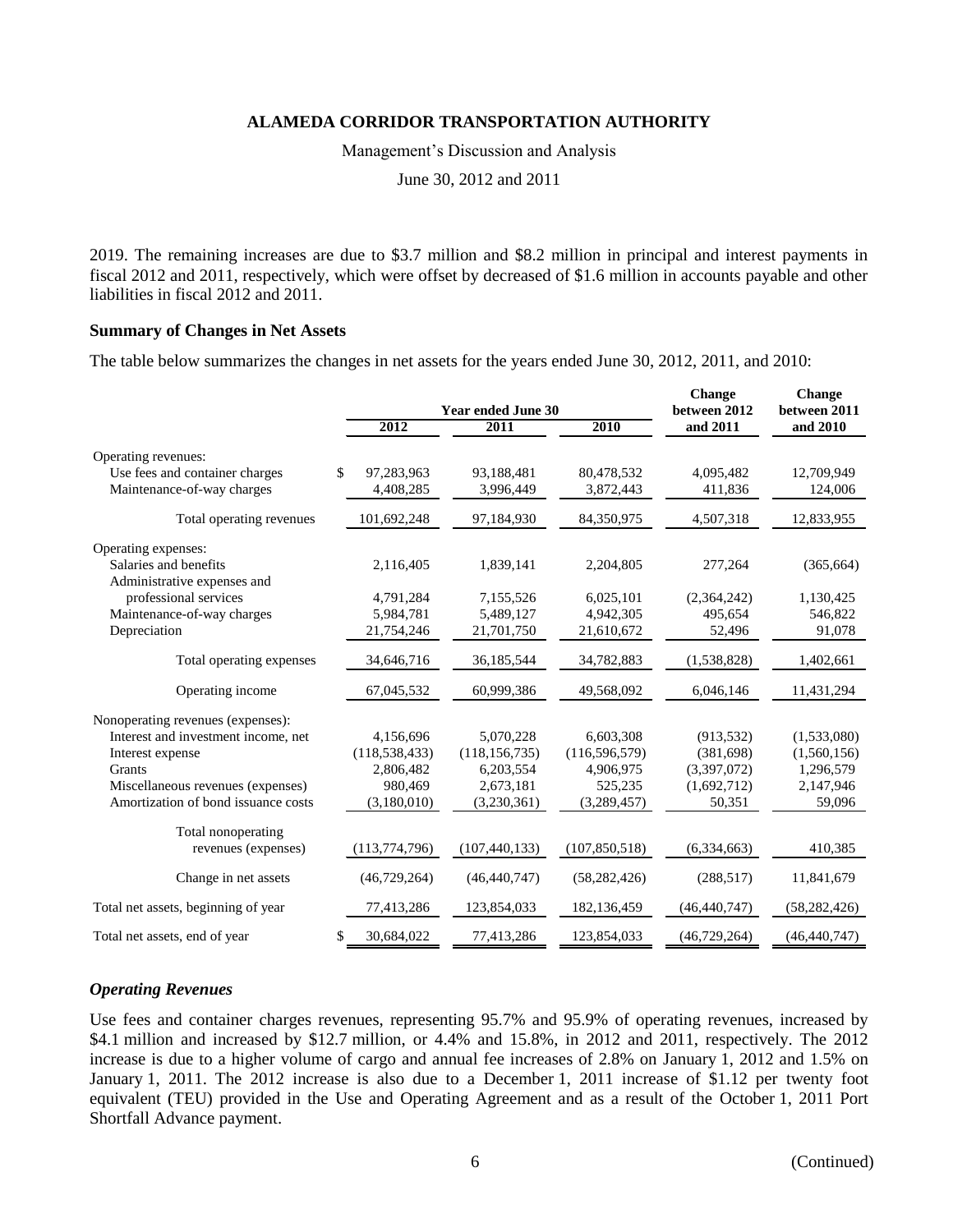Management's Discussion and Analysis

June 30, 2012 and 2011

The 2011 increase is due to a higher volume of cargo and annual fee increases of 1.5% on January 1, 2010 and 3.5% on January 1, 2009.

#### *Operating Expenses*

Operating expenses consist of salaries, benefits, administrative costs, professional services, maintenance of way, and depreciation. During the years ended June 30, 2012 and 2011, operating expenses decreased by \$1.5 million, or 4.3%, and increased by \$1.4 million, or 4.0%, respectively. On December 21, 2010, the Authority was notified of an oil release in the Dominguez Channel. On January 7, 2012 the EPA issued an order to the Authority and the Ports requiring the three entities to assume responsibility for the containment of the oil release. On March 30, 2011, a pipeline owned by Crimson Pipeline Management Company (Crimson), was determined to be the source of the release and Crimson was obligated as of June 15, 2011 to assume responsibility for the containment and certain remediation. The increase of \$1.4 million in 2011 was a result of the fees the Authority paid to determine the source of the release and to perform immediate necessary remediation. The decrease of \$1.5 million in 2012 was due to a limited on-going costs associated with the remediation as Crimson assumed responsibility and began incurring containment and remediation costs as of June 15, 2011 (refer to note 6 for further discussion).

## *Nonoperating Revenues and Expenses*

Nonoperating revenues and expenses consist of interest and investment earnings, interest expense, grant revenues, miscellaneous revenues, and amortization of bond issuance costs. The 2012 decrease of \$6.3 million is primarily the result of decreased of \$3.4 million and \$1.7 million in grants and miscellaneous revenues, respectively. Grant revenues from State Route 47 Expressway (SR 47) Project decreased as the bulk of the design effort, which ACTA contracted and managed, is now over. The project is now under construction and those efforts and that contract are being handled directly by Caltrans. ACTA is providing design support during construction, which requires much less effort. Miscellaneous revenue decreased as a result of the Dominguez Channel oil release. While the Authority was conducting an investigation to determine the source(s), both the ports and Crimson, who were potential responsible parties, as well as Chartis (ACTA's insurer), provided the Authority with reimbursement for some of these expenses. The decrease of \$1.7 million in 2012 is due to a lack of similar reimbursements largely due to a decrease in the costs incurred by the Authority (refer to note 6 for further discussion).

During the fiscal years ended June 30, 2011 interest and investment income decreased by \$1.5 million, or 23.20%. The decrease in interest and investment income is due to a decrease in the average investments held by the Authority, as well as a decrease in the average interest rate earned. Interest expense increased by \$1.6 million in 2011 due to an increase in interest incurred on the 1999 and 2004 Series Bonds. Grant revenues from State Route 47 Expressway (SR47) Project increased by \$1.3 million, or 26.40% in 2011.

#### **Capital Assets and Debt Administration**

At June 30, 2012 and 2011, the Authority had approximately \$1.9 billion of capital assets and approximately \$2.1 billion and \$2.2 billion of long-term debt outstanding at June 30, 2012 and 2011, respectively.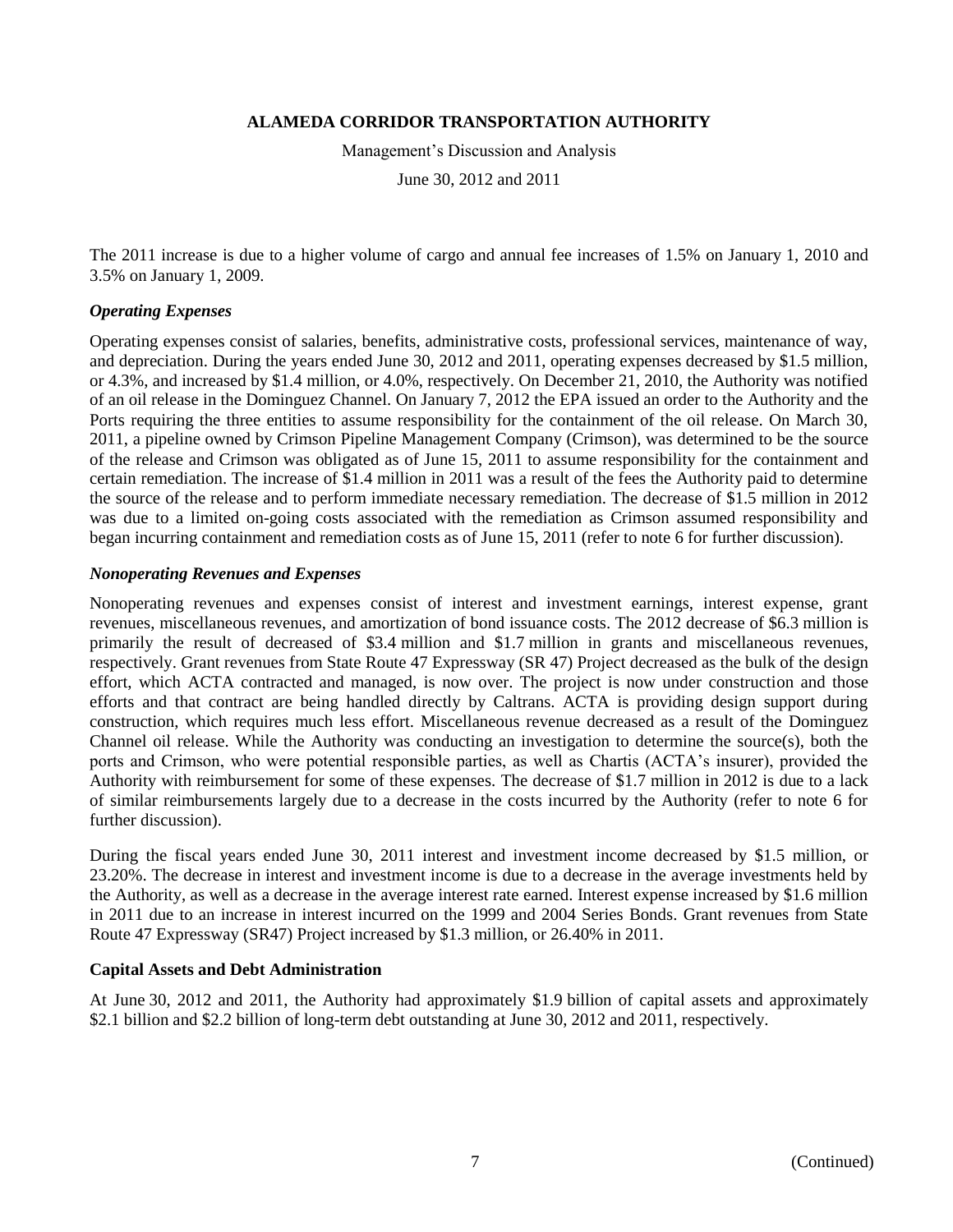Management's Discussion and Analysis

June 30, 2012 and 2011

## *Capital Assets*

During fiscal years 2012 and 2011, the Authority expended \$4.4 million and \$8.7 million, respectively, on capital project activities. The chart on the following page provides a summary of capital project expenditures by type for the years ended June 30, 2012 and 2011.

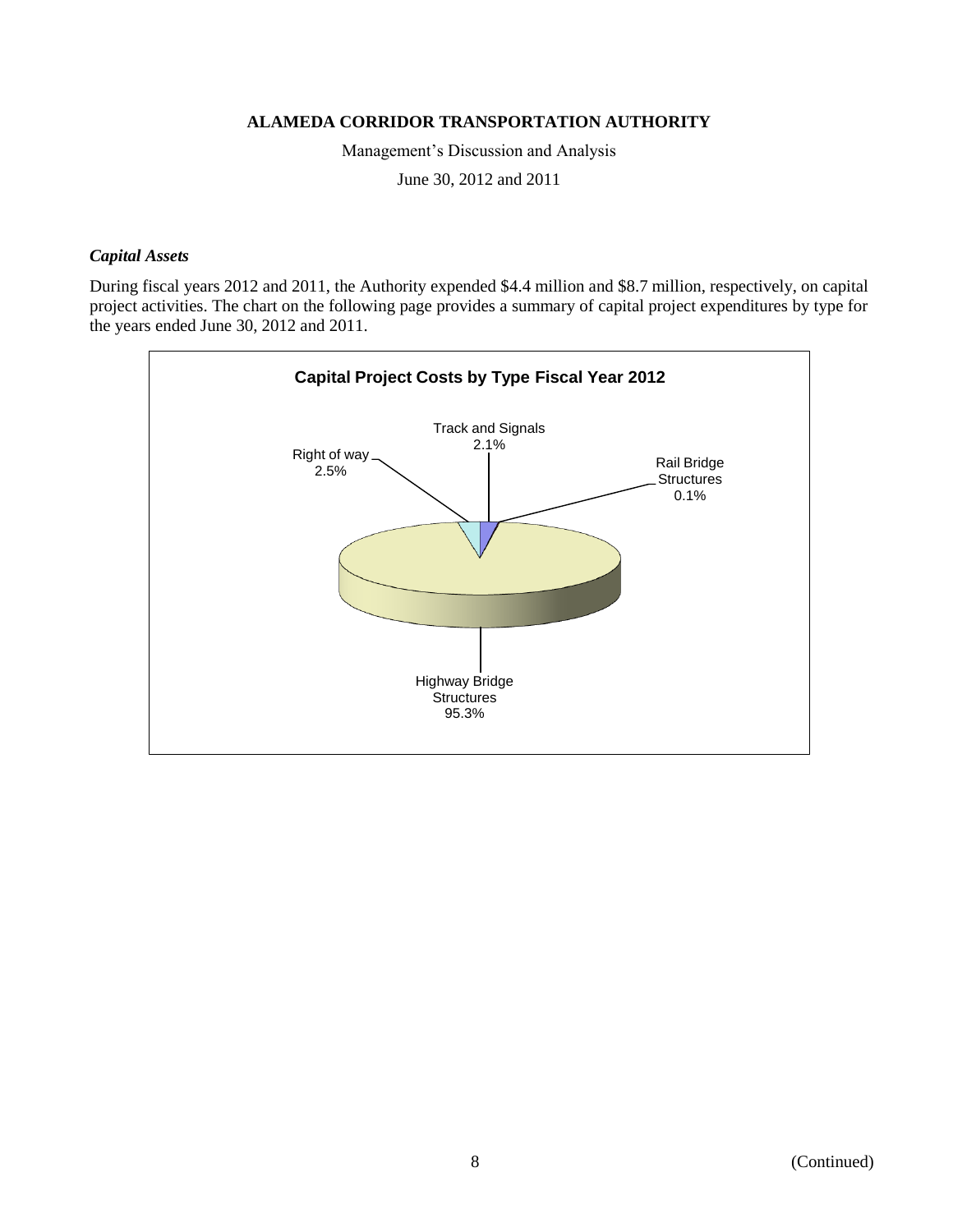Management's Discussion and Analysis

June 30, 2012 and 2011



## *Long-Term Debt*

As of June 30, 2012 and 2011, the Authority's total long-term debt in revenue bonds was \$1.638 billion and \$1.620 billion, respectively (net of the current portion amount of \$41.2 million and \$42.6 million). The Authority's total revenues were insufficient to cover debt service payments for the year ended June 30, 2012, and the Port of Long Beach and Los Angeles, together, advanced \$5.9 million to pay a portion of the debt service due on October 1, 2011. On October 1, 2011, the Authority also used \$24.3 million of excess 1999A Construction Fund proceeds to call 1999A Bonds maturing on October 1, 2012 and 2013.

As of June 30, 2012, ACTA's credit ratings for the Senior Bonds (1999A and 1999C) are A3, A-, and A by Moody's Investor Service, Standard & Poor's, and Fitch Ratings, respectively. For the subordinated debt (1999D, 2004A, and 2004B), the ratings are Baa2, BBB+, and BBB+ by Moody's Investor Service, Standard & Poor's, and Fitch Ratings, respectively. The 2012 Bonds have not been independently rated.

Additional debt information can be found in note 5 to the basic financial statements.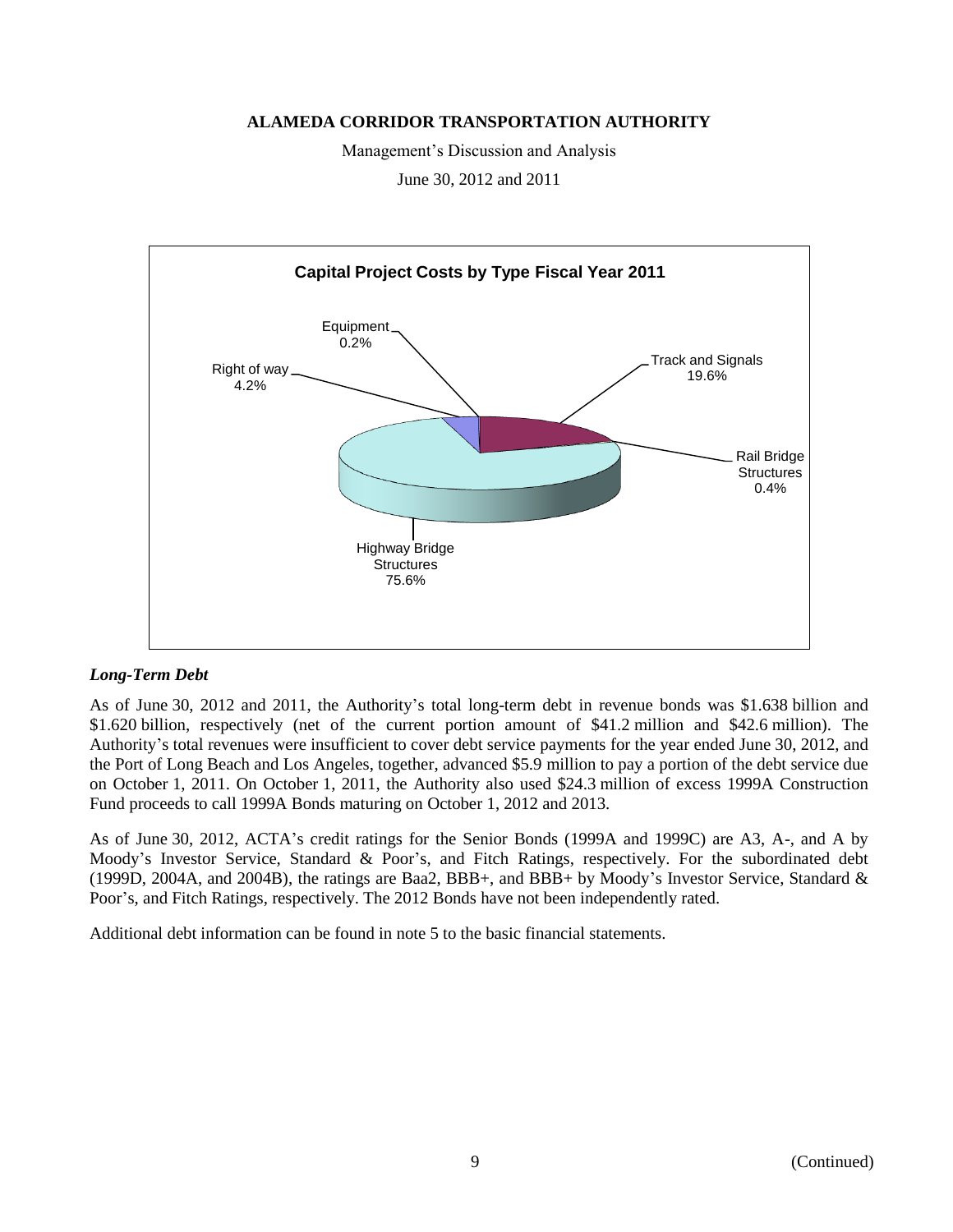Management's Discussion and Analysis

June 30, 2012 and 2011

#### **Other Developments**

The Authority's Alameda Corridor Project opened on April 15, 2002. On that date, the Authority commenced operations and began collecting revenues for intermodal containers and rail cars using the Corridor, as authorized in the Use and Operating Agreement between the Authority and the participating railroads (Use and Operating Agreement). The Authority's bonds are payable solely from and secured by a pledge of, among other revenues, use fees, container charges to be paid by the railroads and from shortfall advances to be paid under certain circumstances by the Ports of Los Angeles and Long Beach (collectively referred to as the Ports). To the extent that the revenues from use and container charges are not sufficient to meet the Authority's obligations, the Ports have agreed to advance the funds necessary to pay up to the maximum amount of 20% each for any debt service payment. Since the Corridor's opening, actual cash collections of nearly \$806.1 million have been received from the railroads. Except for FY 2012, when a \$5.9 million shortfall advance was needed, these revenues, combined with remaining interest income and other surplus cash balances, have been sufficient to meet debt service, fund reserve account required deposits, and pay the cost of revenue collections, monitoring, and administrative fees.

The Authority's program manager, ACET, together with the Authority's staff are actively working to complete construction of the remaining original Alameda Corridor Projects and closing out completed projects. Most of the Authority's largest projects either have reached completion or are on the verge of final closeout, with minimal additional outstanding claims or unresolved issues. Remaining work involves property transfers and right-of-way closeouts.

The Authority's Governing Board (the Board) modified the Alameda Corridor Project to include the addition of several Corridor-related projects, consistent with the Authority's Joint Powers Agreement, the Use and Operating Agreement, and its bond-related documents. Significant among those projects are the PCH and SR47 Projects. The PCH project was completed in June 2005. The SR47 Project has progressed, and the Authority is currently working in conjunction with Caltrans to advance the Heim Bridge portion of the project. The National Environmental Policy Act (NEPA) Record of Decision was approved on August 12, 2009; the Notice of Determination was received on August 17, 2009. The final design for replacement of the Bridge was completed in October 2010. Construction of the Bridge is being administered by Caltrans and is underway. Construction is expected to be completed in July 2015, with full closeout set to occur in 2016. The expressway portion of the project has been deferred indefinitely.

On March 2, 2010, ACTA applied to the U.S. Department of Transportation Federal Rail Administration (FRA) for a Railroad Rehabilitation and Improvement Financing (RRIF) financing of approximately \$550 million. In December 2010, the FRA requested that the Authority make substantial changes to the RRIF application, placing the proposed RRIF financing at parity with the Authority's senior lien debt (1999A and 1999C bonds). The FRA also precluded the use of RRIF financing proceeds from refunding any 2004 bonds. The result was a reduction in the size of the RRIF financing to \$83.7 million. The revised application was approved by the U.S. DOT credit council committee on February 8, 2011. In June 2011, the Authority was notified that the Office of Management and Budget had assigned the Authority's financing a credit risk premium of zero. The Authority completed negotiations of specific RRIF financing terms with the FRA and the RRIF financing resulted in the 2012 Series Bonds issued on June 21, 2012. The proceeds of the financing were used to restructure portions of the Authority's debt by calling certain 1999A Bonds maturing on October 1, 2014 through 2018, and a portion of 2019. The restructuring reduced total debt service and should minimize the need for shortfall advances for debt service, as defined in note 5 to the basic financial statements, from the Ports in the future.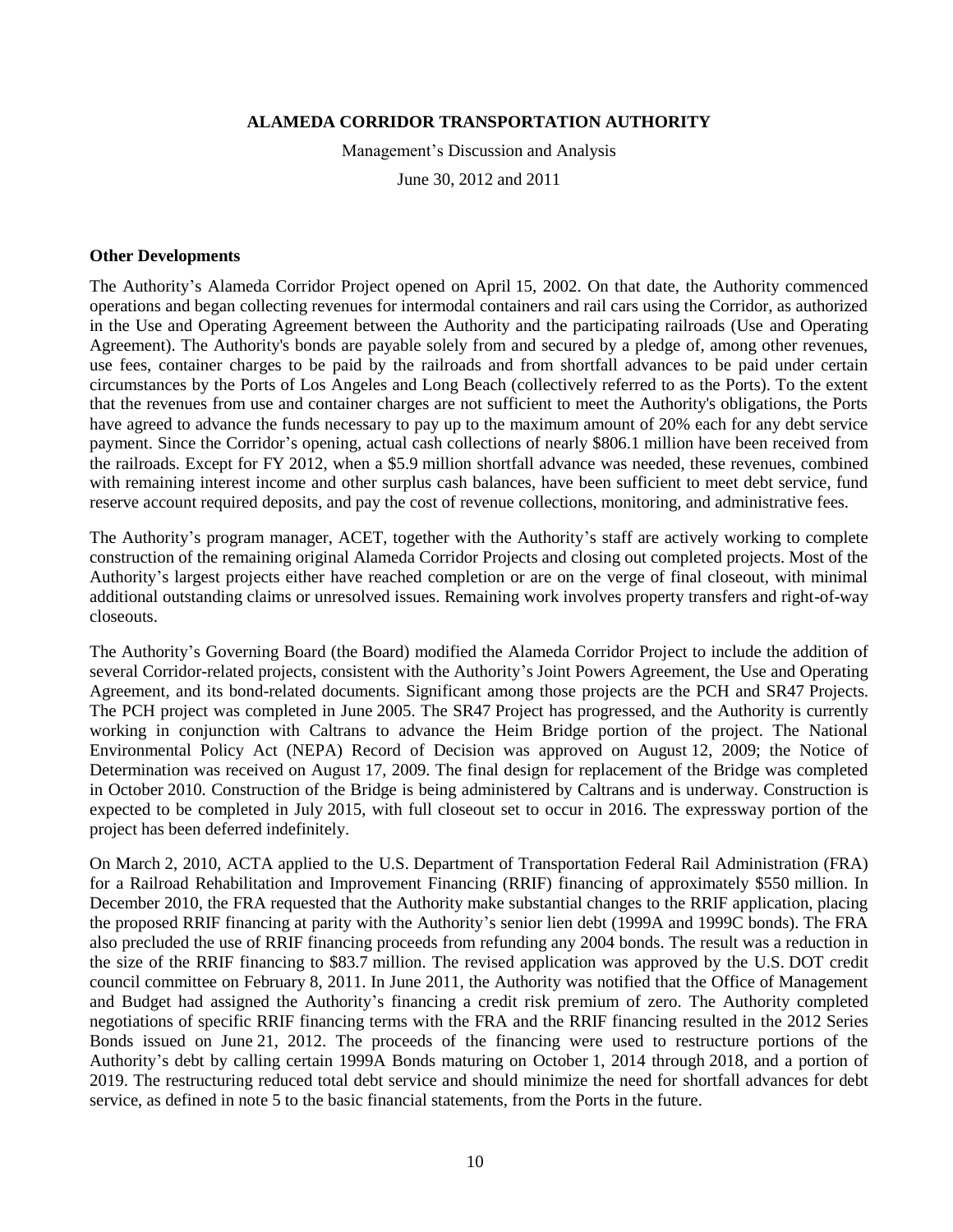#### Balance Sheets

## June 30, 2012 and 2011

| <b>Assets</b>                                                                                                                                                                                                                              | 2012                                                                                    | 2011                                                                              |
|--------------------------------------------------------------------------------------------------------------------------------------------------------------------------------------------------------------------------------------------|-----------------------------------------------------------------------------------------|-----------------------------------------------------------------------------------|
| Current assets:<br>Restricted cash and cash equivalents<br>Receivables<br>Condemnation deposits<br>Prepaid expenses                                                                                                                        | \$<br>88,399,852<br>16,671,797<br>1,900<br>1,769,336                                    | 13,409,365<br>15,652,311<br>9,635<br>1,686,678                                    |
| Total current assets                                                                                                                                                                                                                       | 106,842,885                                                                             | 30,757,989                                                                        |
| Noncurrent assets:<br>Restricted cash and cash equivalents<br>Restricted investments<br>Bond issuance costs                                                                                                                                | 10,997,576<br>189,684,304<br>49,274,112                                                 | 210,839,235<br>52,454,122                                                         |
| Capital assets:<br>Buildings and equipments<br>Alameda corridor project infrastructure, right of way, and land improvements<br>Less accumulated depreciation                                                                               | 11,844,533<br>2,095,078,953<br>(215, 613, 251)                                          | 11,844,533<br>2,090,717,094<br>(193,859,005)                                      |
| Capital assets, net                                                                                                                                                                                                                        | 1,891,310,235                                                                           | 1,908,702,622                                                                     |
| Total noncurrent assets                                                                                                                                                                                                                    | 2,141,266,227                                                                           | 2,171,995,979                                                                     |
| Total assets                                                                                                                                                                                                                               | \$2,248,109,112                                                                         | 2, 202, 753, 968                                                                  |
| <b>Liabilities</b>                                                                                                                                                                                                                         |                                                                                         |                                                                                   |
| Current liabilities:<br>Accounts payable<br>Right-of-way acquisition payable<br>Contract retention payable<br>Deferred revenue<br>Accrued interest payable, current portion<br>Revenue bonds payable, current portion<br>Other liabilities | \$<br>2,331,324<br>1,900<br>25,000<br>7,168,115<br>25,494,088<br>124,944,411<br>434,130 | 3,804,229<br>9,635<br>132,562<br>7,197,919<br>20,416,963<br>42,632,074<br>397,984 |
| Total current liabilities                                                                                                                                                                                                                  | 160,398,968                                                                             | 74,591,366                                                                        |
| Noncurrent liabilities:<br>Collateral deposit<br>Ports Shortfall Advances payable<br>Accrued interest payable, net of current portion<br>Revenue bonds payable, net of current portion, and unamortized discount                           | 10,997,576<br>5,902,282<br>485,511,398<br>1,554,614,866                                 | 430,738,627<br>1,620,010,689                                                      |
| Total noncurrent liabilities                                                                                                                                                                                                               | 2,057,026,122                                                                           | 2,050,749,316                                                                     |
| <b>Total liabilities</b>                                                                                                                                                                                                                   | 2,217,425,090                                                                           | 2,125,340,682                                                                     |
| Net assets                                                                                                                                                                                                                                 |                                                                                         |                                                                                   |
| Invested in capital assets, net of related debt<br>Restricted for debt service<br>Restricted for capital projects<br><b>Restricted by Master Trust Agreement</b><br>Unrestricted                                                           | 408,751,337<br>11,351,553<br>3,863,471<br>49,375,594<br>(442, 657, 933)                 | 416,873,079<br>27,590,114<br>4,469,838<br>43,396,535<br>(414,916,280)             |
| Total net assets                                                                                                                                                                                                                           | 30,684,022                                                                              | 77,413,286                                                                        |
| Total liabilities and net assets                                                                                                                                                                                                           | \$2,248,109,112                                                                         | 2, 202, 753, 968                                                                  |

See accompanying notes to basic financial statements.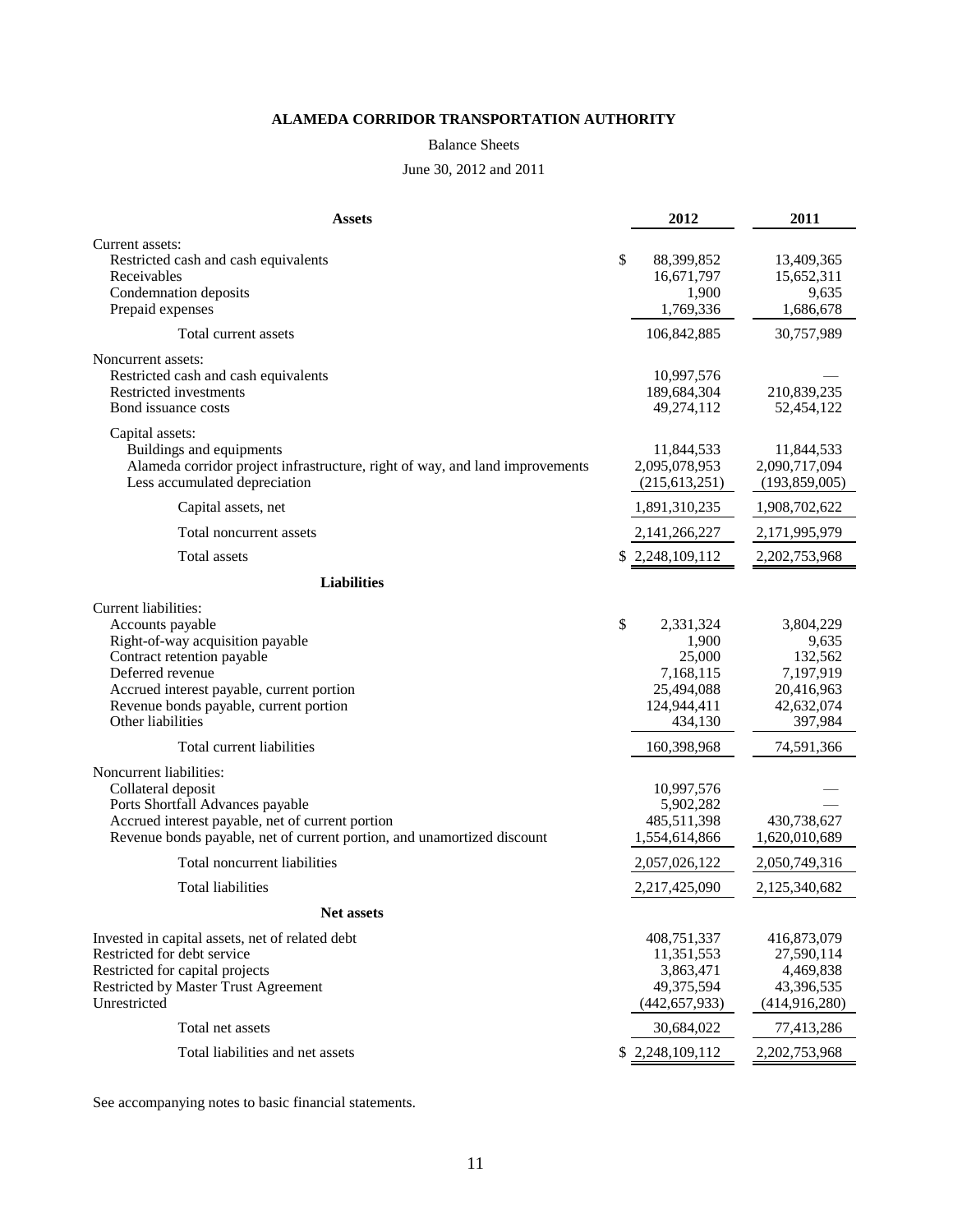## Statements of Revenues, Expenses, and Changes in Net Assets

Years ended June 30, 2012 and 2011

|                                                                                                                                        | 2012                                                           | 2011                                                           |
|----------------------------------------------------------------------------------------------------------------------------------------|----------------------------------------------------------------|----------------------------------------------------------------|
| Operating revenues:<br>Use fees and container charges<br>Maintenance-of-way charges                                                    | $\mathcal{S}$<br>97,283,963<br>4,408,285                       | 93,188,481<br>3,996,449                                        |
| Total operating revenues                                                                                                               | 101,692,248                                                    | 97,184,930                                                     |
| Operating expenses:<br>Salaries and benefits<br>Administrative expenses<br>Professional services<br>Maintenance-of-way<br>Depreciation | 2,116,405<br>1,829,151<br>2,962,133<br>5,984,781<br>21,754,246 | 1,839,141<br>2,215,700<br>4,939,826<br>5,489,127<br>21,701,750 |
| Total operating expenses                                                                                                               | 34,646,716                                                     | 36,185,544                                                     |
| Operating income                                                                                                                       | 67,045,532                                                     | 60,999,386                                                     |
| Nonoperating revenues:<br>Interest and investment revenue, net<br>Grants<br>Miscellaneous revenue                                      | 4,156,696<br>2,806,482<br>980,469                              | 5,070,228<br>6,203,554<br>2,673,181                            |
| Total nonoperating revenues                                                                                                            | 7,943,647                                                      | 13,946,963                                                     |
| Nonoperating expenses:<br>Interest expense<br>Amortization of bond issuance costs                                                      | 118,538,433<br>3,180,010                                       | 118,156,735<br>3,230,361                                       |
| Total nonoperating expenses                                                                                                            | 121,718,443                                                    | 121,387,096                                                    |
| Change in net assets                                                                                                                   | (46, 729, 264)                                                 | (46, 440, 747)                                                 |
| Total net assets – beginning of year                                                                                                   | 77,413,286                                                     | 123,854,033                                                    |
| Total net assets – end of year                                                                                                         | \$<br>30,684,022                                               | 77,413,286                                                     |

See accompanying notes to basic financial statements.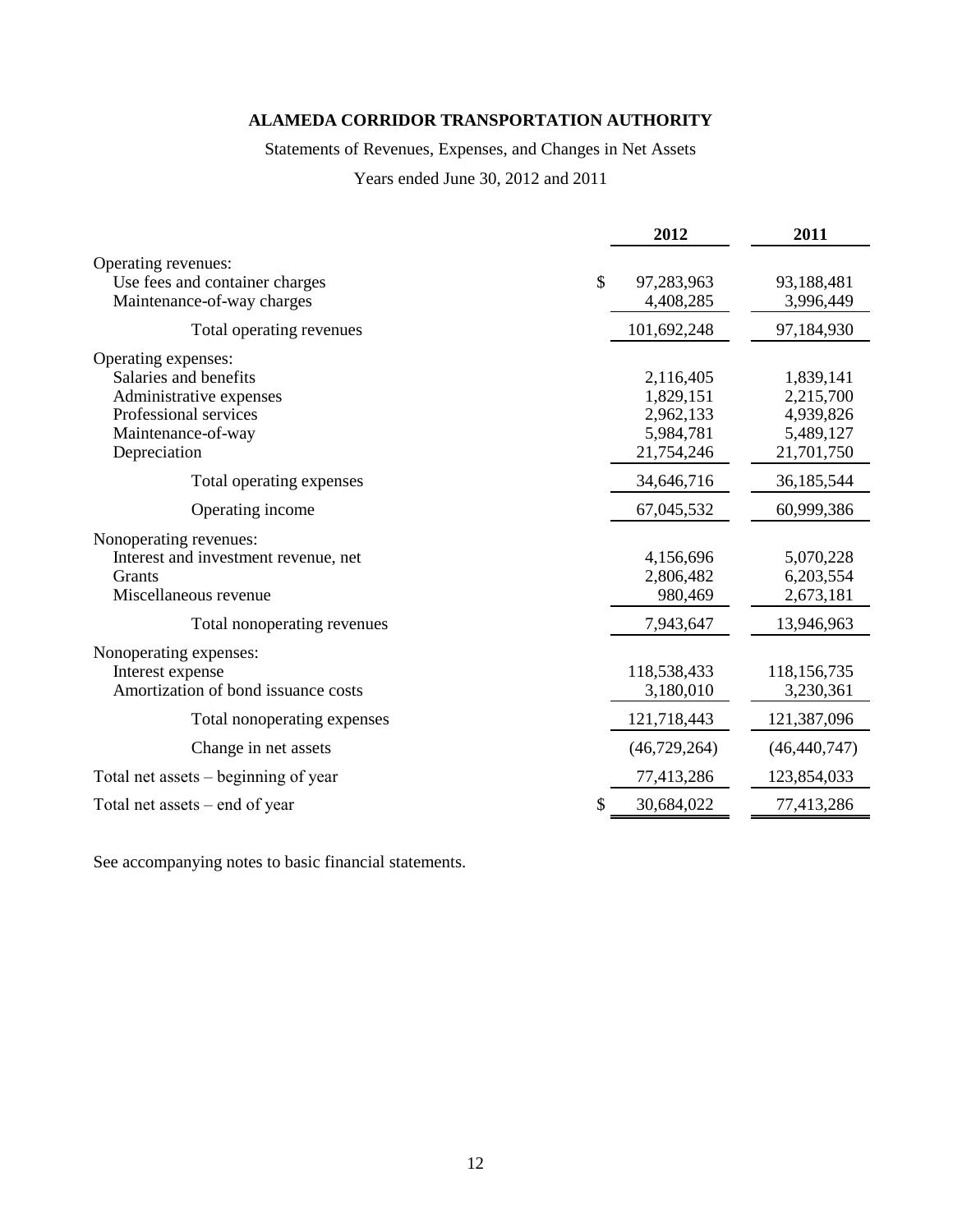Statements of Cash Flows

Years ended June 30, 2012 and 2011

|                                                                                                                                                                                                         |    | 2012                                                          | 2011                                              |
|---------------------------------------------------------------------------------------------------------------------------------------------------------------------------------------------------------|----|---------------------------------------------------------------|---------------------------------------------------|
| Cash flows from operating activities:<br>Receipts from customers for services<br>Payment to suppliers for good and services<br>Payment to employees                                                     | \$ | 102,386,839<br>(12, 476, 730)<br>(2,080,259)                  | 90,688,850<br>(14, 387, 531)<br>(1,809,776)       |
| Net cash provided by operating activities                                                                                                                                                               |    | 87,829,850                                                    | 74,491,543                                        |
| Cash flows from noncapital financing activities:<br>Grants<br><b>Port Shortfall Advances</b><br>Receipts of collateral deposits<br>Miscellaneous income                                                 |    | 1,099,100<br>5,902,282<br>10,997,576<br>980,469               | 10,107,211<br>2,673,181                           |
| Net cash provided by noncapital financing activities                                                                                                                                                    |    | 18,979,427                                                    | 12,780,392                                        |
| Cash flows from capital and related financing activities:<br>Purchases of capital assets<br>Principal paid on notes and bonds payable<br>2012 Series bond proceeds<br>Interest payments on capital debt |    | (4,361,859)<br>(66, 927, 074)<br>83,710,000<br>(58, 552, 666) | (8,709,951)<br>(36,940,692)<br>(57, 721, 158)     |
| Net cash used in capital and related financing activities                                                                                                                                               |    | (46, 131, 599)                                                | (103, 371, 801)                                   |
| Cash flows from investing activities:<br>Purchases of investments<br>Sales of investments<br>Interest received                                                                                          |    | (182, 750, 847)<br>203,903,496<br>4,157,736                   | (217, 186, 839)<br>210,408,251<br>4,990,798       |
| Net cash provided by (used in) investing activities                                                                                                                                                     |    | 25,310,385                                                    | (1,787,790)                                       |
| Net increase (decrease) in restricted cash<br>and cash equivalents                                                                                                                                      |    | 85,988,063                                                    | (17,887,656)                                      |
| Restricted cash and cash equivalents, beginning of year                                                                                                                                                 |    | 13,409,365                                                    | 31,297,021                                        |
| Restricted cash and cash equivalents, end of year                                                                                                                                                       | S  | 99,397,428                                                    | 13,409,365                                        |
| Reconciliation of operation income to net cash provided by operating<br>activities:<br>Operating income<br>Adjustments to reconcile operating income to net cash provided by                            | \$ | 67,045,532                                                    | 60,999,386                                        |
| operating activities:<br>Depreciation expense<br>Change in assets and liabilities:                                                                                                                      |    | 21,754,246                                                    | 21,701,750                                        |
| Accounts receivable, deposit, and interest receivable<br>Accounts payable, other payables, and deferred revenue<br>Prepaid expenses<br>Other liabilities                                                |    | 694,591<br>(1,618,007)<br>(82, 658)<br>36,146                 | (6,496,080)<br>(1,558,797)<br>(184,081)<br>29,365 |
| Net cash provided by operating activities                                                                                                                                                               | \$ | 87,829,850                                                    | 74,491,543                                        |

See accompanying notes to basic financial statements.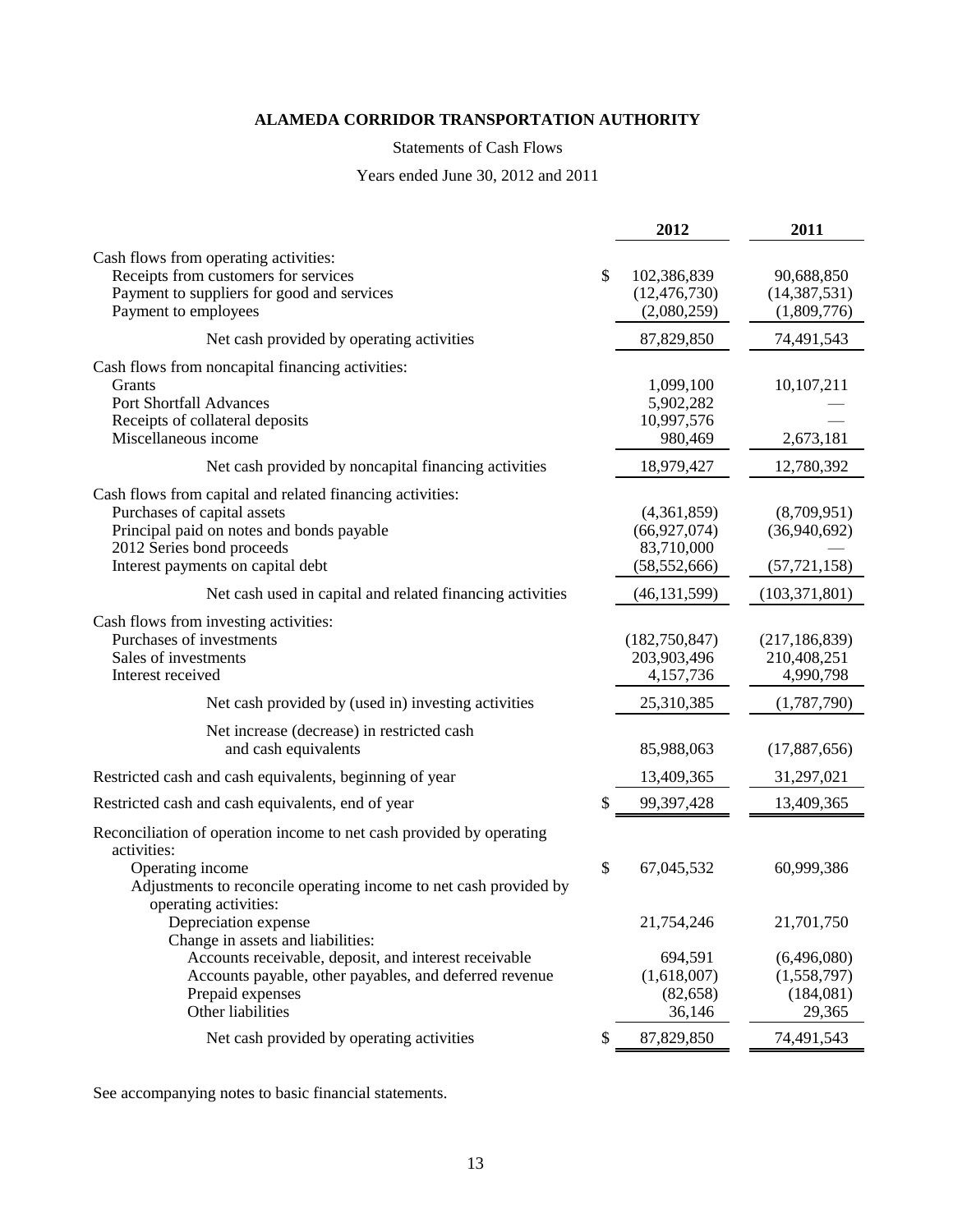Notes to Basic Financial Statements

June 30, 2012 and 2011

## **(1) Organization and Summary of Significant Accounting Policies**

### *(a) Reporting Entity*

The Alameda Corridor Transportation Authority (the Authority) was established in August 1989 through a Joint Exercise of Powers Agreement (JPA) between the cities of Los Angeles and Long Beach, California. The purpose of the Authority is to acquire, construct, finance, and operate a consolidated transportation corridor, including an improved railroad expressway between the ports of Los Angeles and Long Beach (collectively known as the Ports) and downtown Los Angeles (the route between the two locations has become known as the Alameda Corridor).

The Authority's independent Governing Board has seven members, comprising two members each from the Ports, one member each from the cities of Los Angeles and Long Beach, and one member representing the Los Angeles County Metropolitan Transportation Authority (LACMTA).

As of June 30, 2012, the members of the Authority's Governing Board were the following:

Chairperson – Hon. Gary Delong, Council member, City of Long Beach

Vice Chairperson – Hon. Joe Buscaino, Councilman, City of Los Angeles

Member – Hon. Don Knabe, Supervisor, County of Los Angeles and Chairperson, LACMTA

Member – Dr. Geraldine Knatz, Executive Director, Port of Los Angeles

Member – Mr. Chris Lytle, Executive Director, Port of Long Beach

Member – Ms. Robin Kramer, Commissioner, Port of Los Angeles

Member – Ms. Susan Wise, Commissioner, Port of Long Beach

The Authority is empowered to explore alternative methods of financing, to develop existing property, and to coordinate other governmental efforts necessary for a consolidated transportation corridor, including the completion of the Alameda Corridor Project (the Project). The Authority may issue revenue bonds to carry out its obligations under the JPA. Such bonds will be payable from revenues generated from the Alameda Corridor, from one or more pledges of revenues from the Authority, the Board of Harbor Commissioners of Long Beach and Los Angeles, from pledges of revenues from other responsible agencies, or from any other legally available funds.

#### *(b) Program Management Agreement*

In January 1996, the Authority's Governing Board entered into a 10-year Program Management Agreement (Agreement) with the Alameda Corridor Engineering Team (ACET), a joint venture comprising Daniel, Mann, Johnson, and Mendenhall (now DMJM Harris); Moffatt and Nichol Engineers; Jenkins, Gales, and Martinez, Inc.; and TELACU Construction Management, Inc., to provide the broad program management services necessary to assist the Authority in implementing the Corridor. The Agreement calls for ACET to provide the Authority with professional services related to management, engineering, construction support, procurement, coordination, and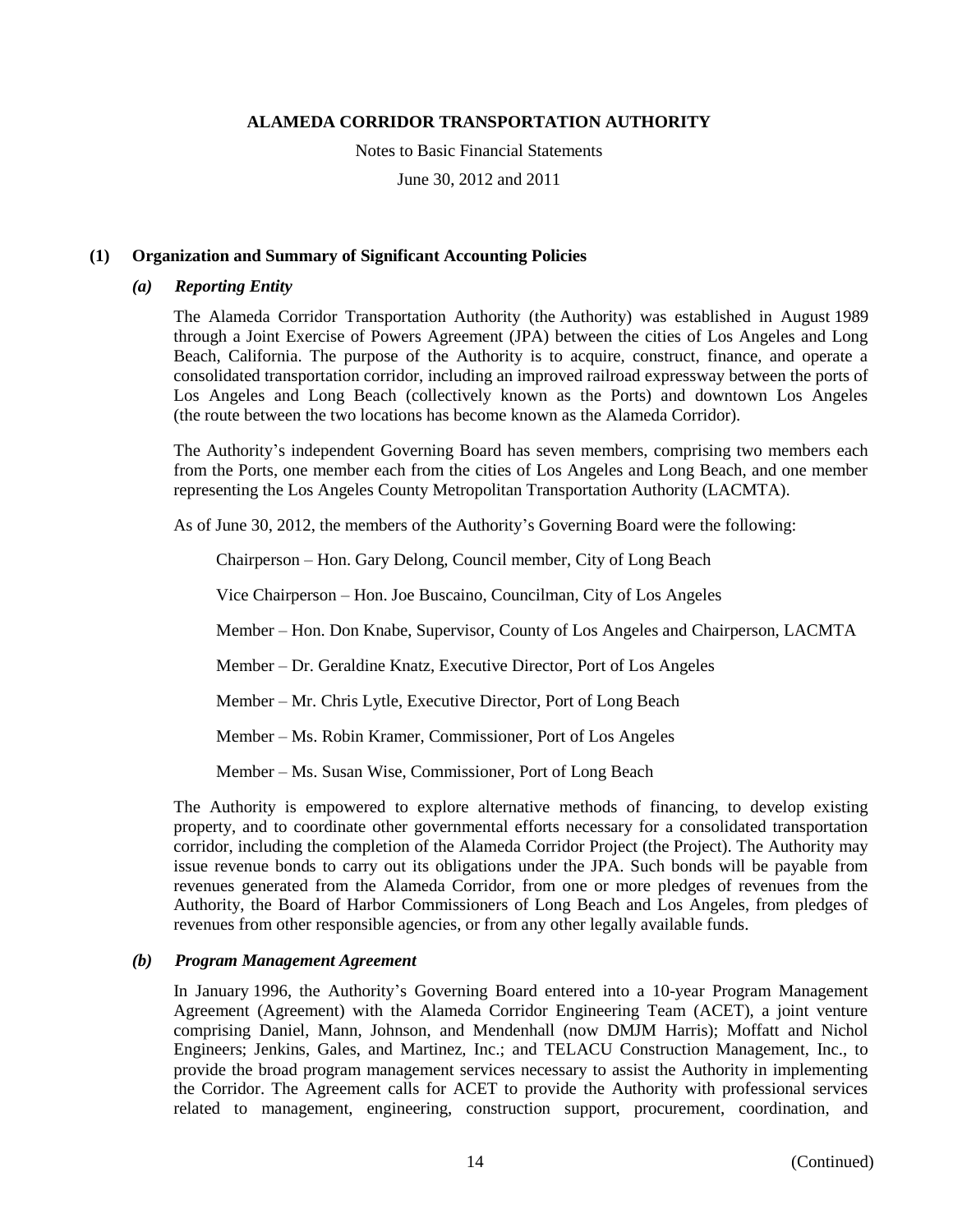Notes to Basic Financial Statements

June 30, 2012 and 2011

administration of the Alameda Corridor Project Construction Program. This Agreement was amended twice by the Governing Board and is now extended through December 2013.

#### *(c) Use and Operating Agreement*

In October 1998, the cities of Long Beach and Los Angeles, the Authority, Union Pacific Railroad Company (UP), and Burlington Northern Santa Fe Railway Company (BNSF) entered into a use and operating agreement (the Use and Operating Agreement). The Use and Operating Agreement outlines the provisions for the construction, operation, and use of the Rail Corridor (as defined in the Use and Operating Agreement). Specifically, it grants UP and BNSF the right to use the Rail Corridor constructed by the Authority for all Through Train (as defined in the Use and Operating Agreement) movements upon substantial completion in exchange for paying maintenance, operating charges, container charges, and use fees to the Authority. Proceeds of the container charges and use fees will be used to repay the revenue bonds. The Use and Operating Agreement was amended in 2006 to resolve a dispute involving application of the container charge and use fee provisions of the Agreement to transloaded cargo.

## *(d) Master Trust Indenture*

In conjunction with the sale of project revenue and refunding bonds in 1999, 2004, and 2012 (Bonds), the Authority entered into a Master Trust Indenture (MTI) with U.S. Bank, the bond trustee (Trustee), pursuant to which the Authority assigned all of its rights, title, and interest in and to the Project, including the receipt of certain use fees and container charges and other revenues known as "the Authority revenues" to the Trustee as security for the repayment of the Bonds. Pursuant to the terms of the MTI, the Trustee is required to establish certain funds and accounts and to apply the Authority's revenues for the purposes specifically set forth therein. The MTI establishes debt service funds, debt service reserve funds, construction funds, maintenance and capital reserve funds, and certain other restrictive funds. The MTI also establishes a priority of payments, which restricts the manner, timing, and sequence of transfers into and out of such funds and accounts, and among such funds and accounts. The MTI requires that the Authority comply with certain operational and financial covenants, restricts the types of investments the Trustee and Authority may make, and requires regular financial reporting and disclosure.

#### *(e) Basis of Presentation*

The basic financial statements of the Authority have been prepared in conformity with U.S. generally accepted accounting principles (GAAP) as applied to governmental units. The Governmental Accounting Standards Board (GASB) is the recognized standard-setting body for establishing governmental accounting and financial reporting principles for state and local governments within the United States of America.

In accordance with GAAP, the Authority's operations are accounted for as a business-type activity. In this regard, the Authority follows the economic resources measurement focus and the accrual basis of accounting, whereby revenues are recognized when they are earned, and expenses are recorded when they are incurred, irrespective of when paid.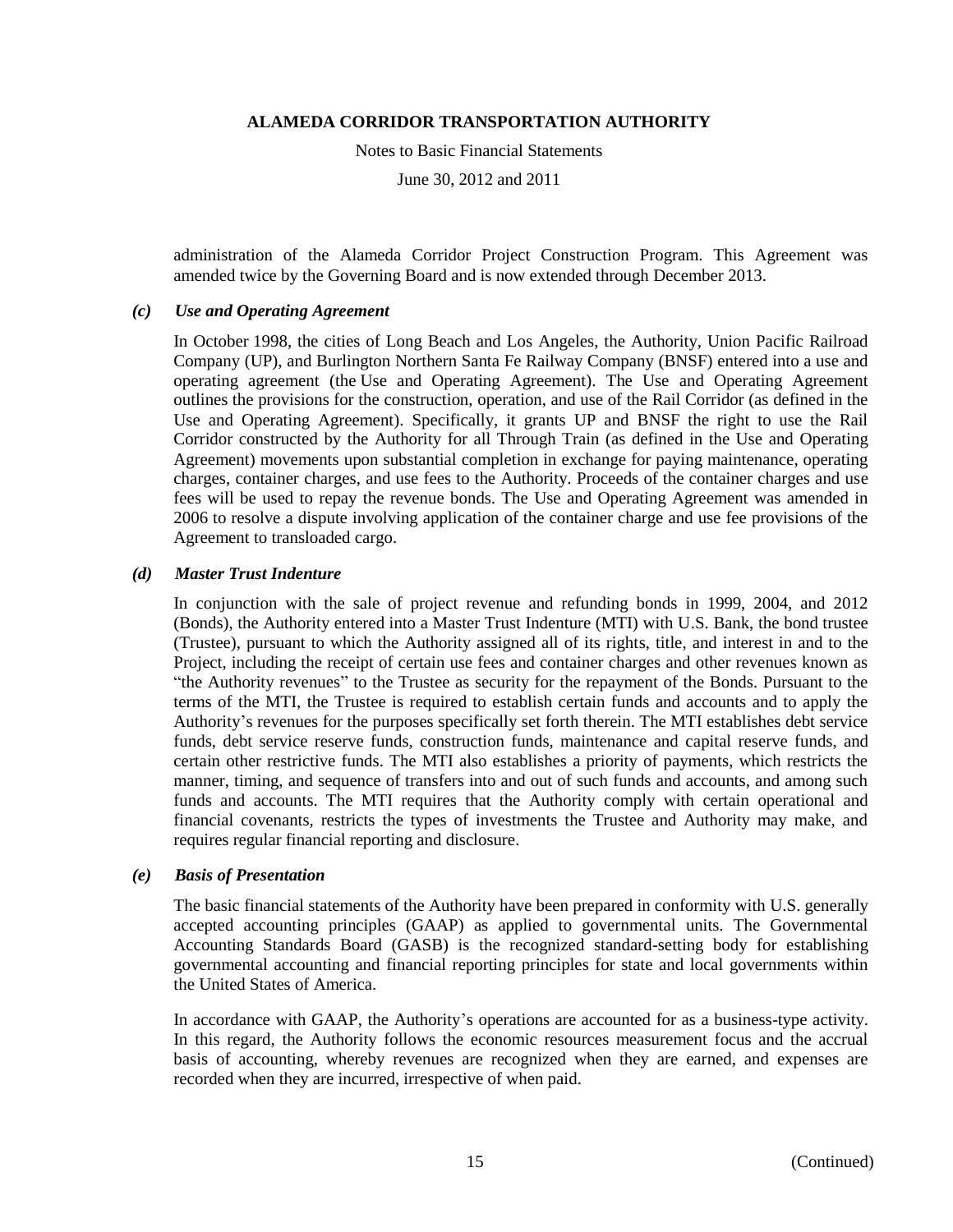Notes to Basic Financial Statements

June 30, 2012 and 2011

Under GAAP, the Authority has the option of consistently following or not following pronouncements issued by the Financial Accounting Standards Board (FASB) subsequent to November 30, 1989. The Authority has elected not to follow FASB standards issued after that date, unless such standards are specifically adopted by GASB.

## *(f) Cash and Cash Equivalents*

The Authority has defined, for purposes of the preparation of its statements of cash flows, that cash and cash equivalents include deposits, money market accounts, and investments with an original maturity date of three months or less, including investments in the State of California Local Agency Investment Fund (LAIF). The Authority participates in the State of California's LAIF, a non-Securities and Exchange Commission registered investment pool open to all government units in the State of California and is able to withdraw amounts from LAIF on demand without penalty.

#### *(g) Investments*

Investments are stated at fair value. The value of each investment security has been determined based on the published closing price of the security as of June 30, 2012 and 2011. The net changes in fair value of investments, consisting of realized gains or losses and the unrealized appreciation/depreciation on those investments, have been included in interest and investment revenue as shown in the accompanying statements of revenues, expenses, and changes in net assets.

The Authority's investment practices are governed by a board-approved investment policy. The types of investment authorized by the policy are described further in note 2.

## *(h) Capital Assets*

Capital assets purchased or constructed are carried at cost, including capitalized interest during construction. Donated assets are valued at the estimated fair value on the date received. Depreciation is provided over the estimated useful life of each asset and computed on a straight-line basis beginning with the fiscal year after the asset is placed in service. Trench structures, tracks and signals, rail bridge structures, and highway bridge structures include both depreciable and nondepreciable components. The nondepreciable components comprised costs related to demolition, excavation, backfill, utility relocation, right of way, and hazardous materials remediation.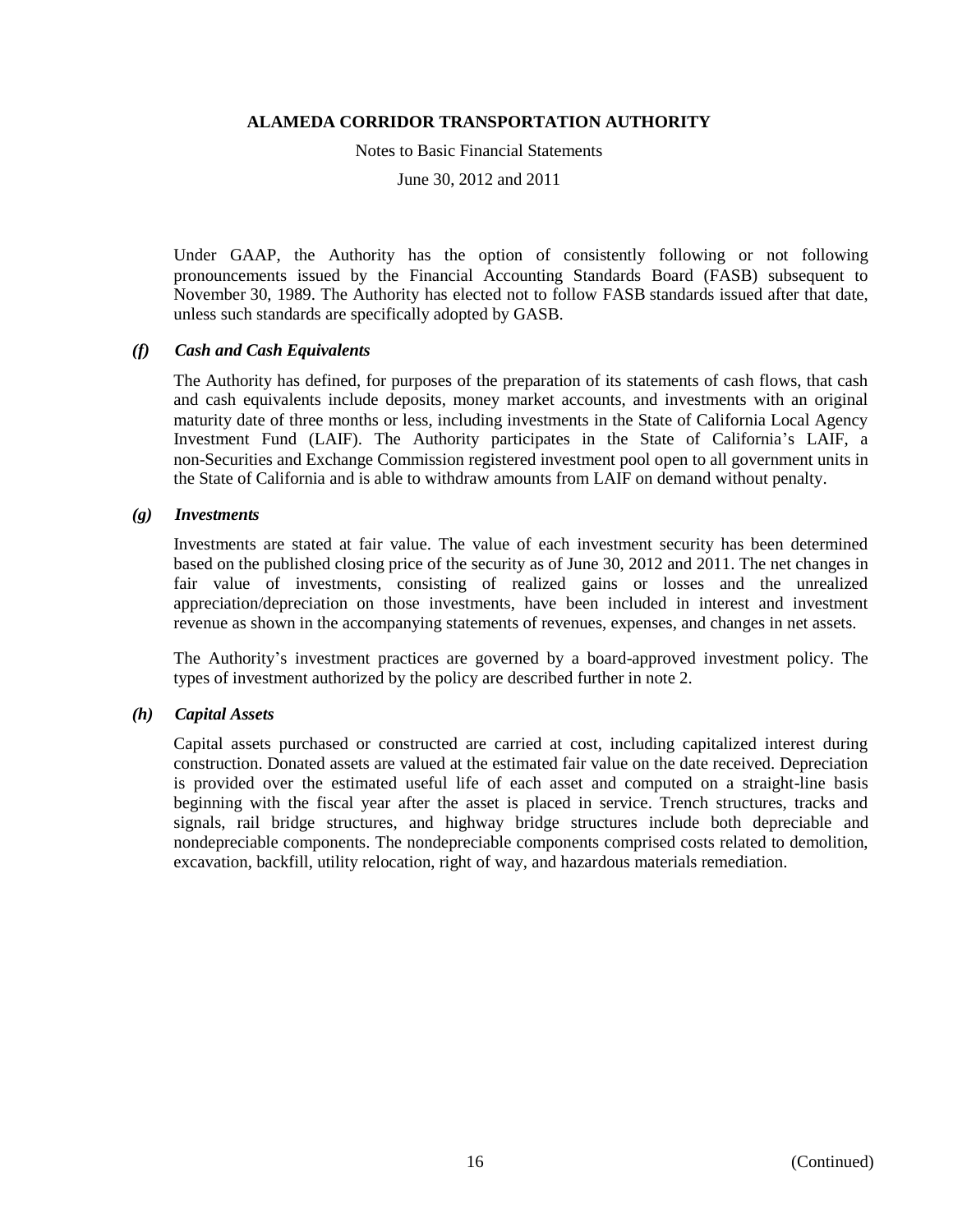Notes to Basic Financial Statements

June 30, 2012 and 2011

Estimated useful lives of classes of capital assets are as follows:

| Tenant improvements                 | 3 years        |
|-------------------------------------|----------------|
| Automotive vehicles                 | 5 years        |
| Office and other equipment          | $3 - 5$ years  |
| <b>Buildings</b>                    | 30 years       |
| Right of way and land improvements  | Nondepreciable |
| Revenue assessment and verification |                |
| system and other software           | 5 years        |
| Tracks and signal systems           | 40 years       |
| Highway bridge structures           | 100 years      |
| <b>Trench structures</b>            | 100 years      |
| Rail bridge structures              | 100 years      |

Capital assets acquired with state and local grants are also included in property and equipment. Depreciation on these assets is also included in the results of operations for the year.

#### *(i) Restricted Assets and Net Assets*

Certain proceeds of the Authority's revenue bonds, as well as certain resources set aside for their repayment, are classified as restricted assets on the balance sheets because their use is limited by applicable bond covenants. The revenue bonds' capitalized interest, debt service reserve, indemnity, and revenue fund accounts have been classified as restricted assets, because these accounts are first restricted to the payment of interest and principal on the outstanding revenue bonds. These amounts, offset by any related outstanding debt, are reported as Net Assets restricted for debt service. After payment of debt service, remaining revenues, if any, are restricted to the payment of the Authority's other costs and legal obligations (e.g., Port Shortfall Advances) as defined by the Authority's Use and Operating Agreement. The reserve account has also been classified as restricted assets, because the amount in this account is restricted for specific purposes under the Use and Operating Agreement and the revenue bond covenants. These amounts, offset by any related outstanding debt, are reported as Net Assets restricted by the Master Trust Agreement.

Remaining long-term debt proceeds that have been set aside for capital projects are also reported as restricted assets.

When both restricted and unrestricted resources are available for use, it is the Authority's practice to use restricted resources first, then unrestricted resources as they are needed.

#### *(j) Operating Revenues and Expenses*

Operating revenues and expenses generally result from the operation of the Rail Corridor. The principal operating revenues of the Authority are fees assessed to the railroads for use and maintenance of the Corridor. These fees are recognized in the period earned. Operating expenses include revenue collection and other administrative expenses, maintenance, and depreciation on capital assets. All revenues and expenses not meeting this definition are reported as nonoperating revenues and expenses.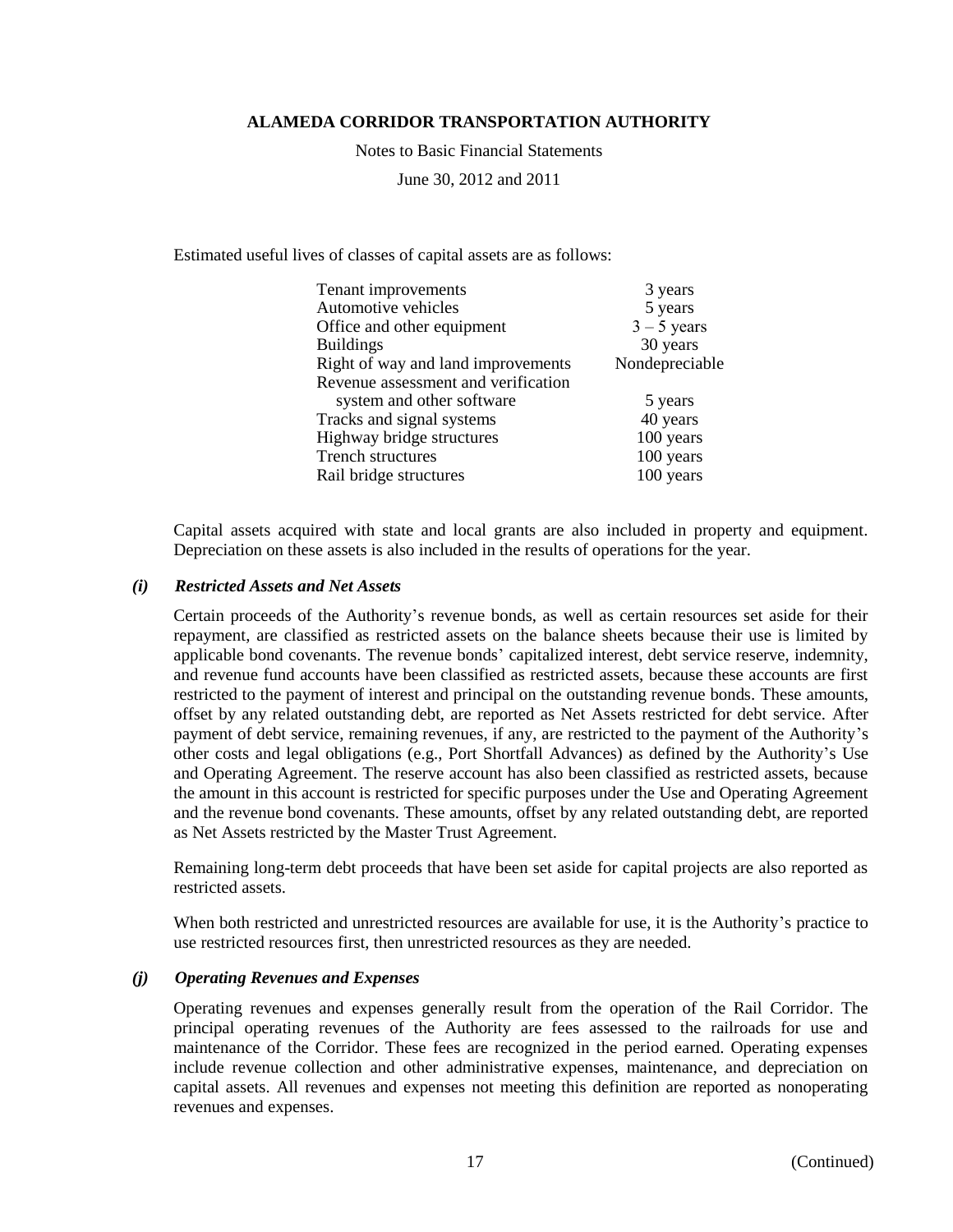Notes to Basic Financial Statements

June 30, 2012 and 2011

#### *(k) Compensated Absences*

All Authority employees accumulate time-off for vacation and sick leave each pay period. While sick leave hours are accrued at a uniform rate among all employees, vacation accrual is based on length of service. Vacation hours are payable to employees when used at the individual employee's current rate of pay. Any unused vacation remaining at the time of termination is also payable to the employee at his/her then rate of pay. All vacation hours that have been earned but not paid as of June 30, 2012 and 2011 have been accrued in the accompanying basic financial statements. Sick hours are paid to employees when used. The Authority's sick leave policy also provides that employees will be paid 50% of the remaining value of their sick leave hours upon termination. Consequently, 50% of all unused sick hours for each employee totaling \$167,151 and \$153,298 as of June 30, 2012 and 2011, respectively, have also been accrued in other liabilities of the accompanying basic financial statements.

## *(l) Use of Estimates*

The preparation of basic financial statements in conformity with GAAP requires that management make estimates and assumptions that may affect the reported amount of assets and liabilities and disclosure of contingent assets and liabilities at the date of the basic financial statements and the reported amount of revenues and expenses during the reporting period. Actual results could differ from those estimates.

#### *(m) Collateral Deposit*

In conjunction with the 1999 and 2012 Series Bonds issued by the Authority, the Authority also entered into a Forward Delivery Agreement (FDA) for debt service funds with a Trustee and a Provider. As noted in the FDA, the Provider guarantees a rate of return on debt service funds deposited with the Trustee. The FDA also includes a provision which requires that, in the event of a downgrade of the Provider's long-term unsecured credit rating is downgraded, the Provider is required to (i) procure a guarantor, (ii) assign its rights to another higher rated financial institution, or (iii) deliver collateral to the Trustee in the name of the Authority and the Trustee. Last Fall, Provider's credit rating was downgraded and the Provider elected to delivered collateral to comply with the FDA. As a result, the Authority received the collateral in the form of approximately \$11 million in U.S. Treasury securities, which are recorded as restricted cash and cash equivalents at June 30, 2012. If the Provider's credit rating recovers, the Authority will then return the collateral. Based on the current market conditions, the Authority believes that the Provider's ratings may improve and has recorded a corresponding liability for the collateral deposit due to the Provider.

#### *(n) Implementation of New Accounting Standards*

#### **Governmental Accounting Standards Board (GASB) No. 64**

In June of 2011, the GASB issued Statement No. 64 – *Derivative Instruments: Application of Hedge Accounting Termination Provisions*, which clarifies the circumstances in which hedge accounting should continue to be applied when a swap counterparty, or a swap counterparty's credit support provider, is replaced. The new standard is effective for periods beginning after June 15, 2011. The adoption of Statement No. 64 did not have an impact on the Authority's financial statements for the fiscal year ended June 30, 2012.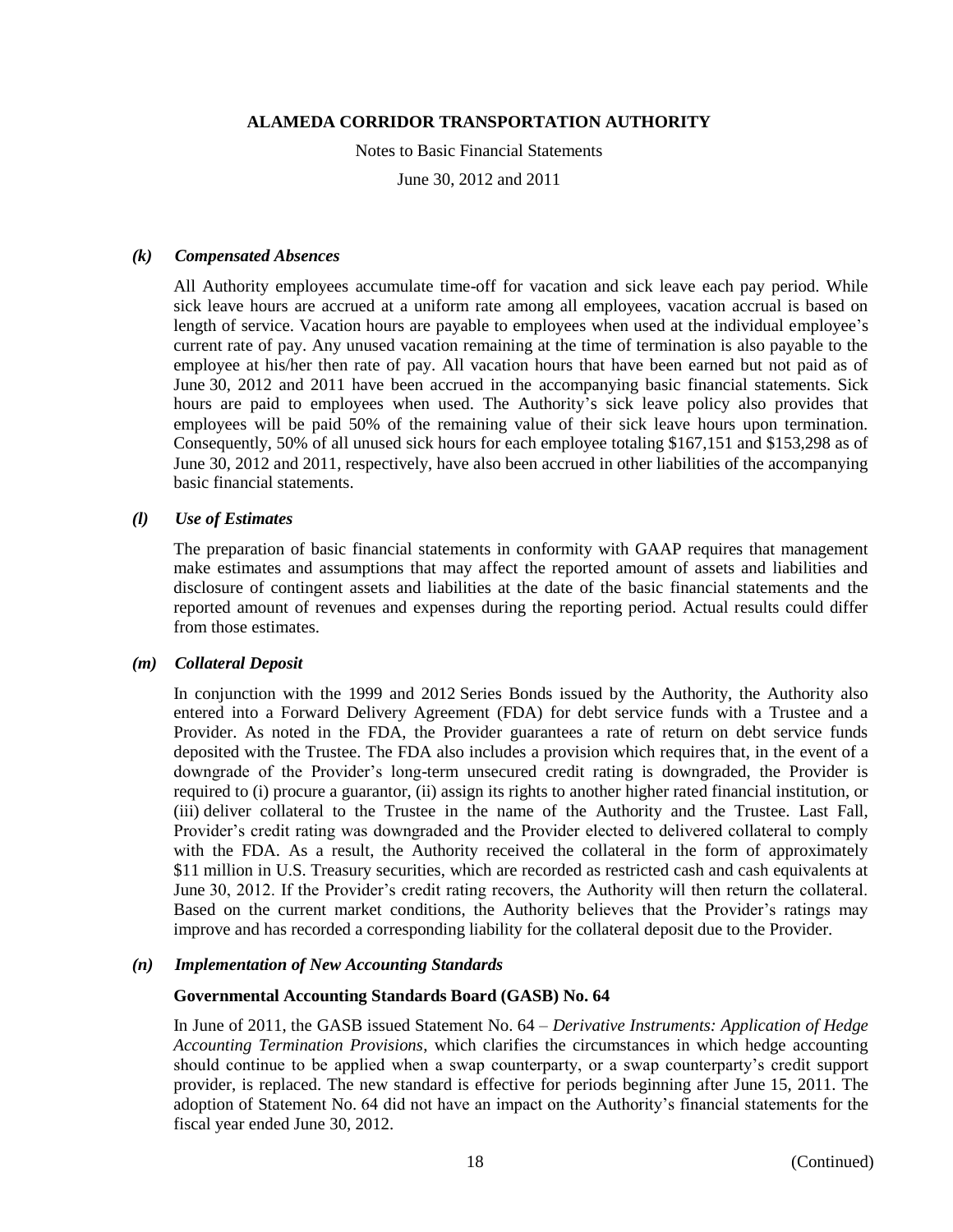Notes to Basic Financial Statements

June 30, 2012 and 2011

## **Governmental Accounting Standards Board (GASB) No. 63**

In June of 2011, the GASB issued Statement No. 63 – *Financial Reporting of Deferred Outflows of Resources, Deferred Inflows of Resources, and Net Position*, which establishes guidance for reporting deferred outflows of resources, deferred inflows of resources, and net position in a statement of financial position. The new standard is effective for periods beginning after December 15, 2011. The Authority will implement the provisions of Statement No. 63 in fiscal year 2013.

## **Governmental Accounting Standards Board (GASB) No. 65**

In April of 2012, the GASB issued Statement No. 65 – *Items Previously Reported as Assets and Liabilities*, which clarifies the appropriate reporting of deferred outflows of resources and deferred inflows of resources to ensure consistency in financial reporting. The new standard is effective for periods beginning after December 15, 2012. The Authority will implement the provisions of Statement No. 65 in fiscal year 2013.

## **Governmental Accounting Standards Board (GASB) No. 68**

In June of 2012, the GASB issued Statement No. 68 – *Accounting and Financial Reporting for Pensions*. GASB Statement No. 68 revises and establishes new accounting and financial reporting requirements for most governments that provide their employees with pension benefits. The new standard is effective for periods beginning after June 15, 2014. The Authority will implement the provisions of Statement No. 68 in fiscal year 2015.

## **(2) Cash, Cash Equivalents, and Investments**

Cash, cash equivalents, and investments as of June 30, 2012 and 2011 are classified in the accompanying basic financial statements as follows:

|                                                                                                                           |    | June 30, 2012<br>fair value             |
|---------------------------------------------------------------------------------------------------------------------------|----|-----------------------------------------|
| Current restricted cash and cash equivalents<br>Noncurrent restricted cash and cash equivalents<br>Restricted investments | S  | 88,399,852<br>10,997,576<br>189,684,304 |
| Total cash, cash equivalents, and investments                                                                             | S  | 289,081,732                             |
|                                                                                                                           |    | June 30, 2011<br>fair value             |
| Restricted cash and cash equivalents<br><b>Restricted investments</b>                                                     | \$ | 13,409,365<br>210,839,235               |
| Total cash, cash equivalents, and investments                                                                             | \$ | 224,248,600                             |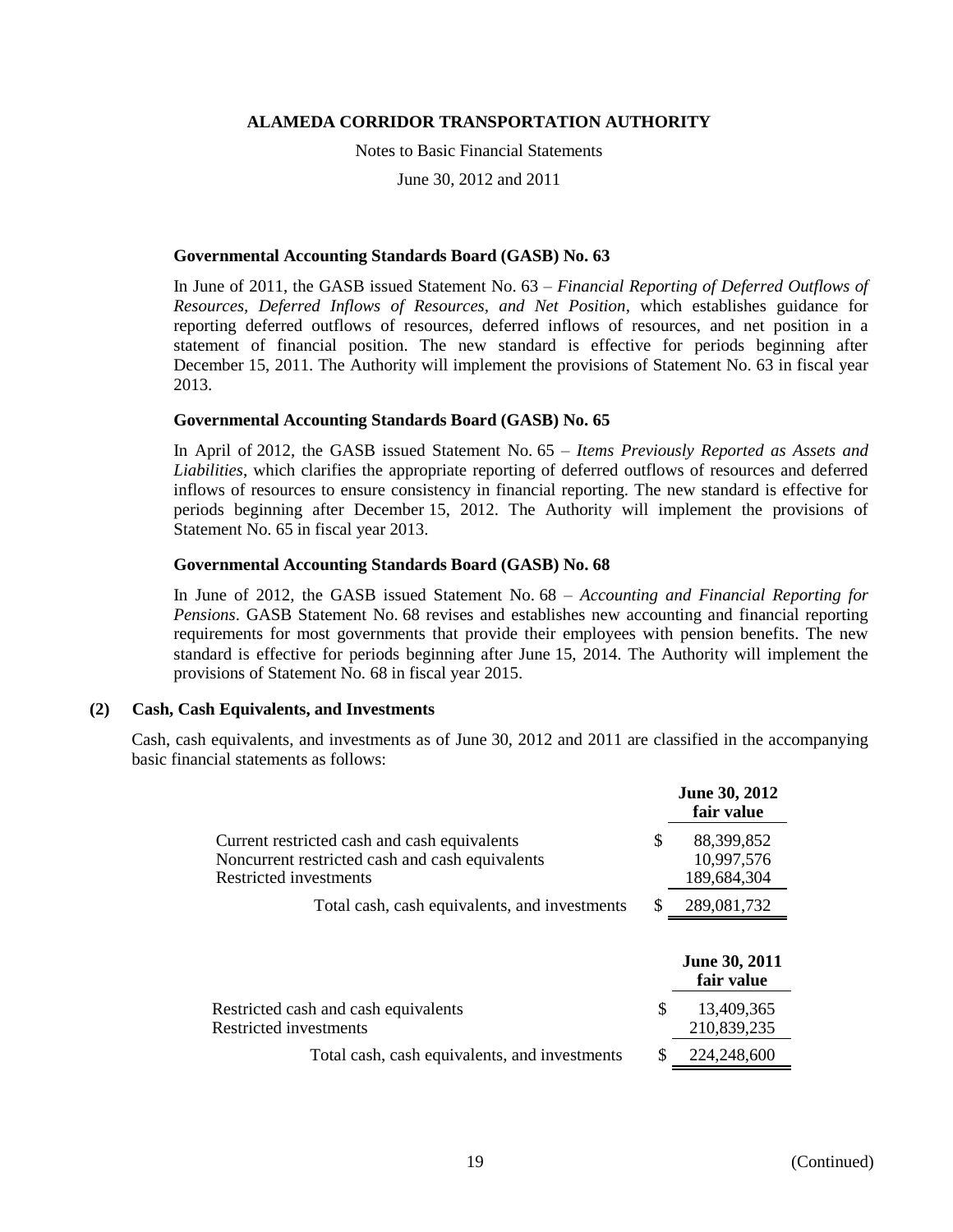Notes to Basic Financial Statements

June 30, 2012 and 2011

## *(a) Deposits*

At June 30, 2012 and 2011, the net carrying amount of the Authority's deposit account with Bank of America was \$900,629 and \$1,065,487, while the corresponding bank balance was \$1,198,893 and \$1,203,698, respectively. Outstanding checks account for the respective differences between the carrying amounts and bank balances. Of the aforementioned bank balance, \$250,000 is covered by the Federal Deposit Insurance Corporation with the excess being secured with collateral of securities held by the pledging financial institution's trust or agent in the Authority's name.

The California Government Code Section 53601 requires California banks and savings and loan associations to secure a public agency's deposits not covered by federal depository insurance by pledging government securities as collateral. The carrying amount of pledged securities must equal at least 110% of the agency's deposits. California law also allows financial institutions to secure agency deposits by pledging first trust deed mortgage notes having a value of 150% of the Authority's total deposits. The collateral must be held at the pledging bank's trust department or other bank acting as the pledging bank's agent in the Authority's name.

## *(b) Investments*

The Authority's investments are invested pursuant to the investment policy guidelines adopted by the Governing Board of the Authority. The objectives of the policy are, in order of priority, preservation of capital, liquidity, and yield. The policy addresses the types of investment instruments and the percentage of the portfolio in which the Authority may invest its funds as permitted by the California Government Code. Generally, investments shall be made in the context of the "prudent investor" rule.

#### *(c) Interest Rate Risk*

Interest rate risk is the risk that changes in market interest rates will adversely affect the fair value of an investment. Generally, the longer the maturity of an investment, the greater the sensitivity of its fair value to changes in the market interest rates. One of the ways that the Authority manages its exposure to interest rate risk is by purchasing a combination of short-term and medium-term investments, and by timing cash flows from maturities so that a portion of the portfolio is maturing or coming close to maturity evenly over time as necessary to provide the cash flow and liquidity needed for operations. The Authority monitors the interest rate risk inherent in its portfolio by measuring the weighted average maturity of its portfolio. The Authority has no specific limitations with respect to this metric.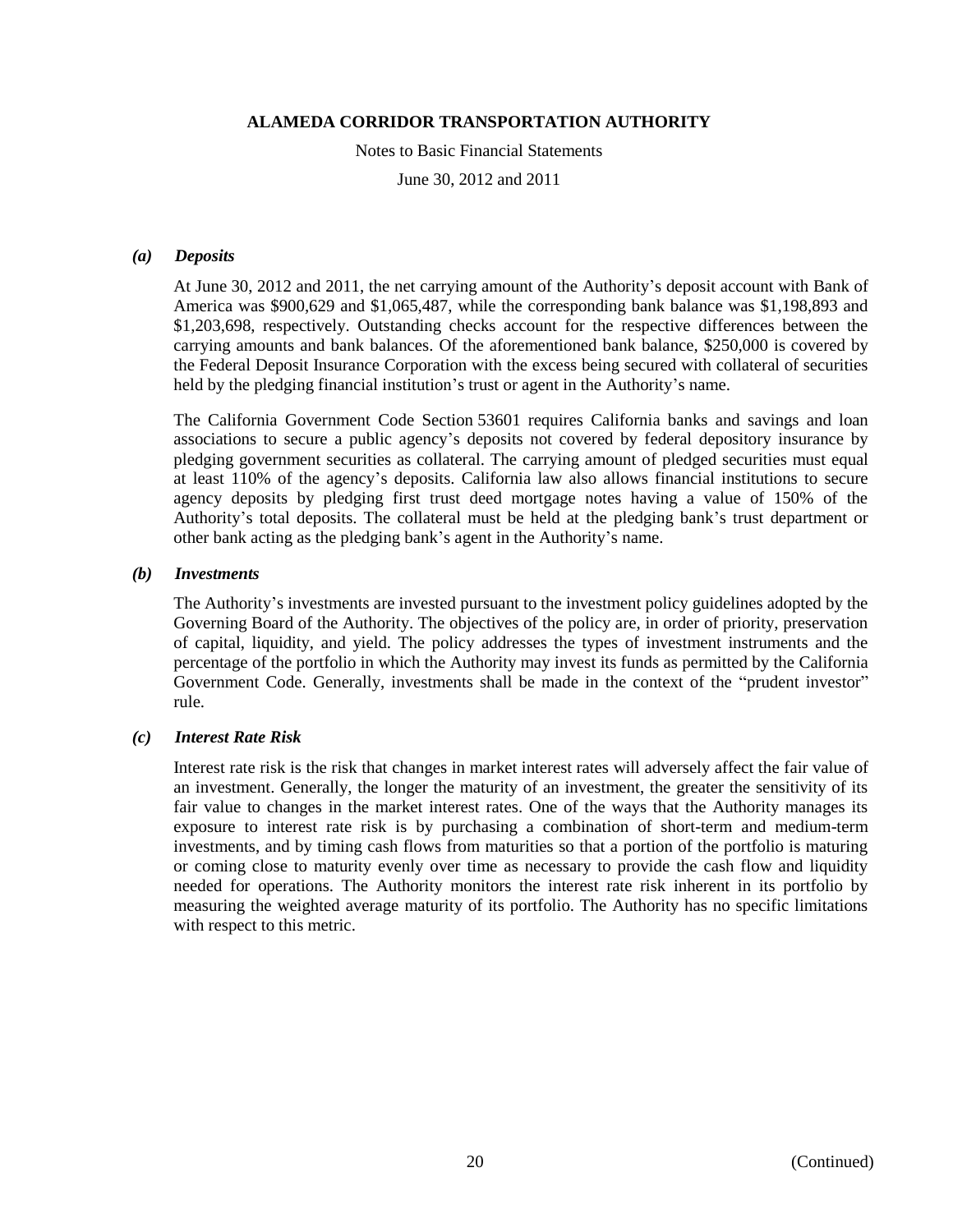Notes to Basic Financial Statements

June 30, 2012 and 2011

Under provision of the Authority's investment policy, and in accordance with Section 53601 of the California Government Code, the Authority may invest in the following types of investments:

| <b>Authorized investment type</b>    | <b>Maximum</b><br>maturity | <b>Maximum</b><br>percentage<br>of portfolio | <b>Maximum</b><br>investment<br>in one issuer |
|--------------------------------------|----------------------------|----------------------------------------------|-----------------------------------------------|
| Authority bonds                      | N/A                        | None                                         | N/A                                           |
| U.S. Treasury bills, notes, or bonds | 5 years                    | None                                         | None                                          |
| State warrants or bonds              | None                       | None                                         | None                                          |
| U.S. local agency bonds, notes, or   |                            |                                              |                                               |
| warrants                             | None                       | None                                         | None                                          |
| Federal agency obligations           | 5 years                    | None                                         | None                                          |
| Callable federal agency securities   | 5 years                    | 20%                                          | None                                          |
| Bankers' acceptances                 | 180 days                   | 40                                           | 10%                                           |
| Commercial paper                     | 270 days                   | 25                                           | 10                                            |
| Negotiable certificates of deposit   | 2 years                    | 30                                           | None                                          |
| Repurchase agreements                | 90 days                    | 50                                           | None                                          |
| State of California Local Agency     |                            |                                              |                                               |
| Investment Fund (LAIF)               | N/A                        | None                                         | None                                          |
| Time deposits                        | 1 year                     | 15%                                          | None                                          |
| L.A. County Treasurer Investment     |                            |                                              |                                               |
| Pool                                 | N/A                        | None                                         | None                                          |
| Money market funds                   | None                       | 20%                                          | 10%                                           |
| Medium-term maturity corporate       |                            |                                              |                                               |
| notes                                | None                       | 30                                           | 10                                            |
| Mortgage- or asset-backed securities | 5 years                    | 20                                           | None                                          |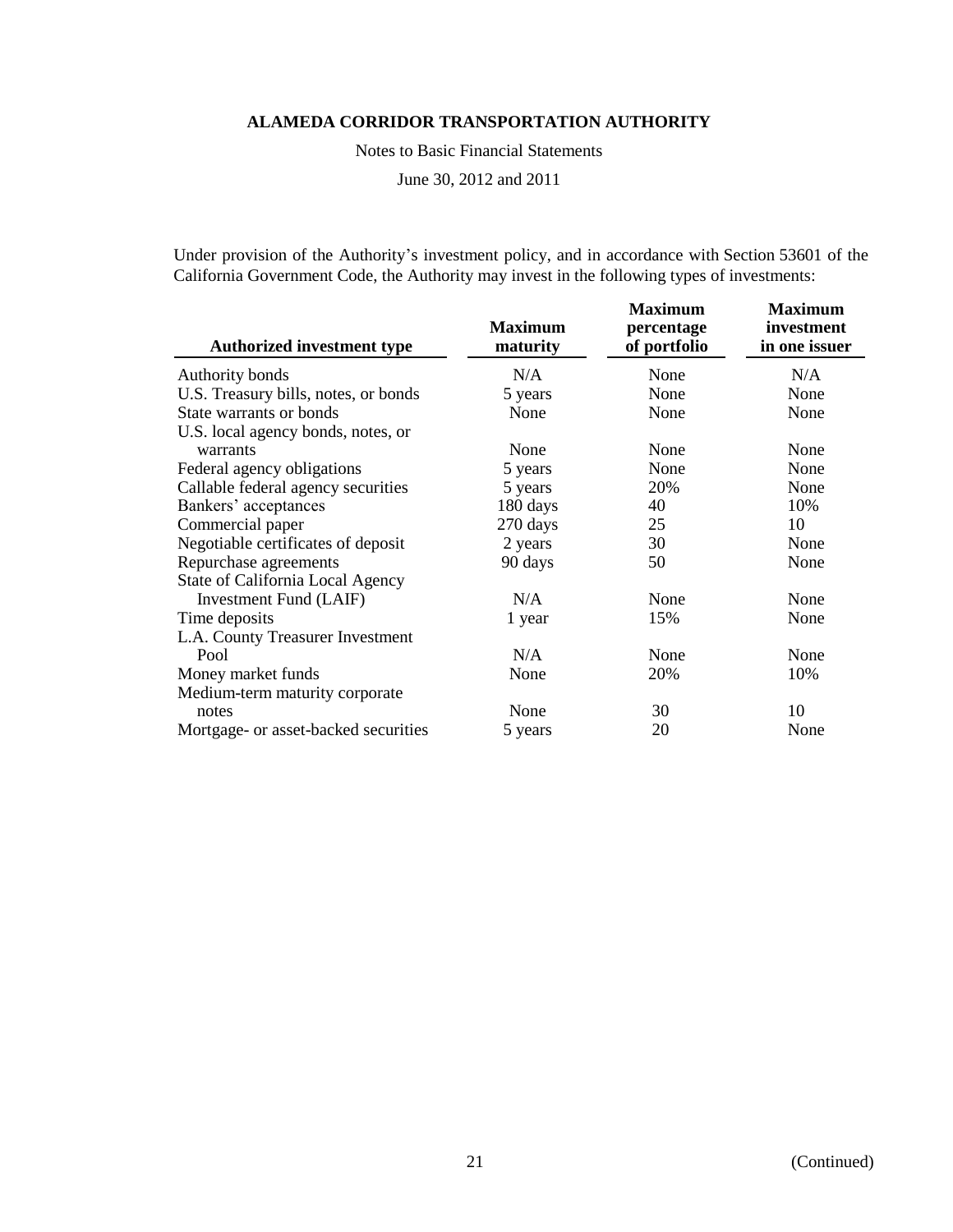Notes to Basic Financial Statements

June 30, 2012 and 2011

The MTI allows for exception of the maximum maturity prescript in the Authority's investment policy. The Authority is allowed a maximum maturity of five years for investments in the debt service reserve funds:

| <b>MTI</b> permitted investments     | <b>Maximum</b><br>maturity | <b>Maximum</b><br>percentage<br>of portfolio | <b>Maximum</b><br>investment<br>in one issuer |
|--------------------------------------|----------------------------|----------------------------------------------|-----------------------------------------------|
| U.S. Treasury bills, notes, or bonds | 10 years                   | None                                         | None                                          |
| State warrants or bonds              | 10 years                   | None                                         | None                                          |
| U.S. local agency bonds, notes, or   |                            |                                              |                                               |
| warrants                             | 10 years                   | None                                         | None                                          |
| Federal agency obligations           | 10 years                   | None                                         | None                                          |
| Bankers' acceptances                 | 270 days                   | 40%                                          | 10%                                           |
| Commercial paper                     | 180 days                   | 15                                           | 10                                            |
| Negotiable certificates of deposit   | 2 years                    | 30                                           | None                                          |
| Repurchase agreements                | 90 days                    | 50                                           | None                                          |
| State of California Local Agency     |                            |                                              |                                               |
| Investment Fund (LAIF)               | N/A                        | None                                         | None                                          |
| L.A. County Treasurer Investment     |                            |                                              |                                               |
| Pool                                 | N/A                        | None                                         | None                                          |
| Money market funds                   | None                       | 20%                                          | 10%                                           |
| Medium-term maturity corporate       |                            |                                              |                                               |
| notes                                | 3 years                    | 30                                           | 8                                             |
| Guaranteed Investment Contacts and   |                            |                                              |                                               |
| <b>Investments Agreements</b>        | 10 years                   | 50                                           | 20                                            |
| Mortgage- or asset-backed securities | 10 years                   | 20                                           | None                                          |

The following schedules indicate the interest rate risk of the Authority's investments as of June 30, 2012 and 2011:

|                            | <b>June 30,</b><br>2012 | Weighted<br>average<br>maturity<br>(in years) |
|----------------------------|-------------------------|-----------------------------------------------|
| Cash and investment type:  |                         |                                               |
| Cash                       | \$<br>500               |                                               |
| Money market fund          | 7,930,437               |                                               |
| LAIF                       | 5,071,565               |                                               |
| U.S. Treasury notes        | 47,044,896              | 1.73                                          |
| U.S. corporate notes       | 18,296,593              | 1.89                                          |
| Commercial paper           | 2,811,534               | 0.24                                          |
| Federal agency obligations | 207,926,207             | 0.95                                          |
|                            | \$<br>289,081,732       | 1.09                                          |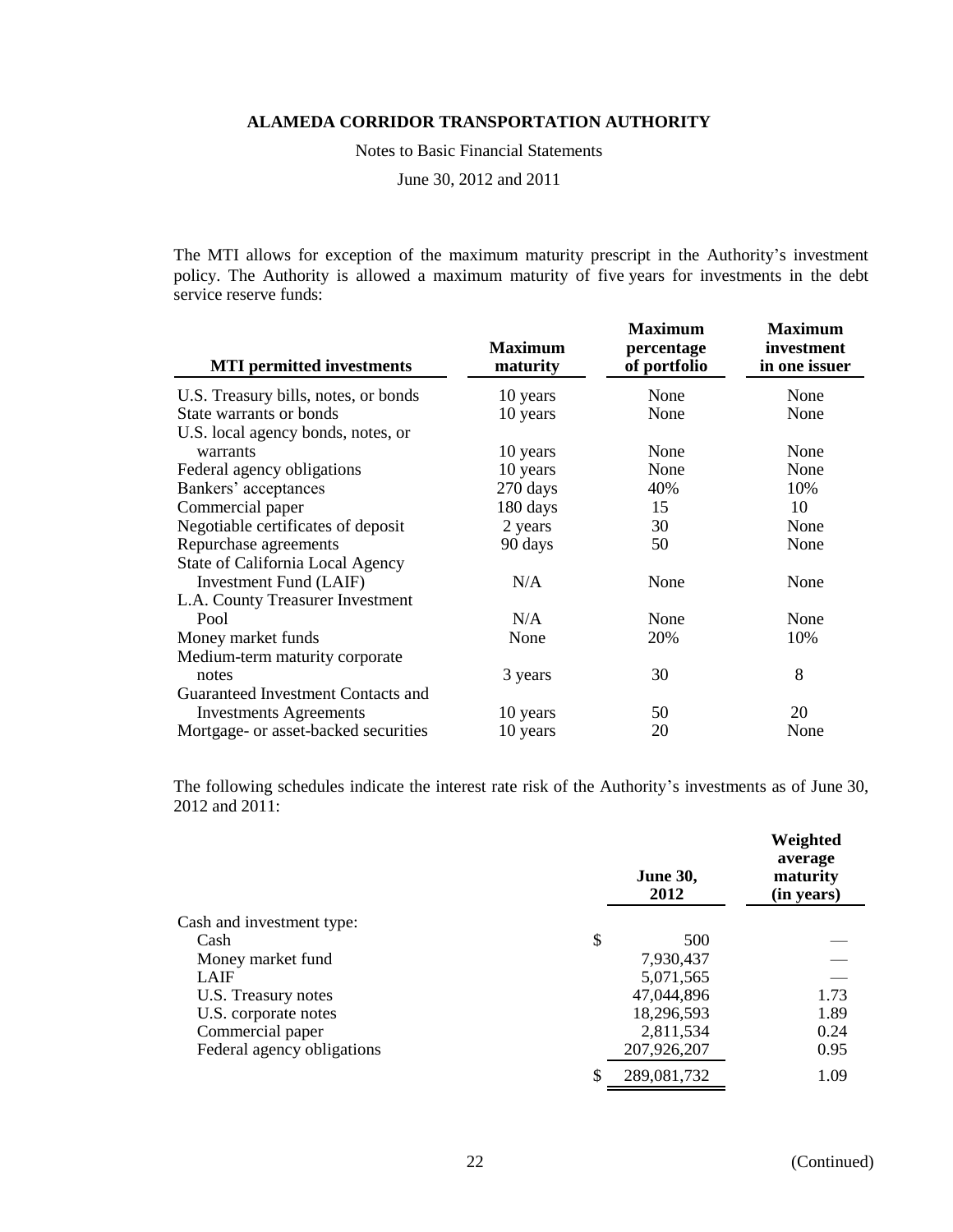Notes to Basic Financial Statements

June 30, 2012 and 2011

|                            |     | <b>June 30,</b><br>2011 | Weighted<br>average<br>maturity<br>(in years) |
|----------------------------|-----|-------------------------|-----------------------------------------------|
| Cash and investment type:  |     |                         |                                               |
| Cash                       | \$  | 500                     |                                               |
| Money market fund          |     | 7,272,554               |                                               |
| LAIF                       |     | 5,989,591               | 0.65                                          |
| U.S. Treasury notes        |     | 14,495,980              | 3.28                                          |
| U.S. corporate notes       |     | 20,833,563              | 1.64                                          |
| Commercial paper           |     | 8,809,615               | 0.16                                          |
| Federal agency obligations |     | 166,846,797             | 1.30                                          |
|                            | \$. | 224,248,600             | 1.34                                          |

#### *(d) Disclosures Relating to Credit Risk*

Generally, credit risk is the risk that an issuer of an investment will not fulfill its obligation to the holder of the investment. This is measured by the assignment of a rating by a nationally recognized statistical rating organization. Presented below is the minimum of a rating by (where applicable) the Authority's Investment Policy, debt agreements, and the actual rating as of year-end for each investment type:

|                                           |   | Ratings as of June 30, 2012 |           |               |           |           |             |         |                                 |             |  |
|-------------------------------------------|---|-----------------------------|-----------|---------------|-----------|-----------|-------------|---------|---------------------------------|-------------|--|
|                                           |   | $AA/AA+$                    | AA        | $AA$ - $/A$ + |           | А-        | A-1+        | A-1     | <b>NR</b>                       | Total       |  |
| Investment type:<br>Cash and money market |   |                             |           |               |           |           |             |         |                                 |             |  |
| fund                                      | J | 7,030,396                   |           |               |           |           |             |         | 900.541                         | 7,930,937   |  |
| LAIF                                      |   |                             |           |               |           |           |             | -       | 5,071,565                       | 5,071,565   |  |
| U.S. Treasury notes                       |   | 47,044,896                  |           |               |           |           |             |         | $\hspace{0.1mm}-\hspace{0.1mm}$ | 47,044,896  |  |
| U.S. corporate notes                      |   | 1,847,292                   | 1,134,575 | 5,863,919     | 7,110,162 | 2,340,645 |             |         |                                 | 18,296,593  |  |
| Commercial paper                          |   |                             |           |               |           |           | 1,862,563   | 948,971 | -                               | 2,811,534   |  |
| Federal agency<br>obligations             |   | 107,899,019                 |           |               |           |           | 100,027,188 |         |                                 | 207,926,207 |  |
| Total                                     |   | 163,821,603                 | 1,134,575 | 5,863,919     | 7,110,162 | 2,340,645 | 101,889,751 | 948,971 | 5.972.106                       | 289,081,732 |  |

|                                           | Ratings as of June 30, 2011 |           |              |           |    |             |            |                 |             |  |
|-------------------------------------------|-----------------------------|-----------|--------------|-----------|----|-------------|------------|-----------------|-------------|--|
|                                           | $AA/AA+$                    | AA        | $AA$ -/ $A+$ | А         | А- | $A-1+$      | A-1        | NR              | Total       |  |
| Investment type:<br>Cash and money market |                             |           |              |           |    |             |            |                 |             |  |
| fund                                      | 4,659,238                   |           |              |           |    |             | 1,548,029  | 1,065,787       | 7,273,054   |  |
| LAIF                                      |                             |           |              |           |    |             |            | 5,989,591       | 5,989,591   |  |
| U.S. Treasury notes                       |                             |           |              |           |    | —           | 14,495,980 |                 | 14,495,980  |  |
| U.S. corporate notes                      | 2,920,196                   | 3,317,250 | 5,219,922    | 8,956,450 |    |             | 419.745    | $\qquad \qquad$ | 20,833,563  |  |
| Commercial paper<br>Federal agency        |                             |           |              |           |    | 3,938,846   | 4,870,769  | –               | 8,809,615   |  |
| obligations                               | 63,520,938                  |           |              |           |    | 103,325,859 |            |                 | 166,846,797 |  |
| Total                                     | 71,100,372                  | 3,317,250 | 5,219,922    | 8,956,450 |    | 107,264,705 | 21,334,523 | 7,055,378       | 224,248,600 |  |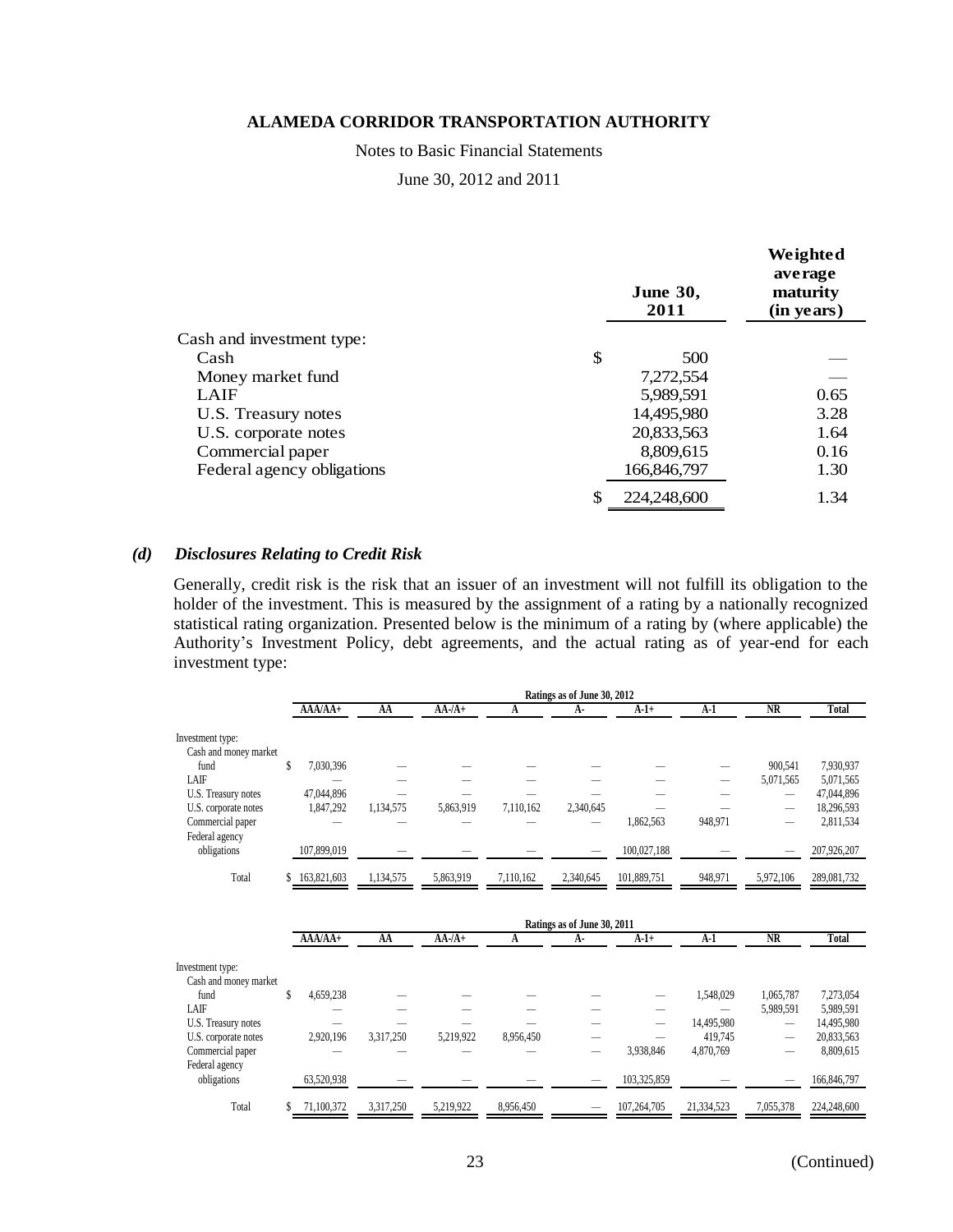Notes to Basic Financial Statements

June 30, 2012 and 2011

### *(e) Concentration of Credit Risk*

The Authority's Investment Policy contains no limitations on the amount that can be invested in any one issuer beyond that stipulated by the California Government Code. Investments in any one issuer (other than U.S. Treasury securities, mutual funds, and external investment pools) that represent 5% or more of the total Authority's investments are as follows:

|                                 |                            | 2012        | 2011        |
|---------------------------------|----------------------------|-------------|-------------|
| Federal Home Loan Bank          | Federal agency obligations | 115,580,165 | 41,867,030  |
| Fannie Mae<br>Federal Home Loan | Federal agency obligations | 37,658,086  | 61,907,366  |
| Mortgage Corp.                  | Federal agency obligations | 40,156,222  | 51,609,470  |
|                                 |                            | 193,394,473 | 155,383,866 |

## *(f) Investment in State of California Local Agency Investment Pool*

The Authority is a voluntary participant in the LAIF that is regulated by the California Government Code under the oversight of the Treasurer of the State of California. The fair value of the Authority's investment in this pool is reported in the accompanying basic financial statements as cash equivalents at amounts based upon the Authority's pro rata share of the fair value provided by LAIF for the entire LAIF portfolio. The balance available for withdrawal is based on the accounting records maintained by LAIF, which is recorded on an amortized cost basis. Cash can be withdrawn up to \$10 million on demand. At June 30, 2012 and 2011, the fair value of the balance of such deposits is \$5,071,565 and \$5,989,591, respectively.

## **(3) Receivables**

Receivables consist of grants, use fees, and other amounts due from private entities. The following provides a summary of the amounts of accounts and other receivables:

| June 30    |            |  |  |
|------------|------------|--|--|
| 2012       | 2011       |  |  |
| 1,707,382  | 585,706    |  |  |
| 1,061,415  | 1,062,455  |  |  |
| 13,451,690 | 13,124,414 |  |  |
| 451,310    | 879,736    |  |  |
| 16,671,797 | 15,652,311 |  |  |
|            |            |  |  |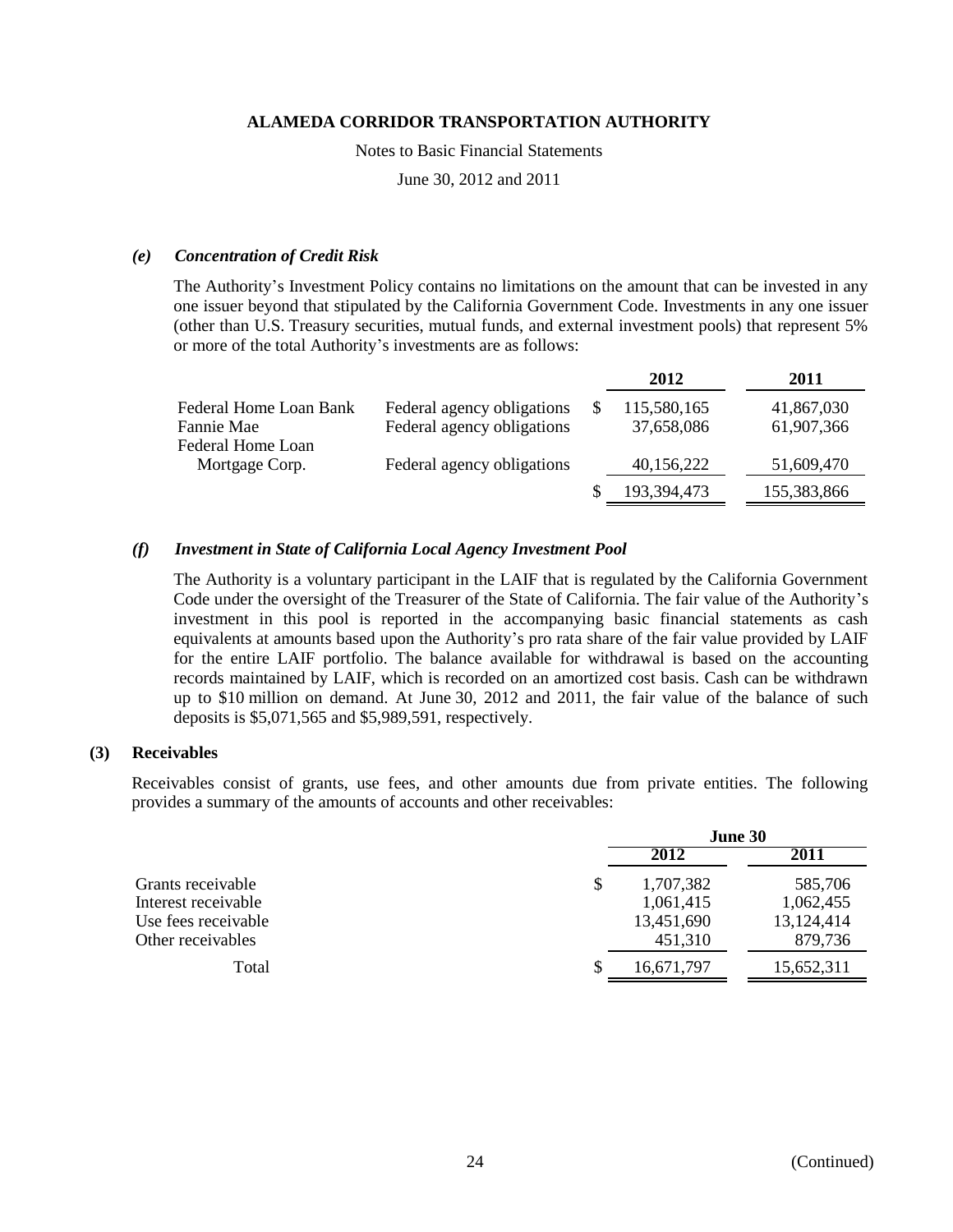Notes to Basic Financial Statements

June 30, 2012 and 2011

## **(4) Capital Assets**

The following schedule summarizes capital assets for the years ended June 30, 2012 and 2011:

|                                     | Balance,<br><b>July 1, 2011</b> | <b>Additions</b> | Adjustments/<br>deletions | Balance,<br>June 30, 2012 |
|-------------------------------------|---------------------------------|------------------|---------------------------|---------------------------|
| Right of way and land improvements, |                                 |                  |                           |                           |
| not being depreciated               | \$<br>152,752,873               | 110,516          |                           | 152,863,389               |
| Buildings and equipment:            |                                 |                  |                           |                           |
| Automotive vehicles                 | 82,097                          |                  |                           | 82,097                    |
| Office equipment                    | 603,899                         |                  |                           | 603,899                   |
| Other equipment                     | 186,825                         |                  |                           | 186,825                   |
| Tenant improvements                 | 72,334                          |                  |                           | 72,334                    |
| <b>Buildings</b>                    | 1,102,594                       |                  |                           | 1,102,594                 |
| Revenue assessment and              |                                 |                  |                           |                           |
| verification system and other       |                                 |                  |                           |                           |
| software                            | 9,796,784                       |                  |                           | 9,796,784                 |
| Total buildings and                 |                                 |                  |                           |                           |
| equipment                           | 11,844,533                      |                  |                           | 11,844,533                |
| Alameda Corridor Project            |                                 |                  |                           |                           |
| Infrastructure:                     |                                 |                  |                           |                           |
| Capital assets, being depreciated:  |                                 |                  |                           |                           |
| Trench structures                   | 715,581,463                     |                  |                           | 715,581,463               |
| Track and signals                   | 205,222,591                     | 91,952           |                           | 205,314,543               |
| Rail bridge structures              | 409,539,870                     | 5,157            |                           | 409,545,027               |
| Highway bridge structures           | 167,082,360                     | 4,132,090        |                           | 171,214,450               |
| Capital assets, not being           |                                 |                  |                           |                           |
| depreciated:                        |                                 |                  |                           |                           |
| Trench structures                   | 224, 167, 723                   |                  |                           | 224, 167, 723             |
| Track and signals                   | 67,443,270                      |                  |                           | 67,443,270                |
| Rail bridge structures              | 102,074,836                     | 1,160            |                           | 102,075,996               |
| Highway bridge structures           |                                 |                  |                           |                           |
| of the Corridor                     | 46,852,108                      | 20,984           |                           | 46,873,092                |
| Alameda Corridor                    |                                 |                  |                           |                           |
| Project Infrastructure              | 1,937,964,221                   | 4,251,343        |                           | 1,942,215,564             |
| Total capital assets                | 2,102,561,627                   | 4,361,859        |                           | 2,106,923,486             |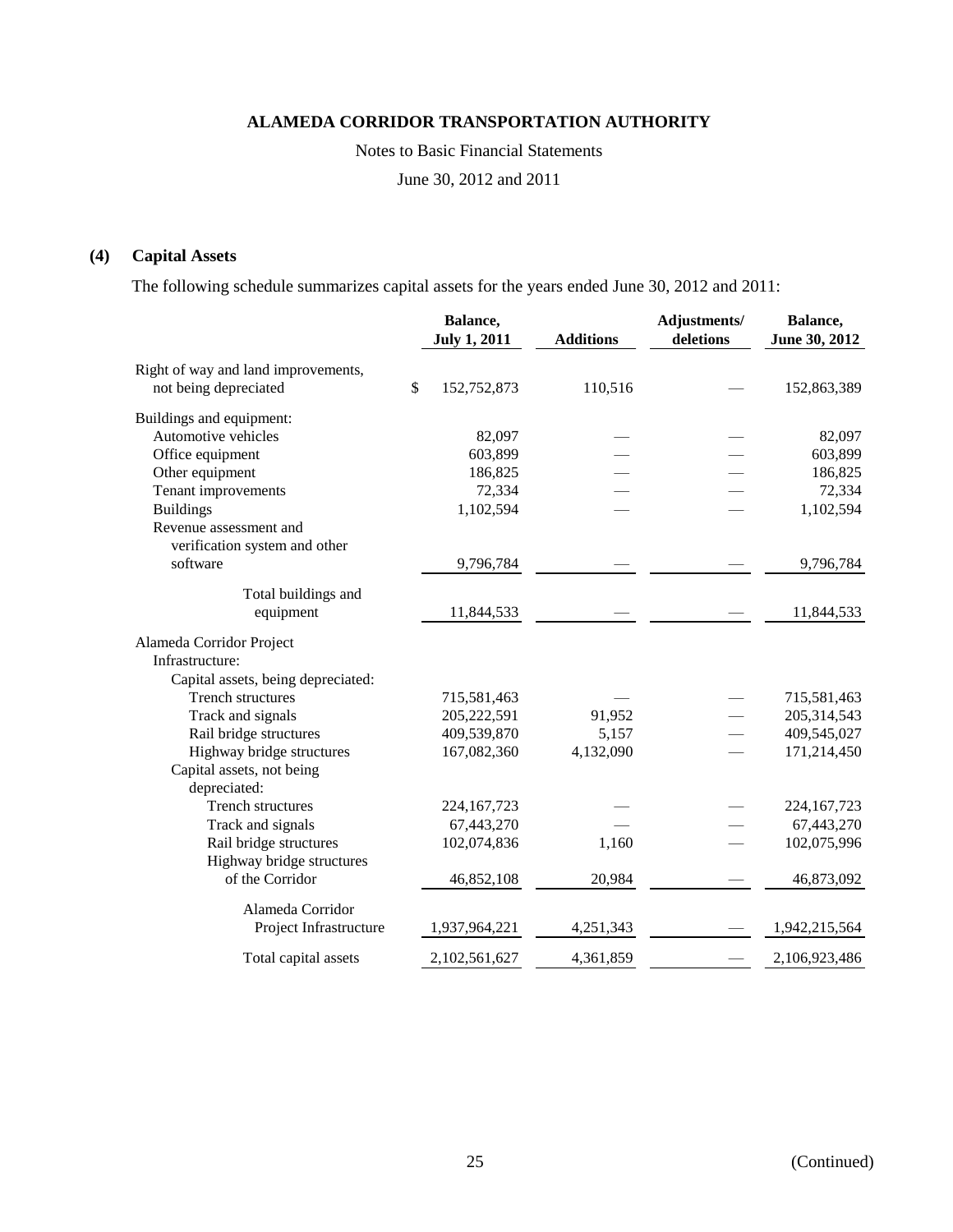## Notes to Basic Financial Statements

June 30, 2012 and 2011

|                                     |               | Balance,<br><b>July 1, 2011</b> | <b>Additions</b> | Adjustments/<br>deletions | Balance,<br>June 30, 2012 |
|-------------------------------------|---------------|---------------------------------|------------------|---------------------------|---------------------------|
| Less accumulated depreciation for:  |               |                                 |                  |                           |                           |
| Trench structures                   | $\mathcal{S}$ | (93,670,409)                    | (10, 430, 223)   |                           | (104, 100, 632)           |
| Track and signals                   |               | (26, 424, 537)                  | (3,485,674)      |                           | (29,910,211)              |
| Rail bridge structures              |               | (47, 114, 130)                  | (5,305,094)      |                           | (52, 419, 224)            |
| Highway bridge structures           |               | (16, 658, 524)                  | (2,203,924)      |                           | (18, 862, 448)            |
| Automotive vehicles                 |               | (82,096)                        |                  |                           | (82,096)                  |
| Office equipment                    |               | (603, 898)                      |                  |                           | (603, 898)                |
| Other equipment                     |               | (186, 825)                      |                  |                           | (186, 825)                |
| Tenant improvements                 |               | (72, 334)                       |                  |                           | (72, 334)                 |
| <b>Buildings</b>                    |               | (364, 471)                      | (36,753)         |                           | (401, 224)                |
| Revenue assessment and              |               |                                 |                  |                           |                           |
| verification system and other       |               |                                 |                  |                           |                           |
| software                            |               | (8,681,781)                     | (292, 578)       |                           | (8,974,359)               |
| Total accumulated                   |               |                                 |                  |                           |                           |
| depreciation                        |               | (193,859,005)                   | (21, 754, 246)   |                           | (215, 613, 251)           |
|                                     |               |                                 |                  |                           |                           |
| Capital assets, net                 |               | \$1,908,702,622                 | (17, 392, 387)   |                           | 1,891,310,235             |
|                                     |               |                                 |                  |                           |                           |
|                                     |               | Balance,                        |                  | Adjustments/              | Balance,                  |
|                                     |               | <b>July 1, 2010</b>             | <b>Additions</b> | deletions                 | June 30, 2011             |
| Right of way and land improvements, |               |                                 |                  |                           |                           |
| not being depreciated               | \$            | 152,389,307                     | 363,566          |                           | 152,752,873               |
| Buildings and equipment:            |               |                                 |                  |                           |                           |
| Automotive vehicles                 |               | 82,097                          |                  |                           | 82,097                    |
| Office equipment                    |               | 603,899                         |                  |                           | 603,899                   |
| Other equipment                     |               | 186,825                         |                  |                           | 186,825                   |
| Tenant improvements                 |               | 72,334                          |                  |                           | 72,334                    |
| <b>Buildings</b>                    |               | 1,102,594                       |                  |                           | 1,102,594                 |
| Revenue assessment and              |               |                                 |                  |                           |                           |
| verification system and other       |               |                                 |                  |                           |                           |
| software                            |               | 9,779,252                       | 17,532           |                           | 9,796,784                 |
| Total buildings and                 |               |                                 |                  |                           |                           |
| equipment                           |               | 11,827,001                      | 17,532           |                           | 11,844,533                |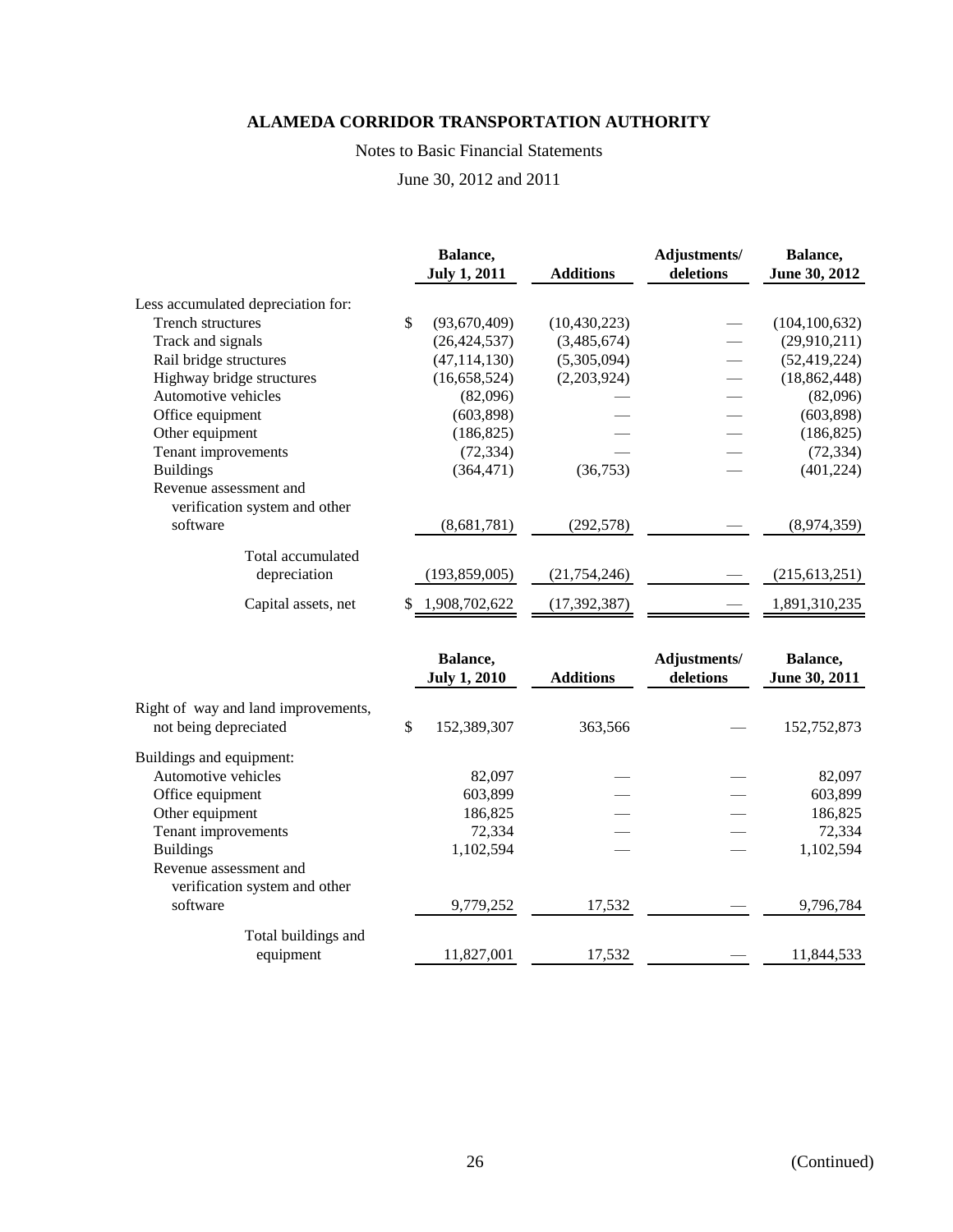## Notes to Basic Financial Statements

June 30, 2012 and 2011

|                                    | Balance,<br><b>July 1, 2010</b> | <b>Additions</b> | Adjustments/<br>deletions | Balance,<br>June 30, 2011 |
|------------------------------------|---------------------------------|------------------|---------------------------|---------------------------|
| Alameda Corridor Project           |                                 |                  |                           |                           |
| Infrastructure:                    |                                 |                  |                           |                           |
| Capital assets, being depreciated: |                                 |                  |                           |                           |
| <b>Trench structures</b>           | \$<br>715,581,463               |                  |                           | 715,581,463               |
| Track and signals                  | 203,517,094                     | 1,705,497        |                           | 205,222,591               |
| Rail bridge structures             | 409,505,827                     | 34,043           |                           | 409,539,870               |
| Highway bridge structures          | 160,532,430                     | 6,549,930        |                           | 167,082,360               |
| Capital assets, not being          |                                 |                  |                           |                           |
| depreciated:                       |                                 |                  |                           |                           |
| Trench structures                  | 224, 167, 723                   |                  |                           | 224, 167, 723             |
| Track and signals                  | 67,443,270                      |                  |                           | 67,443,270                |
| Rail bridge structures             | 102,067,179                     | 7,657            |                           | 102,074,836               |
| Highway bridge structures          |                                 |                  |                           |                           |
| of the Corridor                    | 46,820,382                      | 31,726           |                           | 46,852,108                |
| Alameda Corridor                   |                                 |                  |                           |                           |
| Project Infrastructure             | 1,929,635,368                   | 8,328,853        |                           | 1,937,964,221             |
| Total capital assets               | 2,093,851,676                   | 8,709,951        |                           | 2,102,561,627             |
| Less accumulated depreciation for: |                                 |                  |                           |                           |
| Trench structures                  | (83, 240, 186)                  | (10, 430, 223)   |                           | (93,670,409)              |
| Track and signals                  | (22,981,500)                    | (3,443,037)      |                           | (26, 424, 537)            |
| Rail bridge structures             | (41,809,470)                    | (5,304,660)      | $\overline{\phantom{0}}$  | (47, 114, 130)            |
| Highway bridge structures          | (14, 526, 829)                  | (2, 131, 695)    | $\overline{\phantom{0}}$  | (16, 658, 524)            |
| Automotive vehicles                | (82,096)                        |                  |                           | (82,096)                  |
| Office equipment                   | (603, 898)                      |                  |                           | (603, 898)                |
| Other equipment                    | (186, 825)                      |                  |                           | (186, 825)                |
| Tenant improvements                | (72, 334)                       |                  |                           | (72, 334)                 |
| <b>Buildings</b>                   | (327,718)                       | (36,753)         |                           | (364, 471)                |
| Revenue assessment and             |                                 |                  |                           |                           |
| verification system and other      |                                 |                  |                           |                           |
| software                           | (8,326,399)                     | (355, 382)       |                           | (8,681,781)               |
| Total accumulated                  |                                 |                  |                           |                           |
| depreciation                       | (172, 157, 255)                 | (21, 701, 750)   |                           | (193, 859, 005)           |
| Capital assets, net                | \$<br>1,921,694,421             | (12, 991, 799)   |                           | 1,908,702,622             |

## **(5) Bonds Payable**

The 1999 Series A, B, C, and D Bonds, the 2004 Series A and B Bonds, and the 2012 Series Taxable Senior Lien Bonds (2012 Bonds) are payable solely from and secured by a pledge of, among other revenues, use fees, and container charges to be paid by the UP and BNSF for use of the Project and from shortfall advances to be paid under certain circumstances by the City of Long Beach, acting by and through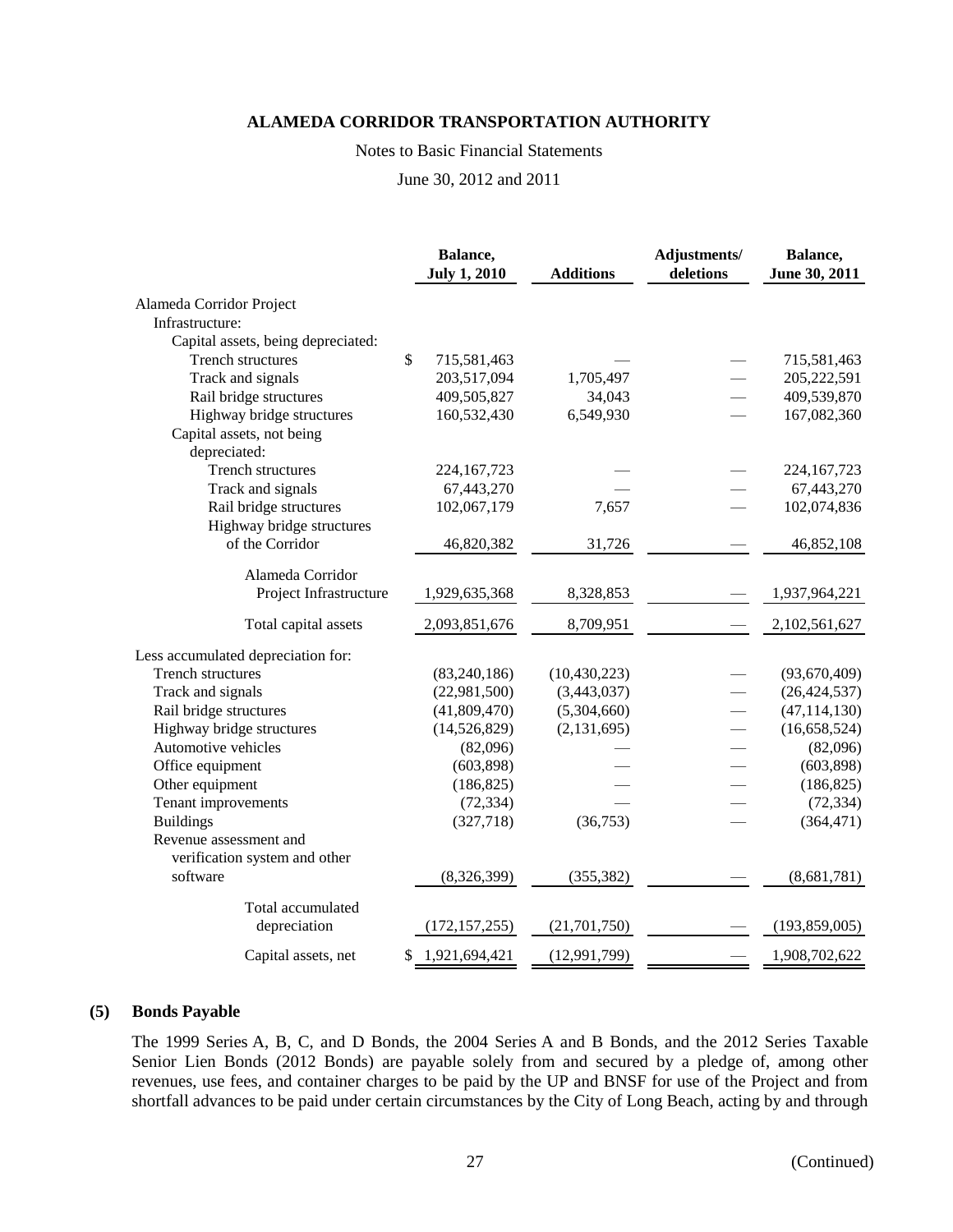Notes to Basic Financial Statements

June 30, 2012 and 2011

its Board of Harbor Commissioners, and the City of Los Angeles, acting by and through its Board of Harbor Commissioners. The 1999 Series B Bonds were paid off in October 2006.

As of June 30, 2012 and 2011, the unamortized discount balance on the 1999 and 2004 Series Bonds was \$3,513,976 and \$3,647,564, respectively.

#### *(a) 1999 Series A Current Interest Bonds*

The Series A Tax-Exempt Current Interest Lien Revenue Bonds (Series A) were issued by the Authority in the aggregate amount of \$444,440,000 on January 1, 1999. Proceeds from the sale of this insured 1999 Series A Current Interest Bonds were used to finance a portion of the cost of design and construction of the Project.

Interest on the 1999 Series A Current Interest Bonds is payable semiannually on April 1 and October 1 of each year commencing April 1, 1999, with principal payments commencing October 1, 2006. The 1999 Series A Current Interest Bonds, which mature annually each October 1, from 2014 through 2029, bear interest at rates ranging from 4.00% to 5.25%. The balance outstanding on the 1999 Series A Current Interest Bonds at June 30, 2012 and 2011 is \$372,650,000 and \$407,795,000, respectively.

The 1999 Series A Current Interest Bonds due on or after October 1, 2010 are redeemable at the option of the Authority on or after October 1, 2009, in whole or in part at any time, from any moneys that may be provided for such purpose and at the redemption process set forth in the table below, expressed as a percentage of the principal amount of such Series A Bonds, so redeemed plus accrued interest to the date fixed for redemption:

| Redemption period (both dates inclusive)   | <b>Redemption</b><br>price<br>(expressed as<br>a percentage<br>of principal<br>amount) |
|--------------------------------------------|----------------------------------------------------------------------------------------|
| October 1, 2009 through September 30, 2010 | 101.0%                                                                                 |
| October 1, 2010 through September 30, 2011 | 100.5                                                                                  |
| October 1, 2011 and thereafter             | 100.0                                                                                  |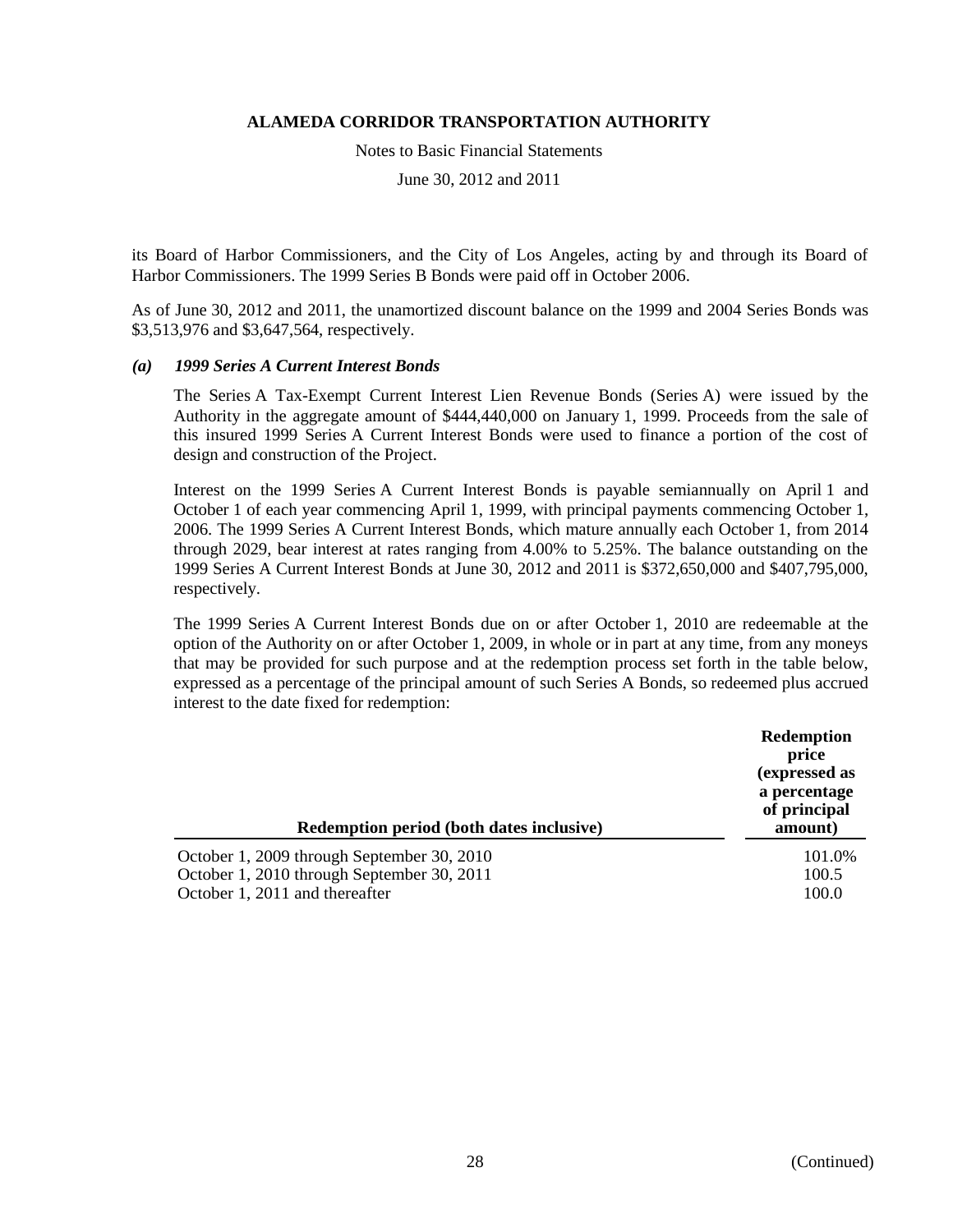Notes to Basic Financial Statements

June 30, 2012 and 2011

The remaining debt service of the 1999 Series A Current Interest Bonds is as follows:

|                 | Annual debt service requirement |                 |               |  |  |  |
|-----------------|---------------------------------|-----------------|---------------|--|--|--|
|                 | <b>Principal</b>                | <b>Interest</b> | <b>Total</b>  |  |  |  |
| Fiscal year(s): |                                 |                 |               |  |  |  |
| 2013            | \$                              | 18,534,653      | 18,534,653    |  |  |  |
| 2014            |                                 | 18,534,653      | 18,534,653    |  |  |  |
| 2015            | 13,555,000                      | 18,188,071      | 31,743,071    |  |  |  |
| 2016            | 14,570,000                      | 17,468,414      | 32,038,414    |  |  |  |
| 2017            | 15,640,000                      | 16,695,498      | 32,335,498    |  |  |  |
| $2018 - 2022$   | 96,275,000                      | 69,909,511      | 166,184,511   |  |  |  |
| $2023 - 2027$   | 132,190,000                     | 41,881,931      | 174,071,931   |  |  |  |
| $2028 - 2030$   | 100,420,000                     | 7,730,500       | 108,150,500   |  |  |  |
| Total           | \$<br>372,650,000               | 208,943,231     | 581, 593, 231 |  |  |  |

#### *(b) 1999 Series A Capital Appreciation Bonds*

The Series A Tax-Exempt Capital Appreciation Lien Revenue Bonds (1999 Series A CABs) were issued by the Authority in the aggregate amount of \$50,453,617 on February 2, 1999. Proceeds from the sale of these insured 1999 Series A CABs were used to finance a portion of the cost of design and construction of the Project.

The first maturity of the bonds will commence on October 1, 2030. The 1999 Series A CABs, which mature between October 1, 2030 and October 1, 2037, have an accretion yield to maturity at rates ranging from 5.25% to 5.27%. The principal and accrued interest balance outstanding on the 1999 Series A CABs at June 30, 2012 and 2011 are \$50,453,617 and \$51,061,732 and \$50,453,617 and \$45,902,618, respectively. The 1999 Series A CABs are not subject to optional redemption.

The remaining debt service of the 1999 Series A CABs is as follows:

|                 |    | Annual debt service requirement |                 |             |  |  |
|-----------------|----|---------------------------------|-----------------|-------------|--|--|
|                 |    | <b>Principal</b>                | <b>Interest</b> | Total       |  |  |
| Fiscal year(s): |    |                                 |                 |             |  |  |
| $2028 - 2032$   | S  | 14,298,474                      | 61,326,526      | 75,625,000  |  |  |
| $2033 - 2037$   |    | 30,751,197                      | 165,033,803     | 195,785,000 |  |  |
| 2038            |    | 5,403,946                       | 34,936,054      | 40,340,000  |  |  |
| Total           | \$ | 50,453,617                      | 261,296,383     | 311,750,000 |  |  |

#### *(c) 1999 Series C Current Interest Bonds*

The Series C Taxable Current Interest Lien Revenue Bonds (1999 Series C Current Interest Bonds) were issued by the Authority in the aggregate amount of \$430,155,000 on January 1, 1999. Proceeds from the sale of these insured 1999 Series C Current Interest Bonds were used to finance a portion of the cost of the design and construction of the Project.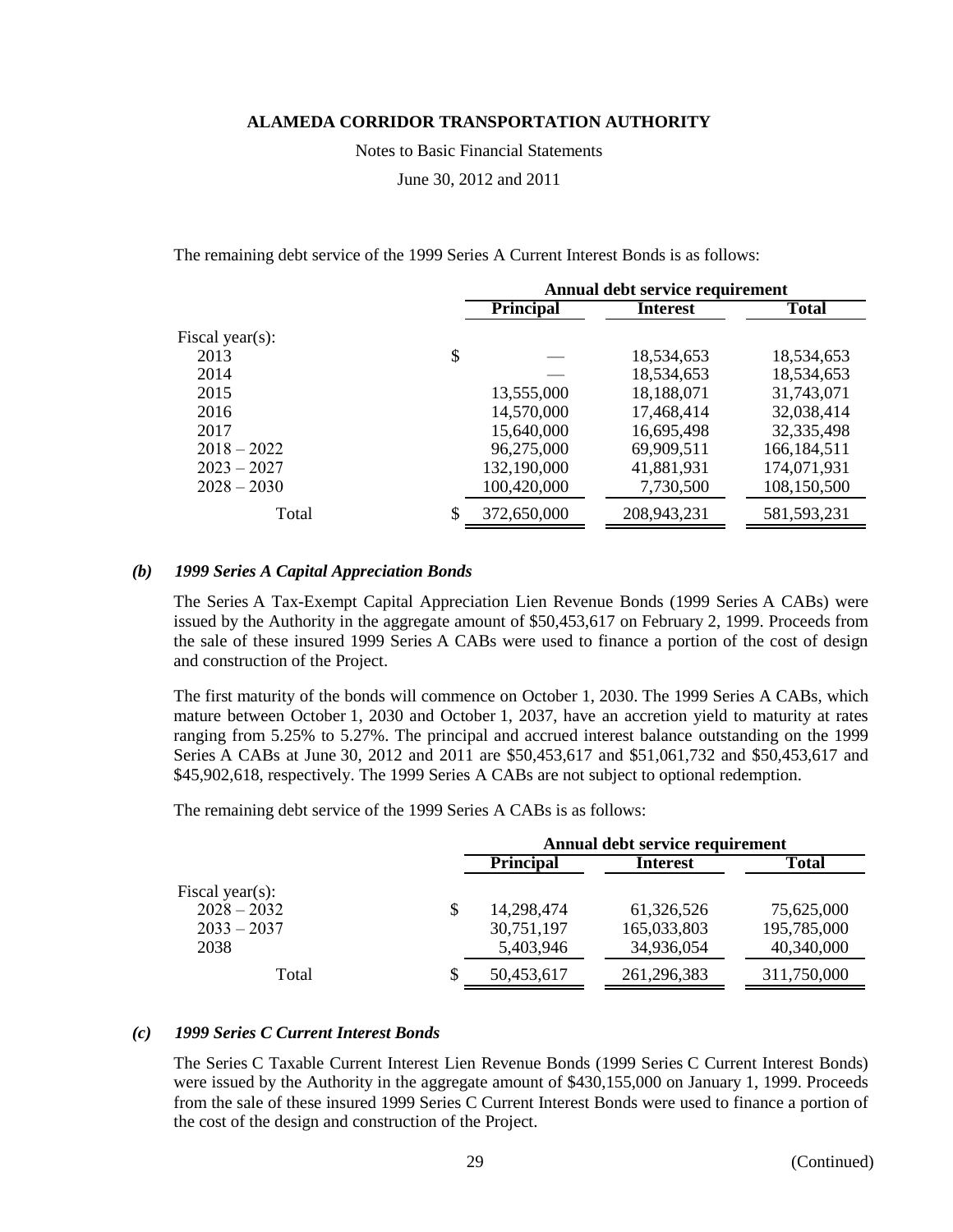Notes to Basic Financial Statements

June 30, 2012 and 2011

Interest on the 1999 Series C Current Interest Bonds is payable semiannually on April 1 and October 1 of each year commencing April 1, 1999, with principal payments commencing October 1, 2015. The 1999 Series C Current Interest Bonds, which mature annually each October 1, from 2014 through 2029, bear interest at rates ranging from 6.50% to 6.60%. The principal balance outstanding on the 1999 Series C Current Interest Bonds is \$430,155,000 at June 30, 2012 and 2011. The 1999 Series C Current Interest Bonds are not subject to optional redemption.

The remaining debt service of the Authority's 1999 Series C Current Interest Bonds is as follows:

|                 | Annual debt service requirement |                 |              |  |  |  |
|-----------------|---------------------------------|-----------------|--------------|--|--|--|
|                 | <b>Principal</b>                | <b>Interest</b> | <b>Total</b> |  |  |  |
| Fiscal year(s): |                                 |                 |              |  |  |  |
| 2013            | \$                              | 28,260,555      | 28,260,555   |  |  |  |
| 2014            |                                 | 28,260,555      | 28,260,555   |  |  |  |
| 2015            | 3,130,000                       | 28,158,830      | 31,288,830   |  |  |  |
| 2016            | 21,290,000                      | 27,365,180      | 48,655,180   |  |  |  |
| 2017            | 23,170,000                      | 25,920,230      | 49,090,230   |  |  |  |
| $2018 - 2022$   | 82,085,000                      | 107,448,988     | 189,533,988  |  |  |  |
| $2023 - 2027$   | 151,920,000                     | 80,077,800      | 231,997,800  |  |  |  |
| $2028 - 2031$   | 148,560,000                     | 15,196,500      | 163,756,500  |  |  |  |
| Total           | \$<br>430,155,000               | 340,688,638     | 770,843,638  |  |  |  |

#### *(d) 1999 Series C Capital Appreciation Bonds*

The Series C Taxable Capital Appreciation Lien Revenue Bonds (1999 Series C CABs) were issued by the Authority in the aggregate amount of \$67,298,396 on February 9, 1999. Proceeds from the sale of these insured 1999 Series C CABs were used to finance a portion of the cost of the design and construction of the Project.

The first maturity of the bonds will commence on October 1, 2020. The 1999 Series C CABs, which mature between October 1, 2020 and October 1, 2037, have an accretion yield to maturity at rates ranging from 6.69% to 6.83%. The principal balance and accrued interest outstanding on the 1999 Series C CABs at June 30, 2012 and 2011 are \$67,298,396 and \$98,115,665, and \$67,298,396 and \$87,386,411, respectively. The 1999 Series C CABs are not subject to optional redemption.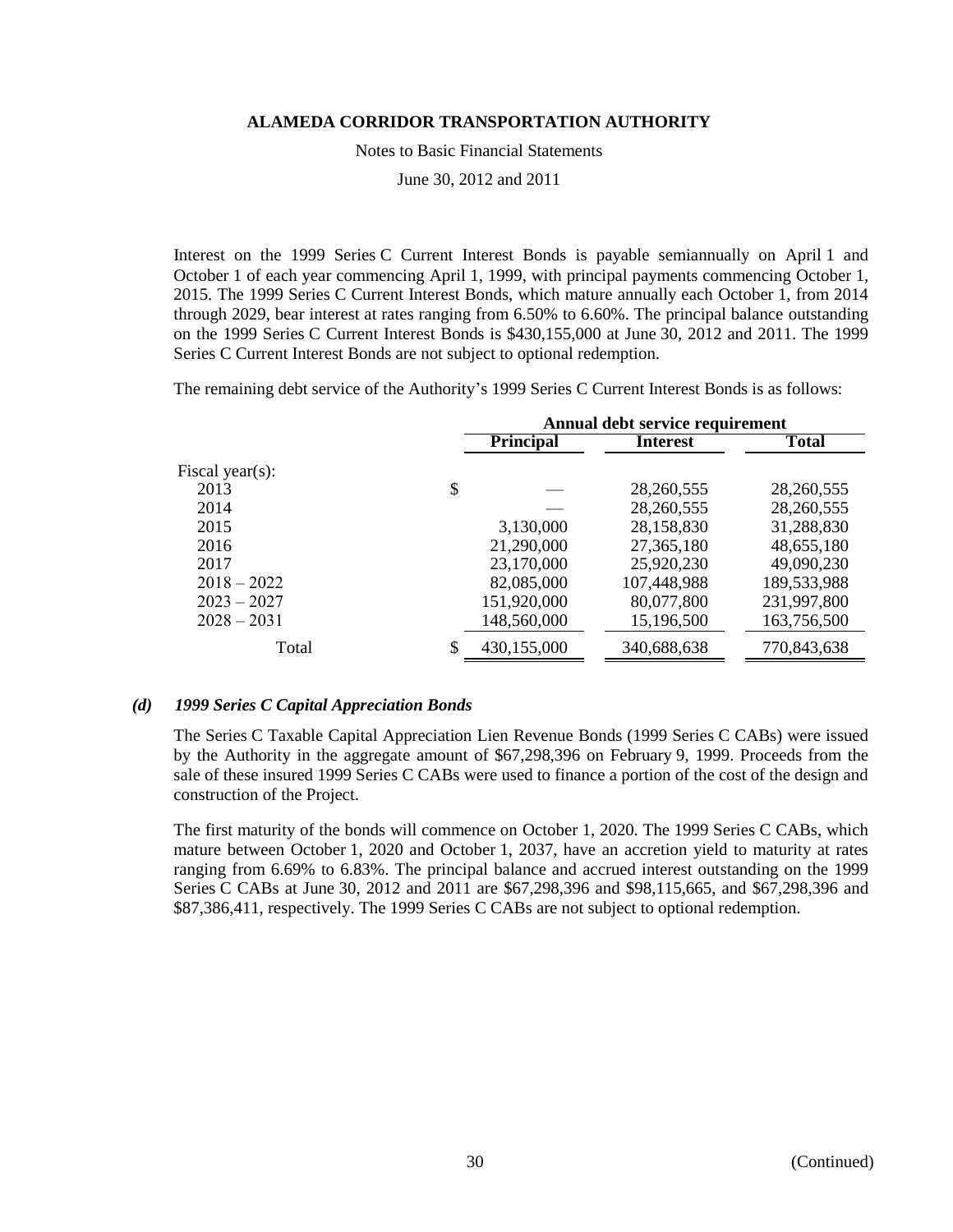Notes to Basic Financial Statements

June 30, 2012 and 2011

The Authority's remaining debt service on the 1999 Series C CABs is as follows:

|                 |    | Annual debt service requirement |                 |             |  |  |
|-----------------|----|---------------------------------|-----------------|-------------|--|--|
|                 |    | <b>Principal</b>                | <b>Interest</b> | Total       |  |  |
| Fiscal year(s): |    |                                 |                 |             |  |  |
| $2018 - 2022$   | \$ | 15,059,727                      | 49,660,273      | 64,720,000  |  |  |
| $2023 - 2027$   |    | 6,993,264                       | 26, 151, 736    | 33,145,000  |  |  |
| $2028 - 2032$   |    | 13,320,113                      | 102,004,887     | 115,325,000 |  |  |
| $2033 - 2037$   |    | 27,335,658                      | 271,219,342     | 298,555,000 |  |  |
| 2038            |    | 4,589,634                       | 56,925,366      | 61,515,000  |  |  |
| Total           | S  | 67,298,396                      | 505,961,604     | 573,260,000 |  |  |

## *(e) 1999 Series D Bonds*

The Series D Taxable Subordinate Lien Revenue Bonds (1999 Series D Bonds) were issued by the Authority in the aggregate principal amount of \$145,635,000 on January 1, 1999. Proceeds from the sale of these insured 1999 Series D Bonds were used to finance a portion of the cost of the design and construction of the Project.

Interest on the 1999 Series D Bonds is payable semiannually on April 1 and October 1 of each year commencing April 1, 1999, with principal payments commencing October 1, 2003. The 1999 Series D Bonds, which mature annually each October 1, through 2014, bear interest at rates ranging from 5.47% to 6.37%. The principal balance outstanding on the 1999 Series D Bonds is \$50,660,000 and \$65,550,000 at June 30, 2012 and 2011, respectively. The 1999 Series D Bonds are not subject to optional redemption.

The Authority's remaining debt service on the 1999 Series D Bonds is as follows:

|              |    |                  | Annual debt service requirement |              |
|--------------|----|------------------|---------------------------------|--------------|
|              |    | <b>Principal</b> | <b>Interest</b>                 | <b>Total</b> |
| Fiscal year: |    |                  |                                 |              |
| 2013         | \$ | 16,460,000       | 2,664,038                       | 19,124,038   |
| 2014         |    | 17,960,000       | 1,587,475                       | 19,547,475   |
| 2015         |    | 16,240,000       | 507,500                         | 16,747,500   |
| Total        | S  | 50,660,000       | 4,759,013                       | 55,419,013   |
|              |    |                  |                                 |              |

## *(f) 2004 Series A Capital Appreciation Bonds*

The 2004 Series A Capital Appreciation Bonds Tax-Exempt Subordinate Lien Revenue Refunding Bonds (2004 Series A Bonds) were issued by the Authority in the aggregate amount of \$475,292,386 on April 22, 2004. Proceeds from the sale of these insured 2004 Series A Capital Appreciation Bonds were used to refund a U.S. Department of Transportation Loan.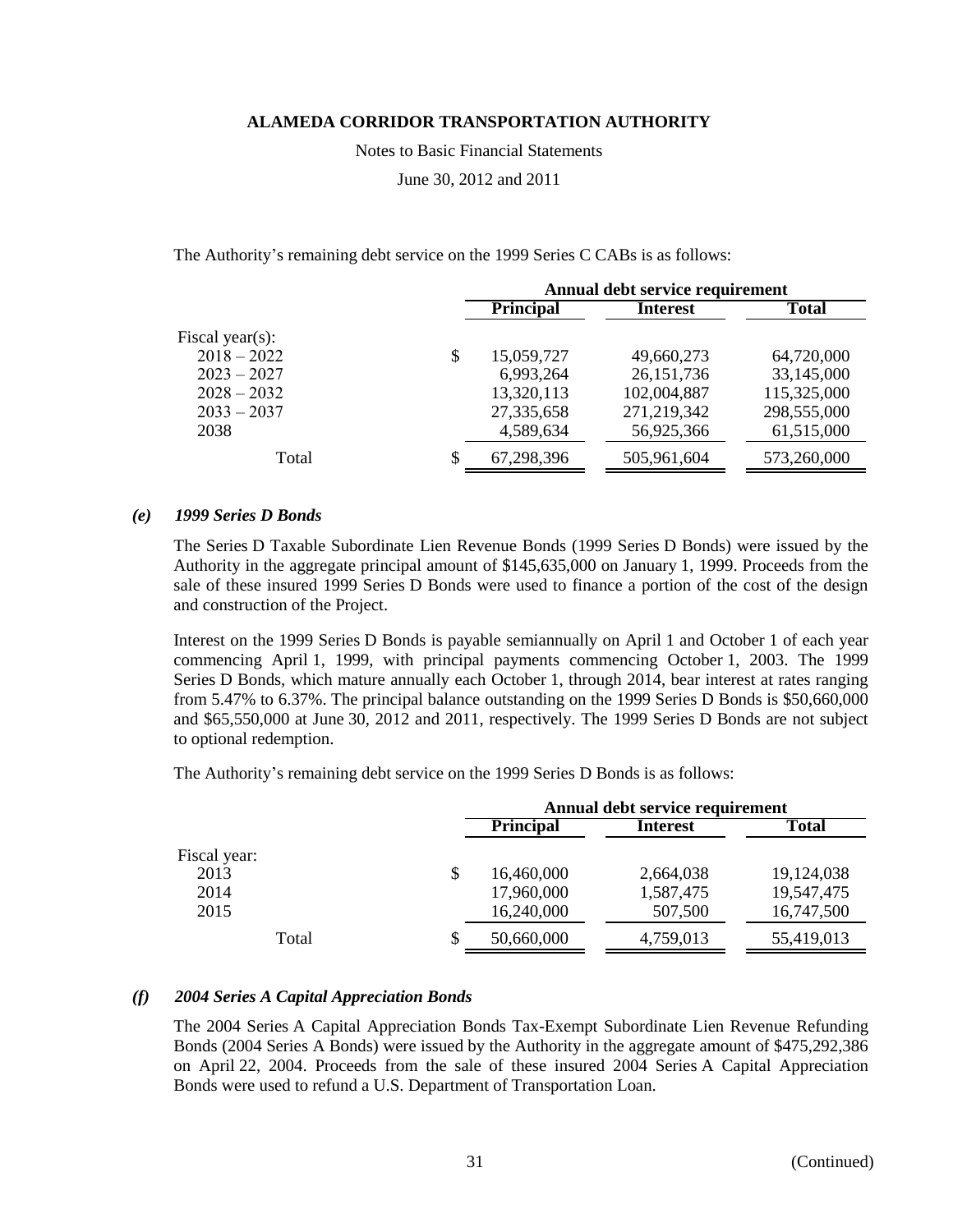Notes to Basic Financial Statements

June 30, 2012 and 2011

The 2004 Series A Bonds are capital appreciation bonds. Of the total \$475,292,386 of 2004 Series A Bonds issued, \$200,300,100 are not convertible or callable, and \$274,992,286 are convertible to current interest bonds on October 1, 2012 and callable on October 1, 2017. The first maturity of the bonds, which are not convertible or callable, will commence on October 1, 2012. The 2004 Series A Bonds, which are not convertible or callable, mature between 2012 and 2030 and have an accretion yield to maturity at rates ranging from 4.30% to 5.72%. The accrued interest for all 2004 Series A Bonds is \$249,877,710 and \$214,331,144 at June 30, 2012 and 2011, respectively.

The Authority's remaining debt service on the 2004 Series A Non-Convertible and Non-Callable Bonds is as follows:

|                 | Annual debt service requirement |                  |                 |              |  |
|-----------------|---------------------------------|------------------|-----------------|--------------|--|
|                 |                                 | <b>Principal</b> | <b>Interest</b> | <b>Total</b> |  |
| Fiscal year(s): |                                 |                  |                 |              |  |
| 2013            | \$                              | 3,052,968        | 1,312,031       | 4,364,999    |  |
| 2014            |                                 | 9,979,304        | 5,115,696       | 15,095,000   |  |
| 2015            |                                 | 18,519,513       | 11,355,488      | 29,875,001   |  |
| 2016            |                                 | 15,723,485       | 11,221,515      | 26,945,000   |  |
| 2017            |                                 | 18,482,475       | 15, 127, 525    | 33,610,000   |  |
| $2018 - 2022$   |                                 | 98,192,935       | 113,052,065     | 211,245,000  |  |
| $2023 - 2027$   |                                 |                  |                 |              |  |
| $2028 - 2031$   |                                 | 36, 349, 420     | 121,330,580     | 157,680,000  |  |
| Total           | \$                              | 200,300,100      | 278,514,900     | 478,815,000  |  |
|                 |                                 |                  |                 |              |  |

The Authority's remaining debt service on the 2004 Series A Convertible and Callable Bonds is as follows:

|                 | Annual debt service requirement |                  |                 |               |
|-----------------|---------------------------------|------------------|-----------------|---------------|
|                 |                                 | <b>Principal</b> | <b>Interest</b> | <b>Total</b>  |
| Fiscal year(s): |                                 |                  |                 |               |
| 2013            | \$                              |                  | 11,450,550      | 11,450,550    |
| 2014            |                                 |                  | 22,901,100      | 22,901,100    |
| 2015            |                                 |                  | 22,901,100      | 22,901,100    |
| 2016            |                                 |                  | 22,901,100      | 22,901,100    |
| 2017            |                                 |                  | 22,901,100      | 22,901,100    |
| $2018 - 2022$   |                                 | 48,302,780       | 138,902,895     | 187, 205, 675 |
| $2023 - 2026$   |                                 | 226,689,506      | 166,479,285     | 393,168,791   |
| Total           | S                               | 274,992,286      | 408, 437, 130   | 683,429,416   |

The 2004 Series A Bonds, which are convertible and callable, accrete to full face value of \$5,000 per bond on October 1, 2012. These bonds convert automatically and pay interest semiannually on April 1 and October 1 of each year commencing with April 1, 2013. The first maturity of the 2004 Series A Bonds, which are convertible and callable, will commence on October 1, 2021. The 2004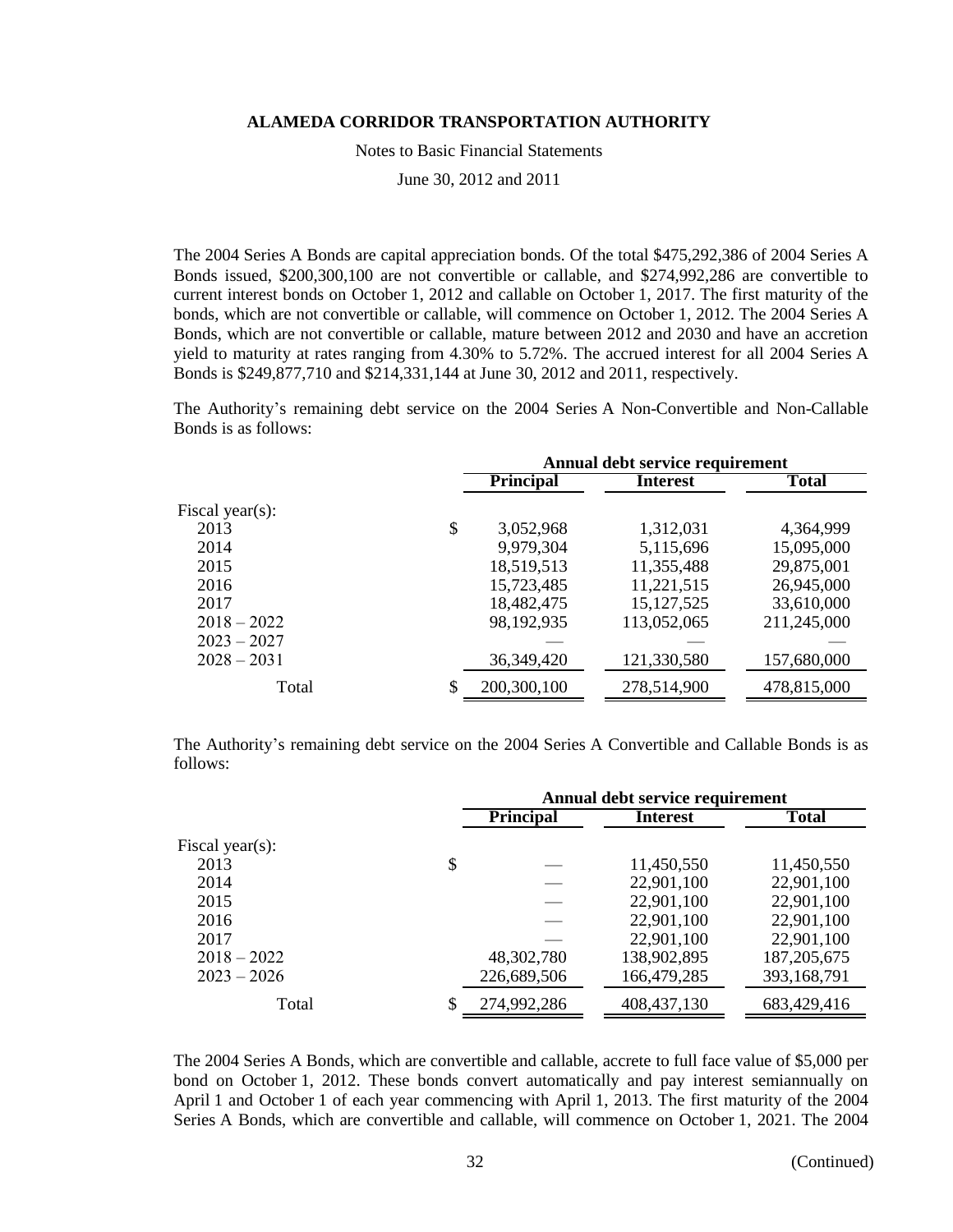Notes to Basic Financial Statements

June 30, 2012 and 2011

Series A Bonds, which are convertible and callable, mature between 2021 and 2025, and bear interest at rates ranging from 5.25% to 5.45%. These bonds are also callable at par, with accrued interest, if any, on October 1, 2017 or any date thereafter. The principal balance outstanding on the 2004 Series A Bonds, which are convertible and callable, was \$274,992,286 at June 30, 2012 and 2011.

#### *(g) 2004 Series B Capital Appreciation Bonds*

The 2004 Series B Capital Appreciation Bonds Taxable Subordinate Lien Refunding Bonds (2004 Series B Bonds) were issued by the Authority in the aggregate amount of \$210,731,703 on April 22, 2004. Proceeds from the sale of these insured 2004 Series B Bonds were used to repay a U.S. Department of Transportation Loan.

The 2004 Series B Bonds are capital appreciation bonds with the first maturity commencing October 1, 2006. The 2004 Series B Bonds mature between October 1, 2006 and October 1, 2033 and have an accretion yield to maturity at rates ranging from 3.05% to 6.33%. The 2004 Series B Bonds are not subject to optional redemption. The principal balance and accrued interest outstanding on the 2004 Series B Bonds are \$152,853,854 and \$86,456,291, and \$169,745,928 and \$83,118,424, at June 30, 2012 and 2011, respectively.

The Authority's remaining debt service on the 2004 Series B Capital Appreciation Bonds is as follows:

|                 | Annual debt service requirement |                  |                 |              |
|-----------------|---------------------------------|------------------|-----------------|--------------|
|                 |                                 | <b>Principal</b> | <b>Interest</b> | <b>Total</b> |
| Fiscal year(s): |                                 |                  |                 |              |
| 2013            | \$                              | 21,721,443       | 11,633,557      | 33,355,000   |
| 2014            |                                 |                  |                 |              |
| 2015            |                                 |                  |                 |              |
| 2016            |                                 |                  |                 |              |
| 2017            |                                 |                  |                 |              |
| $2018 - 2022$   |                                 |                  |                 |              |
| $2023 - 2027$   |                                 | 25,085,190       | 75,589,810      | 100,675,000  |
| $2028 - 2032$   |                                 | 72,790,086       | 272,884,914     | 345,675,000  |
| $2033 - 2034$   |                                 | 33,257,135       | 168,087,865     | 201,345,000  |
| Total           | \$                              | 152,853,854      | 528,196,146     | 681,050,000  |

### *(h) 2012 Series Bonds*

The 2012 Series Taxable Senior Lien Bonds were issued by the Authority in the aggregate amount of \$83,710,000 on June 21, 2012. Proceeds from the sale of these 2012 Bonds were used on July 24, 2012 to call and refund all 1999A Bonds maturing on October 1, 2014 through 2018 and a portion of the 1999A Bonds maturing on October 1, 2019.

The 2012 Bonds are current interest bonds. Interest is payable semiannually on April 1 and October 1 of each year commencing October 1, 2012, with principal payments commencing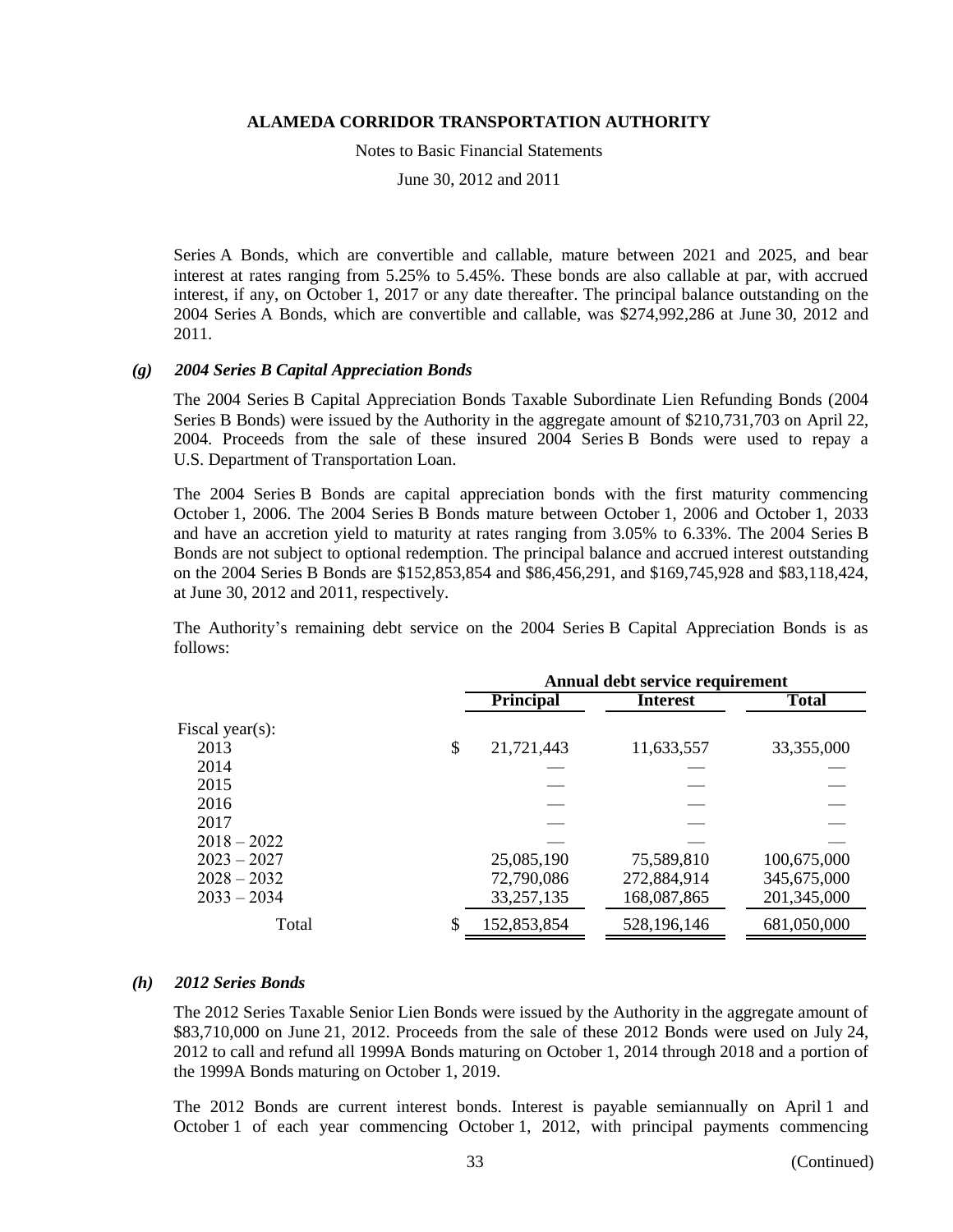Notes to Basic Financial Statements

June 30, 2012 and 2011

October 1, 2023 through 2035, all at an interest rate of 2.46%. The principal balance on the 2012 Bonds is \$83,710,000 on June 30, 2012. The 2012 Bonds are redeemable at par at the option of the Authority at any time, in whole or in part from any available moneys that may be provided for such purpose:

|                 | Annual debt service requirement |                  |                 |              |
|-----------------|---------------------------------|------------------|-----------------|--------------|
|                 |                                 | <b>Principal</b> | <b>Interest</b> | <b>Total</b> |
| Fiscal year(s): |                                 |                  |                 |              |
| 2013            | \$                              |                  | 1,600,706       | 1,600,706    |
| 2014            |                                 |                  | 2,059,266       | 2,059,266    |
| 2015            |                                 |                  | 2,059,266       | 2,059,266    |
| 2016            |                                 |                  | 2,062,087       | 2,062,087    |
| 2017            |                                 |                  | 2,056,445       | 2,056,445    |
| $2018 - 2022$   |                                 |                  | 10,296,330      | 10,296,330   |
| $2023 - 2027$   |                                 | 38,760,000       | 8,319,058       | 47,079,058   |
| $2028 - 2032$   |                                 | 33,835,000       | 3,272,761       | 37, 107, 761 |
| $2033 - 2036$   |                                 | 11,115,000       | 374,474         | 11,489,474   |
| Total           | \$                              | 83,710,000       | 32,100,393      | 115,810,393  |
|                 |                                 |                  |                 |              |

## *(i) Accrued Interest Payable*

The Authority's accrued interest payable is as follows:

| <b>Current</b><br>interest bond | Long-term<br><b>CABs</b> | <b>Total</b>  |
|---------------------------------|--------------------------|---------------|
| \$<br>4,633,663                 | 51,061,732               | 55,695,395    |
| 7,065,139                       | 98,115,665               | 105,180,804   |
| 792,031                         |                          | 792,031       |
| 1,312,031                       | 249,877,710              | 251,189,741   |
| 11,633,557                      | 86,456,291               | 98,089,848    |
| 57,667                          |                          | 57,667        |
| \$<br>25,494,088                | 485,511,398              | 511,005,486   |
|                                 |                          | June 30, 2012 |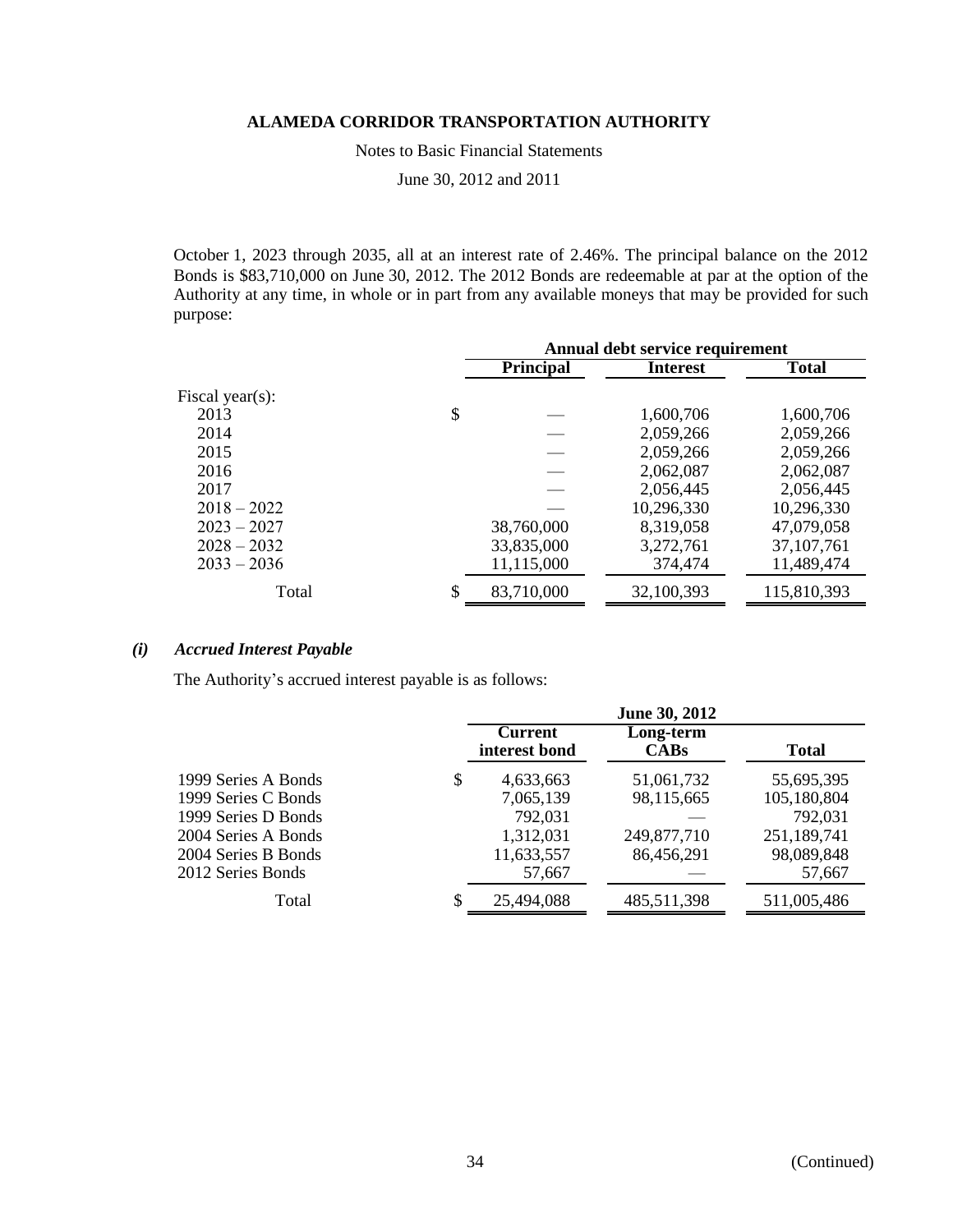Notes to Basic Financial Statements

June 30, 2012 and 2011

|                     | June 30, 2011                   |                          |              |
|---------------------|---------------------------------|--------------------------|--------------|
|                     | <b>Current</b><br>interest bond | Long-term<br><b>CABs</b> | <b>Total</b> |
| 1999 Series A Bonds | \$<br>5,073,518                 | 45,902,618               | 50,976,136   |
| 1999 Series C Bonds | 7,065,139                       | 87,386,441               | 94,451,580   |
| 1999 Series D Bonds | 1,015,381                       |                          | 1,015,381    |
| 2004 Series A Bonds |                                 | 214,331,144              | 214,331,144  |
| 2004 Series B Bonds | 7,262,925                       | 83,118,424               | 90,381,349   |
| Total               | \$<br>20,416,963                | 430,738,627              | 451,155,590  |

#### *(j) Combined 1999 and 2004 Debt Service*

The Authority's debt service of the 1999 Series A, C, and D Bonds, the 2004 Series A and B Bonds, and the 2012 Series Bonds in aggregate is as follows:

|                 | Annual debt service requirement |                  |                 |               |
|-----------------|---------------------------------|------------------|-----------------|---------------|
|                 |                                 | <b>Principal</b> | <b>Interest</b> | <b>Total</b>  |
| Fiscal year(s): |                                 |                  |                 |               |
| 2013            | \$                              | 41,234,411       | 75,456,089      | 116,690,500   |
| 2014            |                                 | 27,939,305       | 78,458,744      | 106,398,049   |
| 2015            |                                 | 51,444,513       | 83,170,254      | 134,614,767   |
| 2016            |                                 | 51, 583, 485     | 81,018,295      | 132,601,780   |
| 2017            |                                 | 57, 292, 475     | 82,700,798      | 139,993,273   |
| $2018 - 2022$   |                                 | 339,915,442      | 489,270,061     | 829,185,503   |
| $2023 - 2027$   |                                 | 581,637,959      | 398,499,621     | 980, 137, 580 |
| $2028 - 2032$   |                                 | 419,573,092      | 583,746,669     | 1,003,319,761 |
| $2033 - 2037$   |                                 | 102,458,990      | 604,715,484     | 707,174,474   |
| 2038            |                                 | 9,993,581        | 91,861,419      | 101,855,000   |
| Total           |                                 | 1,683,073,253    | 2,568,897,434   | 4,251,970,687 |
|                 |                                 |                  |                 |               |

#### *(k) Restructuring*

On March 2, 2010, ACTA applied to the U.S. Department of Transportation Federal Rail Administration for a Railroad Rehabilitation and Improvement Financing (RRIF) financing of approximately \$550 million. In December 2010, the FRA requested that the Authority make substantial changes to the RRIF application, placing the proposed RRIF financing at parity with the Authority's senior lien debt (1999A and 1999C bonds). The FRA also precluded the use of RRIF financing proceeds for refunding of any 2004 bonds. The result was a reduction in the size of the RRIF financing to \$83.7 million. The revised application was approved by the U.S. DOT credit council committee on February 8, 2011. In June 2011, the Authority was notified that the Office of Management and Budget had assigned the Authority's financing a credit risk premium of zero. The Authority completed negotiations for specific RRIF financing terms with the FRA and the RRIF financing which resulted in the issuance of the 2012 Series Bonds on June 21, 2012. Subsequent to June 30, 2012, the proceeds of the financing were used to restructure portions of the Authority's debt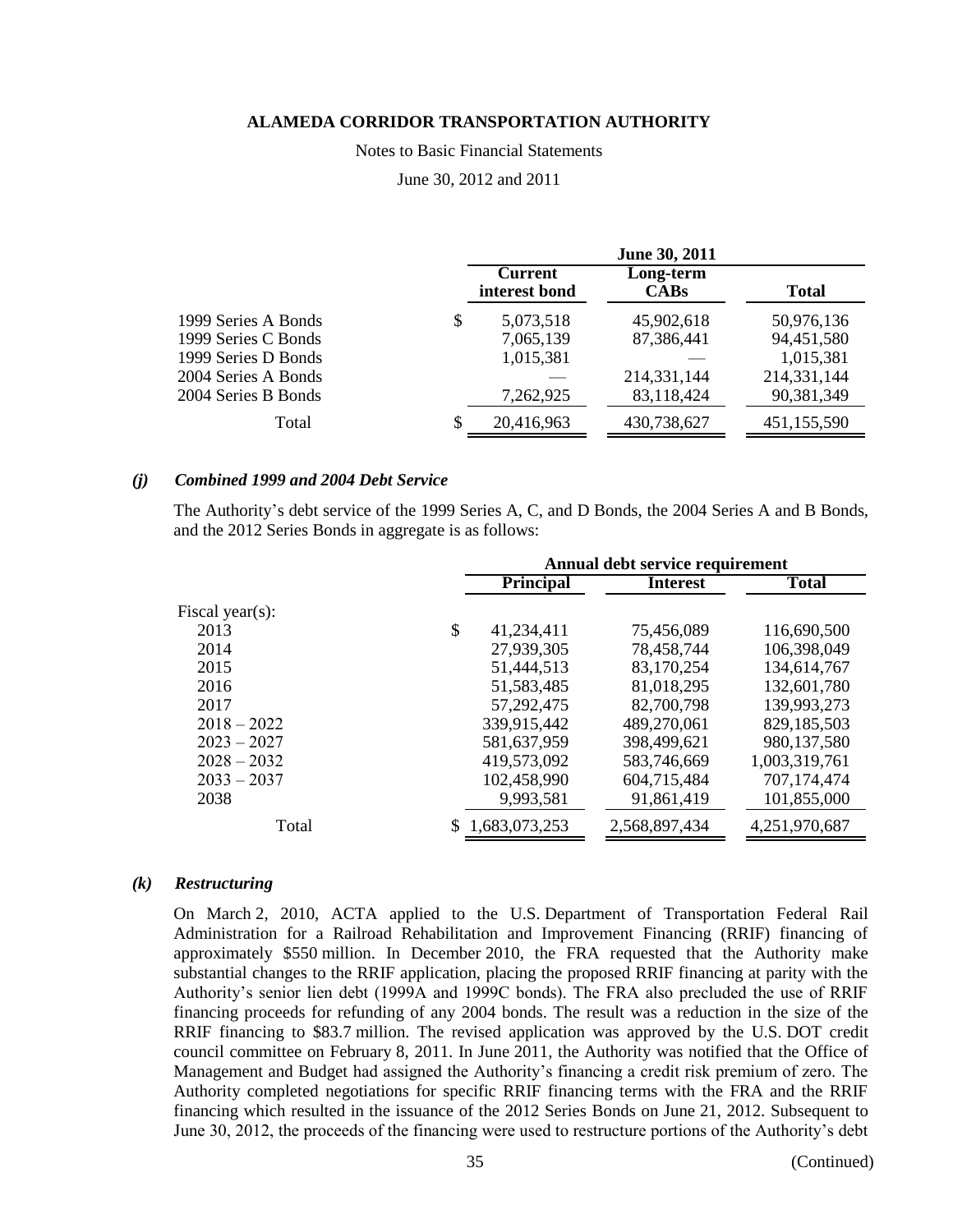Notes to Basic Financial Statements

June 30, 2012 and 2011

by calling 1999A Bonds maturing on October 1, 2014 through 2018, and a portion of 2019 in order to reduce total debt service. The restructuring reduced total debt service and should minimize the need for shortfall advances from the Ports in the future. As of June 30, 2012, the \$83.7 million of debt proceeds are reflected as current assets and recorded as restricted cash and cash equivalents in the accompanying balance sheet and \$83.7 million of additional revenue bonds payable have been reflected as due within one year as these amounts were repaid in July 2012.

Long-term liability activity for the years ended June 30, 2012 and 2011 was as follows:

|                          | Balance,<br><b>July 1, 2011</b> | <b>Additions</b> | <b>Deletions</b> | Balance,<br>June 30, 2012 | Due within<br>one year |
|--------------------------|---------------------------------|------------------|------------------|---------------------------|------------------------|
| Bonds payable:           |                                 |                  |                  |                           |                        |
| 1999 Series A Bonds      | \$<br>458,248,617               |                  | (35, 145, 000)   | 423, 103, 617             | 83,710,000             |
| 1999 Series C Bonds      | 497,453,396                     |                  |                  | 497,453,396               |                        |
| 1999 Series D Bonds      | 65,550,000                      |                  | (14,890,000)     | 50,660,000                | 16,460,000             |
| 2004 Series A Bonds      | 475,292,386                     |                  |                  | 475,292,386               | 3,052,968              |
| 2004 Series B Bonds      | 169,745,928                     |                  | (16,892,074)     | 152,853,854               | 21,721,443             |
| 2012 Series Bonds        |                                 | 83,710,000       |                  | 83,710,000                |                        |
| Total bonds<br>payable   | 1,666,290,327                   | 83,710,000       | (66,927,074)     | 1,683,073,253             | 124,944,411            |
|                          |                                 |                  |                  |                           |                        |
| Less unamortized bond    |                                 |                  |                  |                           |                        |
| discounts                | (3,647,564)                     | 133,588          |                  | (3.513, 976)              |                        |
| Interest payable:        |                                 |                  |                  |                           |                        |
| Accrued interest payable | 451,155,590                     | 118,402,562      | (58, 552, 666)   | 511,005,486               | 25,494,088             |
| Net long-term            |                                 |                  |                  |                           |                        |
| liabilities              | \$2,113,798,353                 | 202,246,150      | (125, 479, 740)  | 2,190,564,763             | 150,438,499            |

|                          | Balance,<br><b>July 1, 2010</b> | <b>Additions</b> | <b>Deletions</b> | Balance,<br>June 30, 2011 | Due within<br>one year |
|--------------------------|---------------------------------|------------------|------------------|---------------------------|------------------------|
|                          |                                 |                  |                  |                           |                        |
| Bonds payable:           |                                 |                  |                  |                           |                        |
| 1999 Series A Bonds      | \$<br>468,293,617               |                  | (10,045,000)     | 458,248,617               | 10,850,000             |
| 1999 Series C Bonds      | 497,453,396                     |                  |                  | 497,453,396               |                        |
| 1999 Series D Bonds      | 79,170,000                      |                  | (13,620,000)     | 65,550,000                | 14,890,000             |
| 2004 Series A Bonds      | 475,292,386                     |                  |                  | 475,292,386               |                        |
| 2004 Series B Bonds      | 183,021,620                     |                  | (13,275,692)     | 169,745,928               | 16,892,074             |
|                          |                                 |                  |                  |                           |                        |
| Total bonds              |                                 |                  |                  |                           |                        |
| payable                  | 1,703,231,019                   |                  | (36,940,692)     | 1,666,290,327             | 42,632,074             |
| Less unamortized bond    |                                 |                  |                  |                           |                        |
| discounts                | (3,744,572)                     | 97,008           |                  | (3,647,564)               |                        |
|                          |                                 |                  |                  |                           |                        |
| Interest payable:        |                                 |                  |                  |                           |                        |
| Accrued interest payable | 390,817,021                     | 118,059,727      | (57, 721, 158)   | 451,155,590               | 20,416,963             |
| Net long-term            |                                 |                  |                  |                           |                        |
| liabilities              | \$2,090,303,468                 | 118,156,735      | (94, 661, 850)   | 2,113,798,353             | 63,049,037             |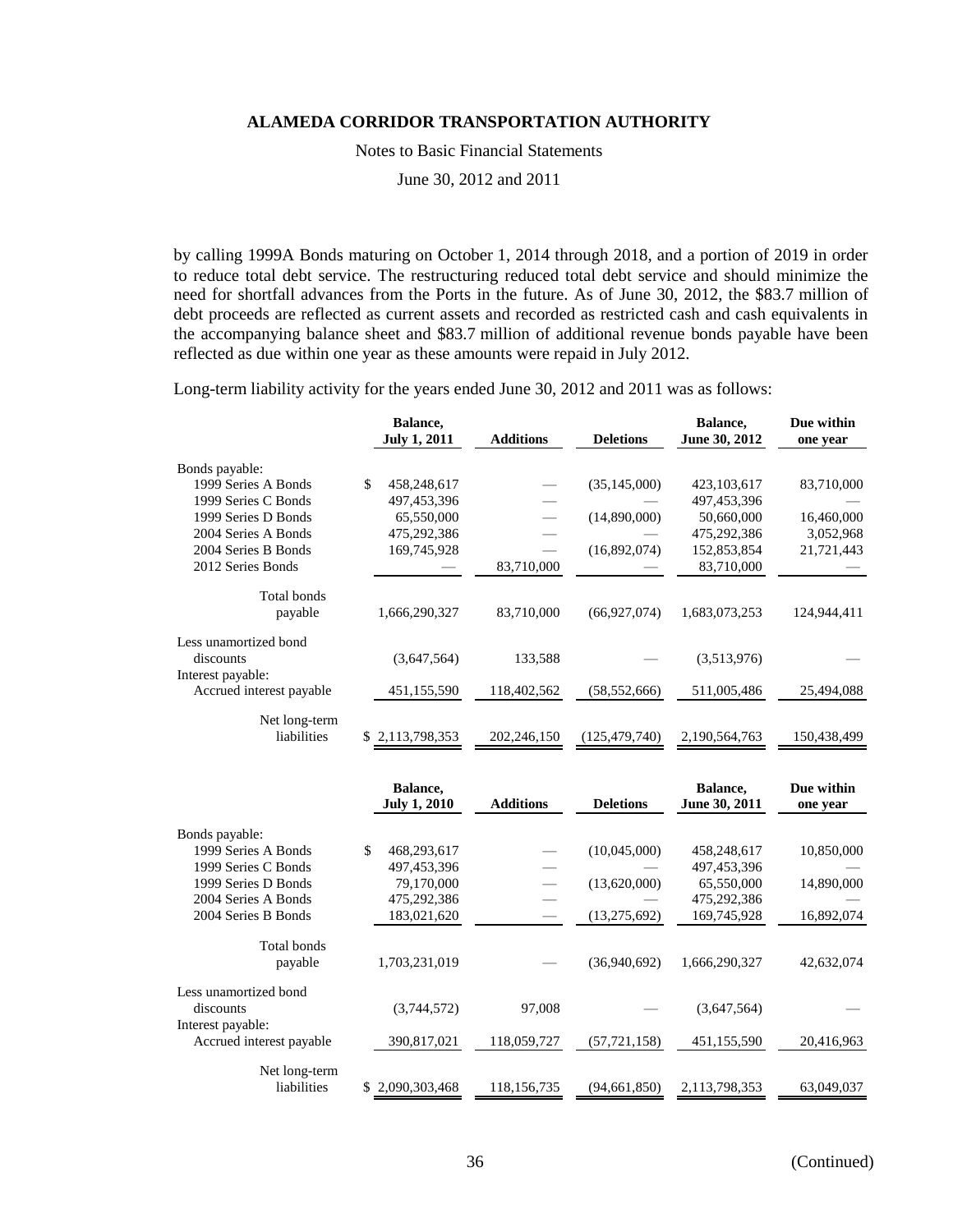Notes to Basic Financial Statements

June 30, 2012 and 2011

### **(6) Pollution Remediation Obligations**

On December 21, 2010, a crude oil release from a then unknown origin was discovered in the Dominguez Channel and nearby storm water drainage system adjacent to the Alameda Corridor. The U.S. Environmental Protection Agency (EPA), the California Department of Fish and Game (DFG), the U.S. Coast Guard, and others have been involved in the mitigation, containment, investigation, and immediate cleanup efforts, and have contained the release.

On January 7, 2011, the EPA issued an Order to the Port of Los Angles, the Port of Long Beach, and the Authority, to assume responsibility for these activities effective January 14, 2011. The EPA agreed to limit the Authority's and the Ports' role to maintaining the containment systems and cleaning up the Los Angeles City pump station and sewer line leading to the pump station. The Authority and the Ports have completed the work required by the EPA. The EPA and DFG have managed the remaining work, including the source investigation.

On March 30, 2011, after identifying an oil pipeline owned and operated by Crimson Pipeline Management Company as the source of the release, the EPA issued an order to Crimson for removal, mitigation, or prevention of a substantial threat of oil discharge. The Authority has been notified that Crimson has taken over responsibility for the oil release containment facilities effective June 15, 2011, and has assumed financial and operational responsibilities from that date.

As of June 30, 2012, the Authority cannot reasonably estimate what future costs will be required as a result of the Order. The Authority and the Ports are continuing to cooperate with Crimson, EPA, DFG, and other agencies to assist as necessary with containment, investigation, and clean up. The Authority and the Ports intend to seek reimbursement from the responsible party or parties, and from any other funding sources available for such purpose, including the Oil Spill Liability Trust Fund (established under the Oil Pollution Act of 1990).

## **(7) Retirement Plan**

#### *(a) Plan Description*

The Alameda Corridor Transportation Authority Retirement Plan (the Plan) is a cost sharing agent multiple-employer defined-benefit retirement plan administered by the California Public Employees' Retirement System (CalPERS). The Plan provides retirement benefits to eligible retirees and their dependents. Employees must retire directly from the Authority under a CalPERS disability retirement or service retirement (age 50 and five years of service). Benefit provisions are established through contract with CalPERS and may be amended through Governing Board authorization, agreements, and memorandums of understanding between the Authority, its management employees, and unions representing Authority employees.

Effective January 8, 1996, the Authority entered into a contract with CalPERS, a cost sharing agent multiple-employer, defined-benefit pension plan, and public employee retirement system that acts as common investment and administrative agent for participating public entities within the State of California. The Authority selects benefit provisions by contract with CalPERS and adopts those benefits through Governing Board authorization. CalPERS issues a separate comprehensive annual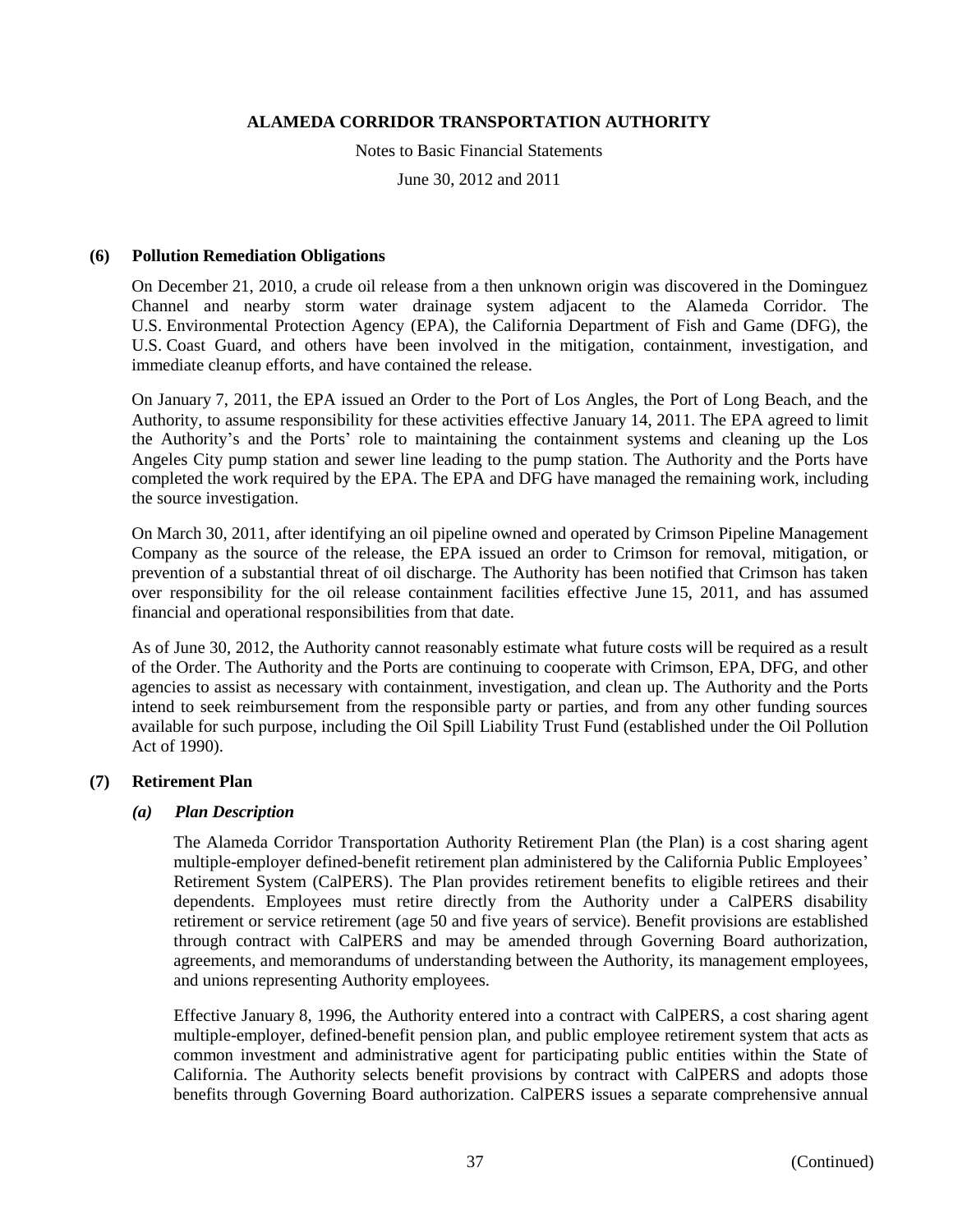Notes to Basic Financial Statements

June 30, 2012 and 2011

financial report. The CalPERS annual financial report may be obtained from the CalPERS Web site at www.calpers.ca.gov.

All regular Authority employees who reach 1,000 hours in a fiscal year are eligible to participate in the CalPERS 2.000% at 55 Miscellaneous Defined Benefit Plan. Benefits vest after five years of service. Employees who retire at or after age 50, with five years of credited service, are entitled to an annual retirement benefit, payable monthly for life, in an amount based on the average of the employee's highest 12 consecutive monthly pay rates during employment that varies from 1.426% at age 50 to a maximum of 2.418% at age 63 for each year of credited service. The system also provides for death and survivor benefits. These benefit provisions and all other requirements are established by State statute and the Authority's Governing Board authorization.

## *(b) Funding Policy*

The contribution requirements of the plan members are established by State statute, and the employer contribution rate is actuarially established and may be amended by CalPERS. Active members in the Plan are required to contribute 7% of their annual covered payroll. The Authority pays this required biweekly employee contribution on behalf of its employees. The Authority is required to contribute 100% of actuarially determined biweekly employer contribution remaining amounts necessary to fund benefits for its members.

The required employer contribution rate was 13.54% and 12.51% for the years ended June 30, 2012 and 2011, respectively. The Authority's covered payroll for the employees participating in CalPERS for the years ended June 30, 2012 and 2011 was \$1,474,063 and \$1,413,074, respectively. Total payroll for fiscal years 2012 and 2011 was \$1,557,171 and \$1,489,648, respectively.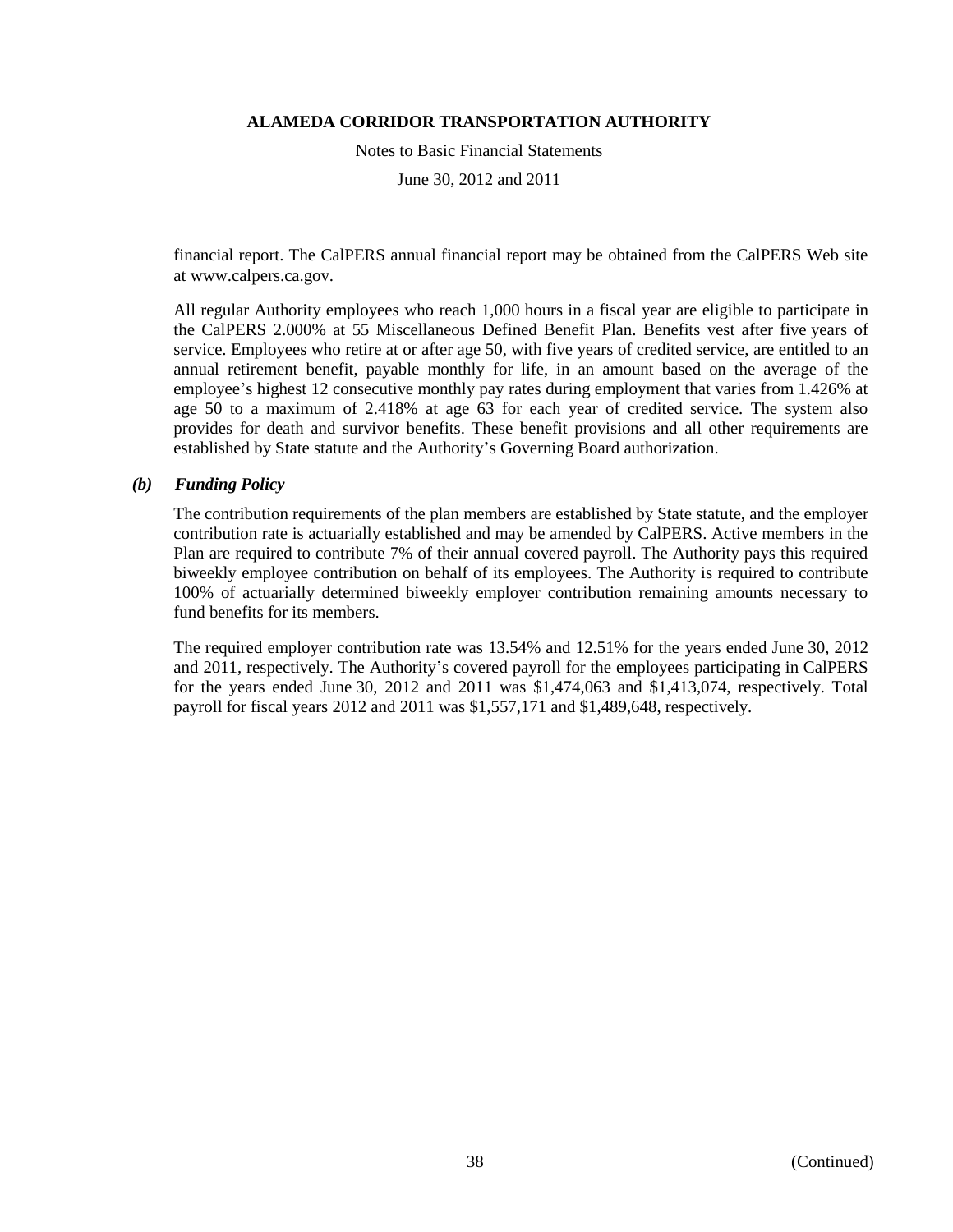Notes to Basic Financial Statements

June 30, 2012 and 2011

#### *(c) Annual Pension Cost*

For fiscal years 2012 and 2011, the Authority's Annual Required Contribution (ARC) was \$199,559 and \$176,761, respectively, which the Authority contributed. The required contribution for fiscal years 2012 and 2011 was determined as part of the June 2009 actuarial valuation using the entry-age-actuarial-cost method with the contributions determined as a percentage of pay. The actuarial assumptions included (a) 7.75% investment return (net of expenses); (b) projected salary increase of 3.55% – 14.45% depending on age, service, and type of employment; (c) merit increase that varies by length of service; and (d) payroll growth of 3.25%. Both (a) and (b) include an inflation component of 3.00%. The actuarial value of the Plan's assets was determined using a technique that smoothes the effect of short-term volatility in the market value of investments over a three-year period. The Plan's unfunded accrued actuarial liability (UAAL) is amortized using a level-percentage-of-projected-payroll method, on a closed basis over a 20-year period:

|              | Annual<br>pension cost<br>(APC) | Percentage of<br><b>APC</b><br>contributed | <b>Net pension</b><br>obligation |
|--------------|---------------------------------|--------------------------------------------|----------------------------------|
| Fiscal year: |                                 |                                            |                                  |
| 2002         | \$<br>180,802                   | 100%                                       |                                  |
| 2003         | 177,695                         | 100%                                       |                                  |
| 2004         | 185,119                         | 100%                                       |                                  |
| 2005         | 216,150                         | 100%                                       |                                  |
| 2006         | 201,711                         | 100%                                       |                                  |
| 2007         | 178,243                         | 100%                                       |                                  |
| 2008         | 190,195                         | 100%                                       |                                  |
| 2009         | 209,773                         | 100%                                       |                                  |
| 2010         | 198,489                         | 100%                                       |                                  |
| 2011         | 176,761                         | 100%                                       |                                  |
| 2012         | 199,559                         | 100%                                       |                                  |

#### *(d) Actuarial Methods and Assumptions*

The actuarial methods and assumptions used are those adopted by CalPERS' Board of Administration, in accordance with the parameters of GASB Statement No. 27, *Accounting for Pensions by State and Local Governmental Employers*.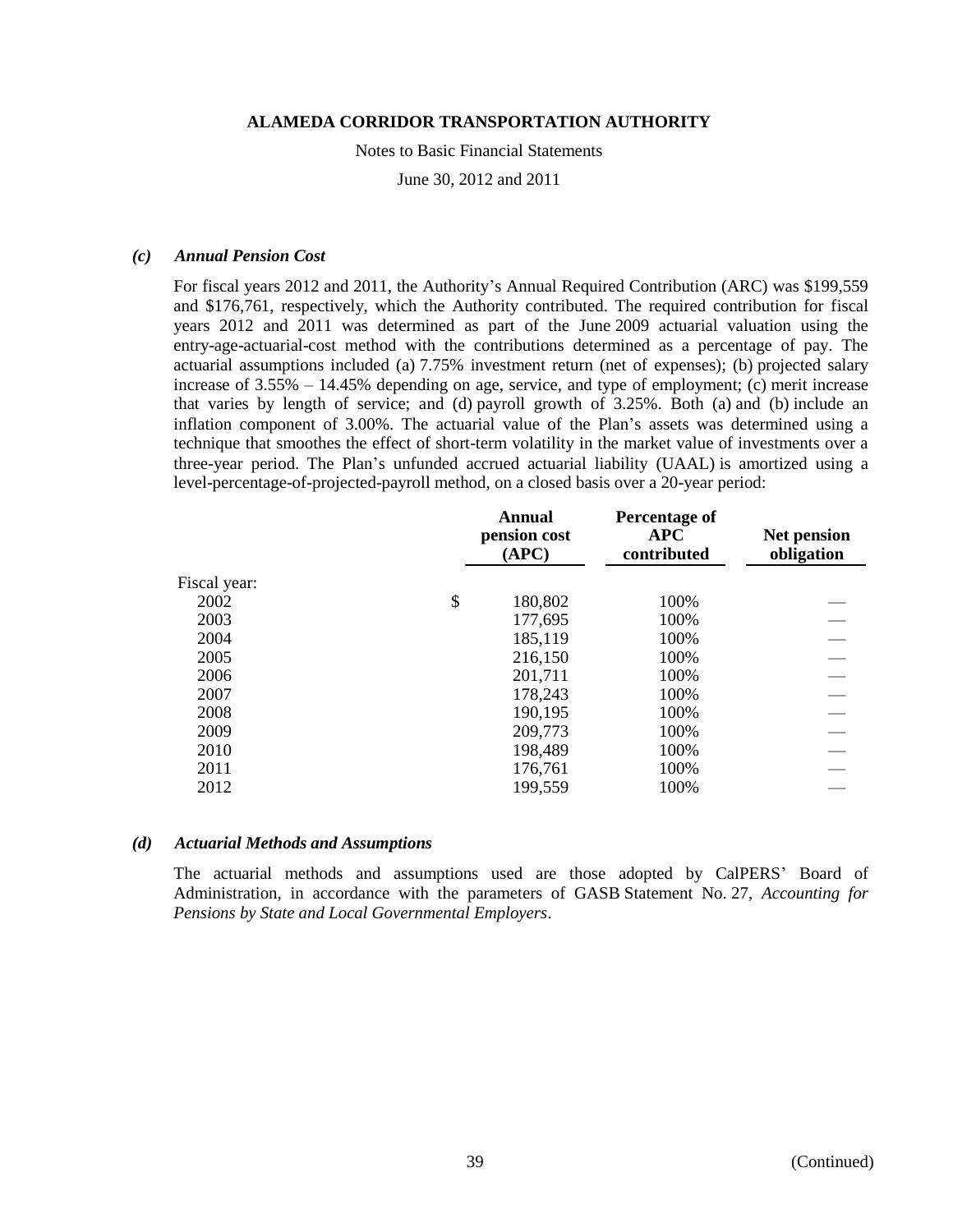Notes to Basic Financial Statements

June 30, 2012 and 2011

### *(e) Funded Status and Funding Progress*

The funded status of the CalPERS plan, of which the Authority is one of the participating employers, as of June 30, 2010, the plan's most recent actuarial valuation date, was as follows:

| Actuarial accrued liability (AAL)<br>Actuarial value of plan assets | \$3,309,064,934<br>2,946,408,106 |
|---------------------------------------------------------------------|----------------------------------|
| Unfunded actuarial accrued<br>liability (UAAL)                      | 362,656,828                      |
| Funded ratio (actuarial value of plan<br>assets/AAL)                | 89.0%                            |
| Covered payroll (active plan members)                               | 748,401,352                      |

## **(8) Other Postemployment Benefits (OPEB)**

## *(a) Plan Description (OPEB)*

The Alameda Corridor Transportation Authority Retiree Healthcare Plan is a single-employer defined-benefit healthcare plan administered by the Authority. The plan provides healthcare benefits to eligible retirees and their dependents. Employees must retire directly from the Authority under a CalPERS disability retirement or service retirement (age 50 and five years of service). Benefit provisions are established and may be amended through agreements and memorandums of understanding between the Authority, its management employees, and unions representing Authority employees.

The Authority provides retiree medical benefits through the California Public Employees' Retirement System Healthcare Program (PEMHCA). The Authority contributes, for eligible retirees and their dependents, using the Los Angeles Regional Kaiser rate structure at 5% of the active member contribution amount multiplied by years in PEMHCA (increase each year not greater than \$100 per month, total amount not to exceed the active amount). The Authority joined PEMHCA in 2000 for all bargaining units, and contributes up to the Kaiser premium based on coverage level for active employees.

The Authority participates in the California Employers' Retiree Benefit Trust (CERBT) Fund, which is administered by the CalPERS. CERBT is a tax-qualified irrevocable trust organized under Internal Revenue Code Section 115 and established to prefund retiree healthcare benefits. CERBT, an agent multiple-employer trust, issues a publicly available financial report including GASB Statement No. 43, *Financial Reporting for Postemployment Benefit Plans Other Than Pension Plans*, disclosure information in aggregate with the other CERBT participating employers. That report can be obtained from the CalPERS Web site at www.calpers.ca.gov.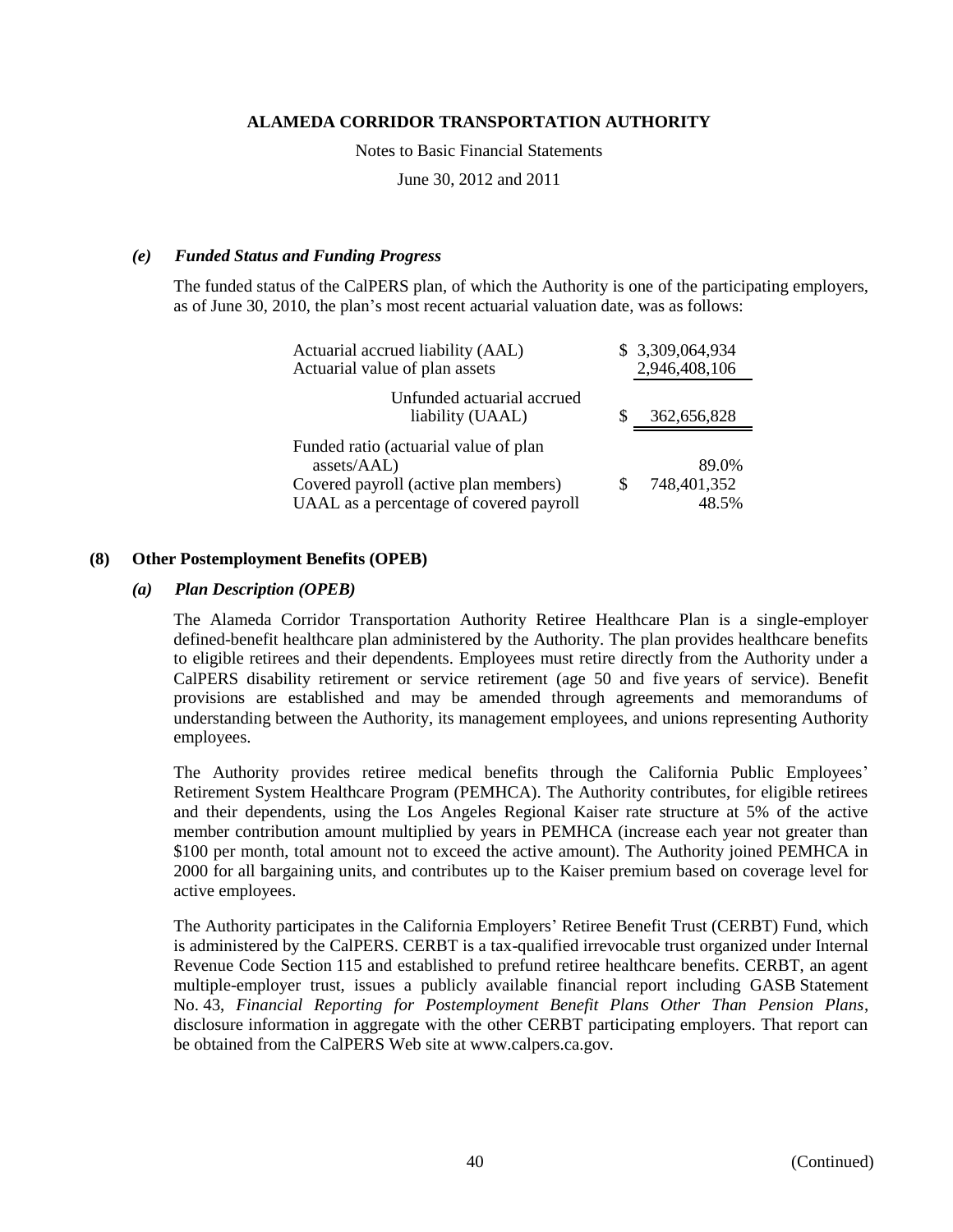Notes to Basic Financial Statements

June 30, 2012 and 2011

### *(b) Funding Policy (OPEB)*

The contribution requirements of the plan members and the Authority are established by and may be amended by the Authority. The Authority prefunds plan benefits through the CERBT by contributing at least 100% of the ARC.

The ARC is an amount actuarially determined in accordance with the parameters of GASB Statement No. 45, *Accounting and Financial Reporting by Employers for Postemployment Benefit Other Than Pensions*. The ARC represents a level of funding that, if paid on an ongoing basis, is projected to cover the normal cost each year and amortize any unfunded actuarial liabilities (or funding excess) over a period not to exceed 30 years.

For fiscal year 2012, the Authority contributed \$77,000 to the Plan, including \$5,249 for current benefit payments and \$71,751 to prefund plan benefits.

## *(c) Annual OPEB Cost and Net OPEB Obligation*

The following table shows the components of the Authority's annual OPEB cost for the year, the amount actually contributed to the plan, and changes in the Authority's Net OPEB obligation:

| Annual required contribution<br>Interest on net OPEB asset<br>Adjustment to annual required contribution | S | (77,000)<br>27,809<br>(39, 345) |
|----------------------------------------------------------------------------------------------------------|---|---------------------------------|
| Annual OPEB cost                                                                                         |   | (88, 536)                       |
| Contributions to irrevocable trust<br>Benefit payments                                                   |   | 71,751<br>5,249                 |
| Decrease in net OPEB asset                                                                               |   | (11, 536)                       |
| Net OPEB asset, beginning of year                                                                        |   | 383,570                         |
| Net OPEB asset, end of year                                                                              | S | 372,034                         |
|                                                                                                          |   |                                 |

The Authority's annual OPEB cost, the percentage of annual OPEB cost contributed to the plan, and the net OPEB asset for fiscal year 2012 and the three preceding years were as follows:

|                          | Percentage of<br>annual OPEB |                            |                     |    |                          |  |
|--------------------------|------------------------------|----------------------------|---------------------|----|--------------------------|--|
| <b>Fiscal year ended</b> |                              | <b>Annual OPEB</b><br>cost | cost<br>contributed |    | <b>Net OPEB</b><br>asset |  |
| June 30, 2009            | S                            | (3,608)                    | 2,150%              | -S | 403,608                  |  |
| June 30, 2010            |                              | 80,815                     | 90                  |    | 395,818                  |  |
| June 30, 2011            |                              | 84,934                     | 86                  |    | 383,570                  |  |
| June 30, 2012            |                              | 88,536                     | 87                  |    | 372,034                  |  |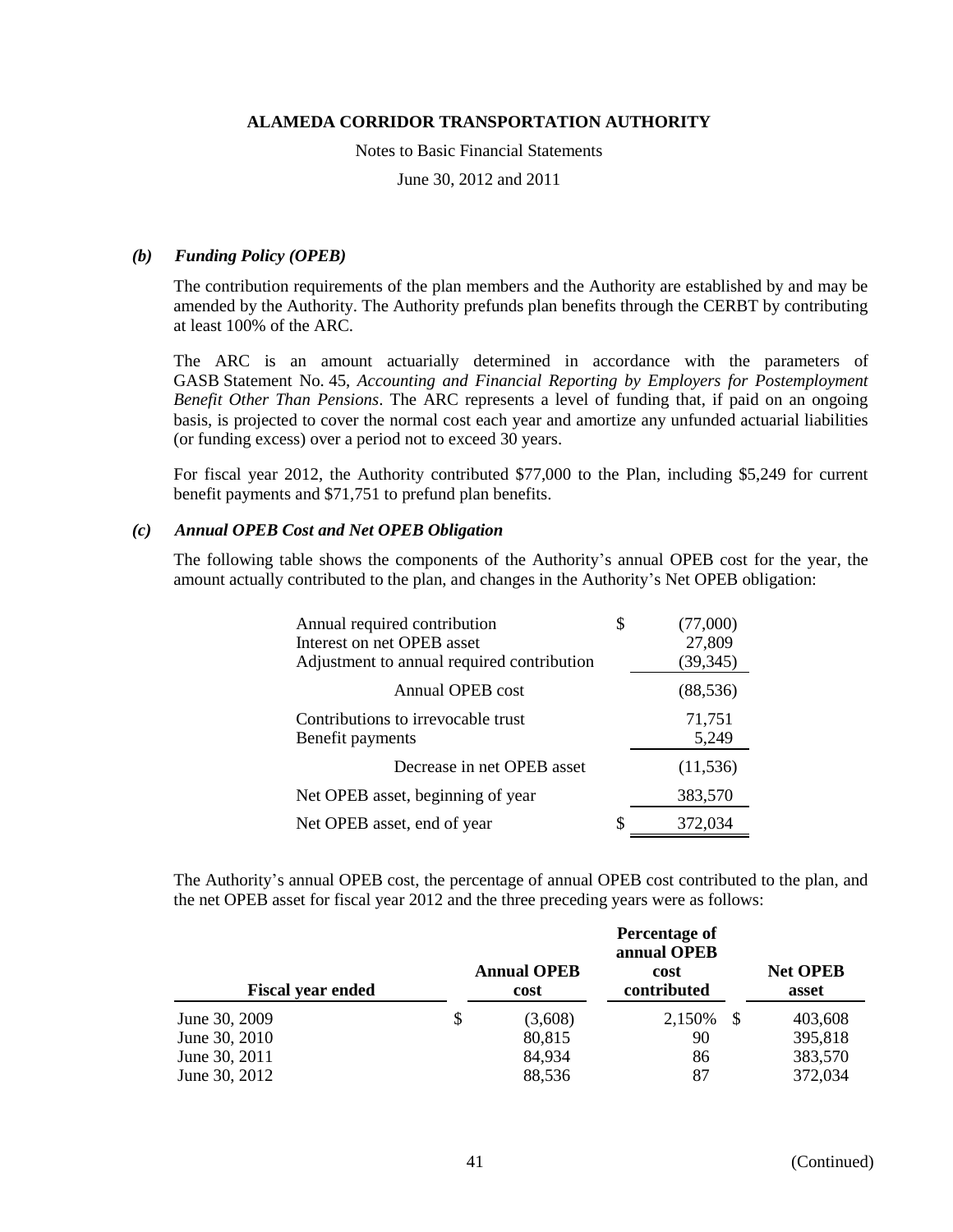Notes to Basic Financial Statements

June 30, 2012 and 2011

## *(d) Funded Status and Funding Progress (OPEB)*

The funded status of the plan as of June 30, 2011, the plan's most recent actuarial valuation date, was as follows:

| Actuarial accrued liability (AAL)<br>Actuarial value of plan assets                                                                   | S        | 711,000<br>650,000     |
|---------------------------------------------------------------------------------------------------------------------------------------|----------|------------------------|
| Unfunded actuarial accrued liability (UAAL)                                                                                           | S        | 61,000                 |
| Funded ratio (actuarial value of plan assets/AAL)<br>Covered payroll (active plan members)<br>UAAL as a percentage of covered payroll | <b>S</b> | 91%<br>1,459,000<br>4% |

Actuarial valuations of an ongoing plan involve estimates of the value of expected benefit payments and assumptions about the probability of occurrence of events far into the future. Examples include assumptions about future employment, mortality, and the healthcare cost trend. Amounts determined regarding the funded status of the plan and the ARCs of the employer are subject to continual revision as actual results are compared with past expectations and new estimates are made about the future. The schedule of funding progress, presented as required supplementary information following the notes to the financial statements, presents multiyear trend information about whether the actuarial value of plan assets is increasing or decreasing over time relative to the actuarial accrued liabilities for benefits.

## *(e) Actuarial Methods and Assumptions (OPEB)*

Projections of benefits for financial reporting purposes are based on the substantive plan (the plan as understood by the employer and the plan members) and include the types of benefits provided at the time of each valuation and the historical pattern of sharing of benefit costs between the employer and plan members to that point. The actuarial methods and assumptions used include techniques that are designed to reduce the effects of short-term volatility in actuarial accrued liabilities and the actuarial value of assets, consistent with the long-term perspective of the calculations.

In the June 30, 2011 actuarial valuation, the entry age normal actuarial cost method was used. The actuarial assumptions included a 7.25% investment rate of return (net of administrative expenses), which is the expected long-term investment return on CERBT investments, a 3.0% general inflation assumption, an annual pre-Medicare eligible medical cost trend rate of 9.0% for 2013 decreasing to 5.0% after 8 years (the post-Medicare eligible medical cost trend rate started 0.4% higher for 2013). The actuarial value of assets is based upon market value, but investment gains and losses are spread over a 5-year rolling period. In addition, the actuarial value of assets can never be less than 80% nor more than 120% of market value. The June 30, 2009 UAAL was amortized as a level percentage of projected payroll over 15 years from June 30, 2009 (13 years remaining on June 30, 2011) on a closed basis. Gains and losses and assumption changes are amortized over 15 years; plan amendments and method changes will be amortized over 15 years.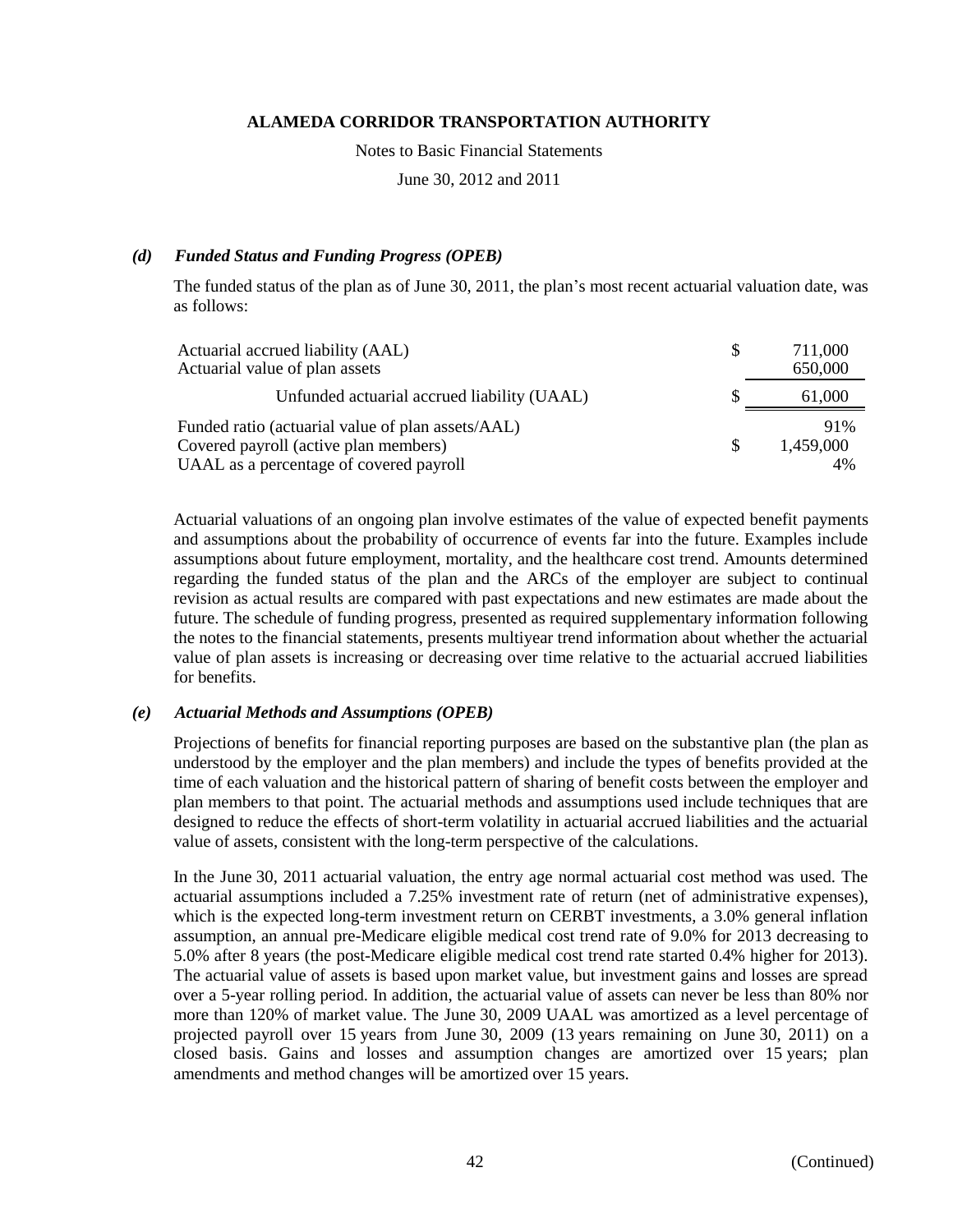Notes to Basic Financial Statements

June 30, 2012 and 2011

#### **(9) Commitments and Contingencies**

The Authority is subject to claims and lawsuits arising in the normal course of business. Such claims are routinely evaluated by the Authority's legal counsel. Management may make provisions for probable losses if deemed appropriate on advice of legal counsel. To the extent, provisions for damages are considered necessary, appropriate amounts are reflected in the accompanying basic financial statements. It is the opinion of the Authority's management, based on consultation with legal counsel, that the estimated liability for unreserved claims and suits will not have a material impact on the Authority's basic financial statements.

The Authority is also exposed to various risks of loss related to torts; theft of, damage to, and destruction of assets, errors, and omissions; and natural disasters for which the Authority carries commercial insurance. In each of the past three fiscal years, the Authority has experienced no losses that have not been covered by existing insurance policy limits.

As a recipient of federal and state grant funds, the Authority is subject to periodic audits and compliance reviews by, or on behalf of, the granting agencies to determine if the expenditure of granted funds has been made in accordance with grant provisions. Such audits and compliance reviews could result in the potential disallowance of expenditures claimed by the Authority. The Authority's management believes that the Authority has complied with the terms of its grant agreements and that the possible adverse effects, if any, of disallowed grant expenditures that may be determined by the granting agencies upon the Authority would not be material to the Authority.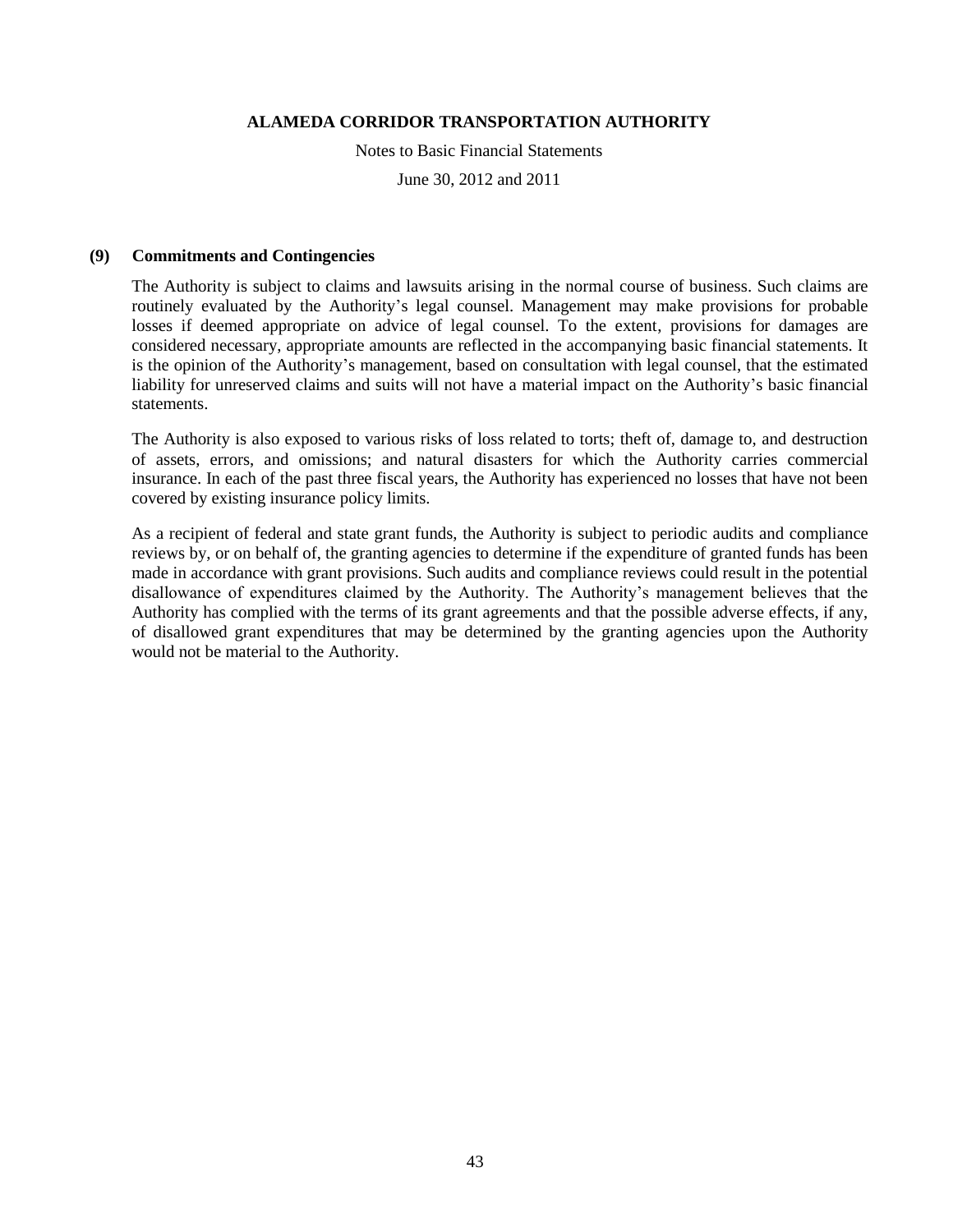Required Supplementary Information

CalPERS Pension Information (unaudited)

June 30, 2012 and 2011

#### **CalPERS Schedule of Funding Progress Pension Risk Pool Schedule of Funding History (unaudited)**

|                                                   | <b>Funding history</b>                |                                       |                                 |                                    |                              |                          |
|---------------------------------------------------|---------------------------------------|---------------------------------------|---------------------------------|------------------------------------|------------------------------|--------------------------|
| <b>CalPERS Annual</b><br>actuarial valuation date | Accrued<br><b>liabilities</b><br>(AL) | Actuarial<br>value of<br>assets (AVA) | Unfunded<br>liabilities<br>(UL) | <b>Funded</b><br>ratio<br>(AVA/AL) | Annual<br>covered<br>payroll | ULAs a $%$<br>of payroll |
| June 30, 2006                                     | \$2.754.396.608                       | 2.492.226.176                         | 262,170,432                     | 90.5%<br>\$.                       | 699.897.835                  | 37.5%                    |
| June 30, 2007                                     | 2,611,746,790                         | 2.391.434.447                         | 220.312.343                     | 91.6%                              | 665,522,859                  | 33.1                     |
| June 30, 2008                                     | 2,780,280,768                         | 2.547.323.278                         | 232,957,490                     | 91.6%                              | 688,606,681                  | 33.8                     |
| June 30, 2009                                     | 3,104,798,222                         | 2,758,511,101                         | 346, 287, 121                   | 88.8%                              | 742,981,488                  | 46.6                     |
| June 30, 2010                                     | 3.309.064.934                         | 2.946.408.106                         | 362,656,828                     | 89.0%                              | 748.401.352                  | 48.5                     |

See accompanying independent auditors' report.